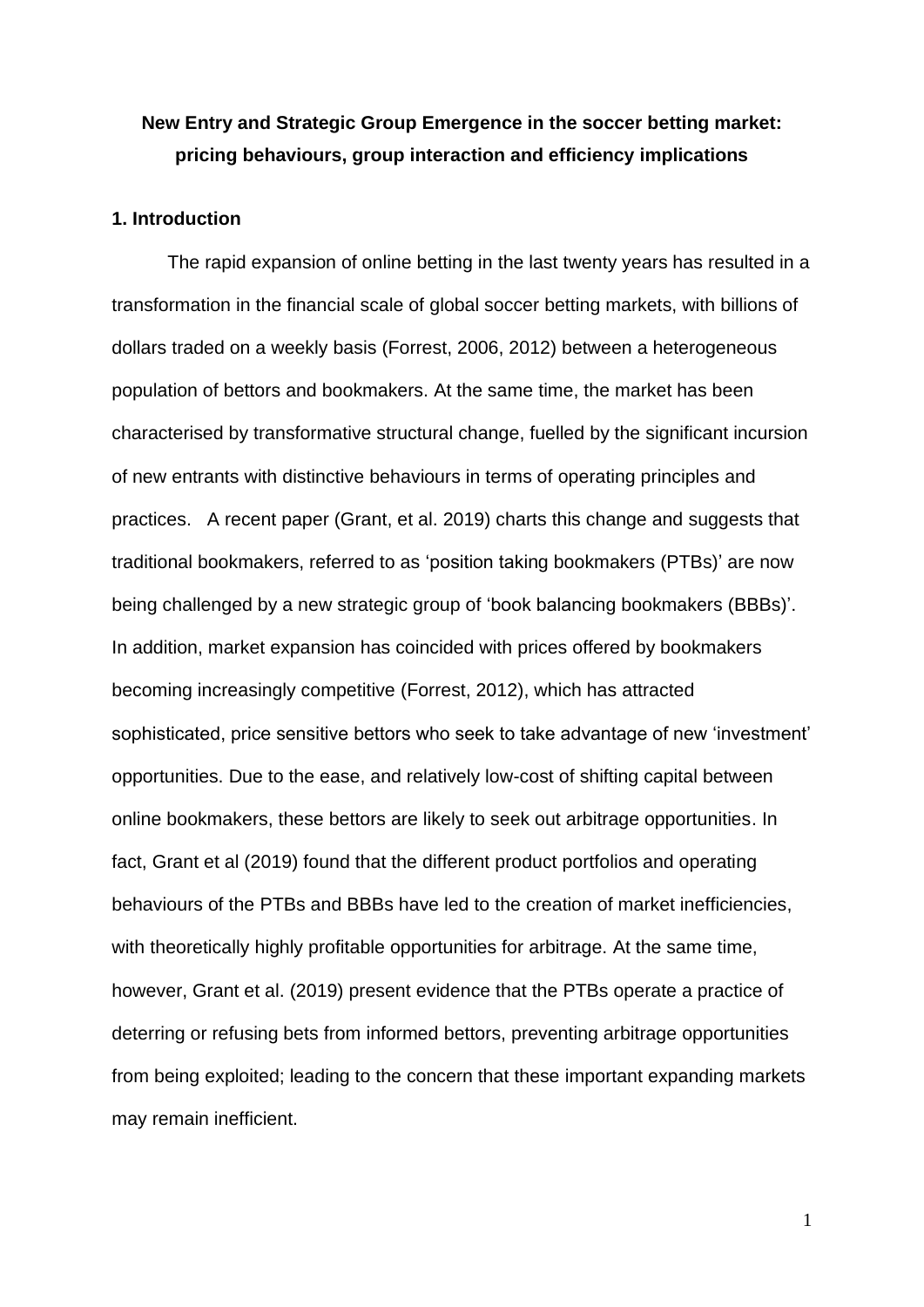Given the above context, a natural area of enquiry within the industrial organisation tradition is how structural upheaval, in the form of disruptive new entry, affects conduct, in terms of the emergence of behaviourally-distinct strategic groups, pricing and group interaction. This, in turn, raises the issue of how pricing behaviours and outcomes impact on overall market performance in terms of efficiency, where a key question is whether, despite barriers to trade, markets have the capacity to accommodate information embodied in the decisions of sophisticated investors, thereby driving prices towards efficiency.

BBBs act like market makers in other forms of financial market, effectively matching buyers with sellers by adjusting their odds according to the amounts traded on different game outcomes. As a result, their profit is a function of generated turnover and their prices reflect a volume-weighted average of the public's opinion, potentially dominated by 'smart-money'. PTBs on the other hand, attempt to maximize their profit margin from a large customer base, deliberately filtered to avoid 'informed bettors' (Grant et al. 2019).

We contend that informed bettors are more likely to bet with BBBs, ensuring that their final odds represent more efficient predictors of match outcomes than the closing odds of PTBs. However, whilst PTBs operate policies that deter informed bettors, they may realise that these bettors hold information that can inform the setting of appropriate prices. They, therefore, may operate a low risk, low cost policy of capturing this information; moving their own prices in the direction of BBB's prices. This strategy would enable them to capitalise on the informed bettors' information, without risk of their profits suffering from large, informed bets. Consequently, the overall efficiency of the European soccer betting market may be less compromised than the restrictive practices of the BBBs might imply.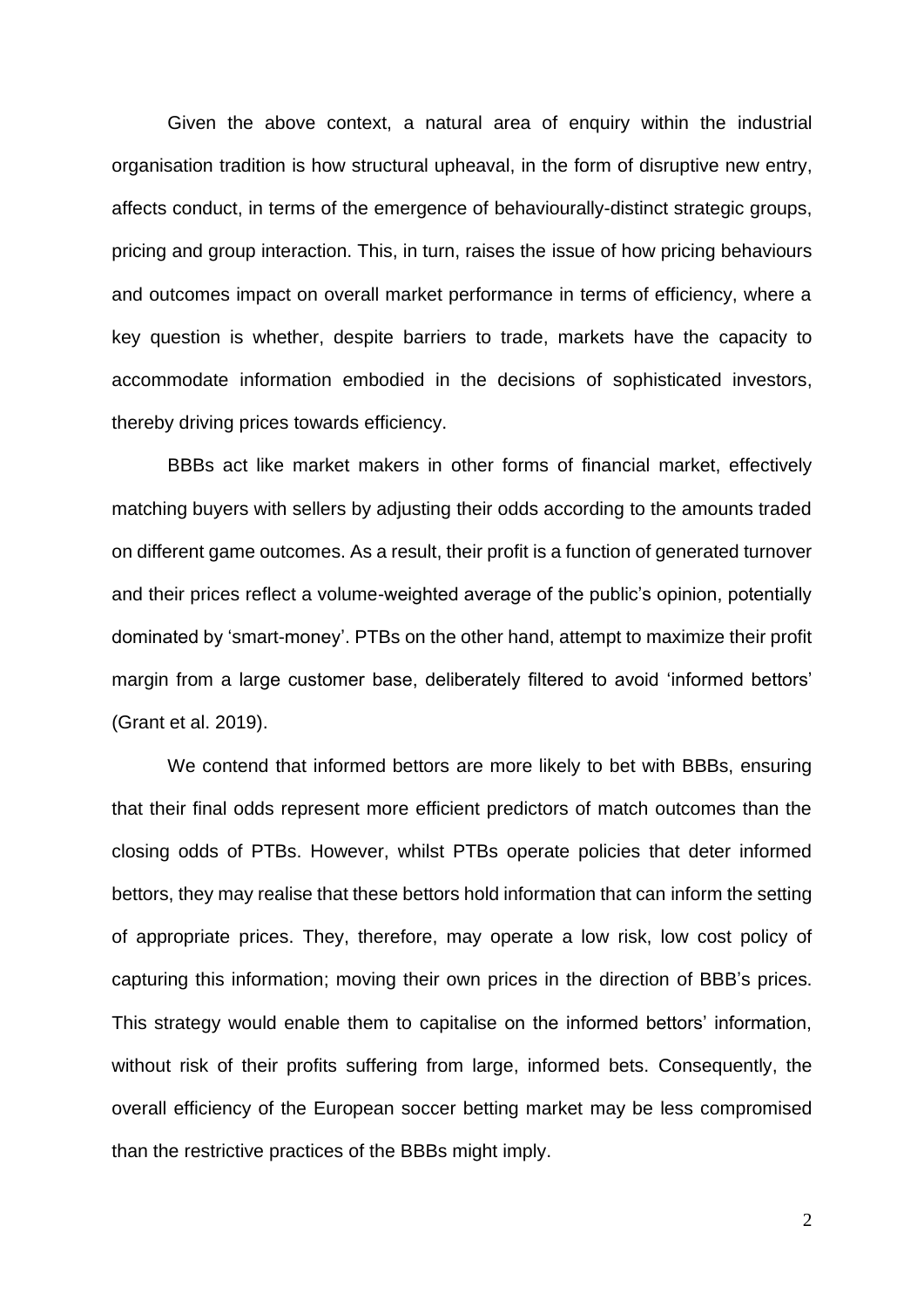It is evident that the, largely online, BBBs are willing (and explicitly so) to accept large stakes from informed traders and typically employ a relatively low overhead, lowmargin, high-turnover strategy. To make this a financially viable strategy, they will actively manage their book to ensure that liabilities across outcomes for an event are relatively equalized ('book-balancing'). This will ensure that their profits on a given event will roughly equal the transaction costs incorporated into their odds, so that profits are assured regardless of the event outcome.

Traditional, 'position taking', bookmakers, generally have long-standing reputations and generally cater for recreational (less informed) bettors. These bookmakers include those that provide physical-world betting services (i.e., betting shops). They actively encourage new accounts with small account opening bonuses and advertise low-probability (and low-liquidity) bets. The greater physical-world presence (and associated overheads) means that these bookmakers cannot replicate the low transaction costs (over-rounds) of their exclusively online competitors, and operate relatively low turnover, high-margin strategies.

With a target market of unsophisticated clientele, and relatively high margins, the PTBs have less incentive than BBBs to change their odds frequently and they have less incentive to maintain a balanced book. Based on the belief that they generally have superior information to their customers, they set odds to deliver a high margin, and to maximize profits over time. We argue that even PTBs will change prices in response to public information (when they believe this represents new information) to avoid excessive imbalance in their book. However, we contend that their high overrounds permit them to change their odds less frequently than those of the BBBs.

To explore these issues of market behaviour and performance in the light of structural change, we compare the evolution and efficiency of prices in European

3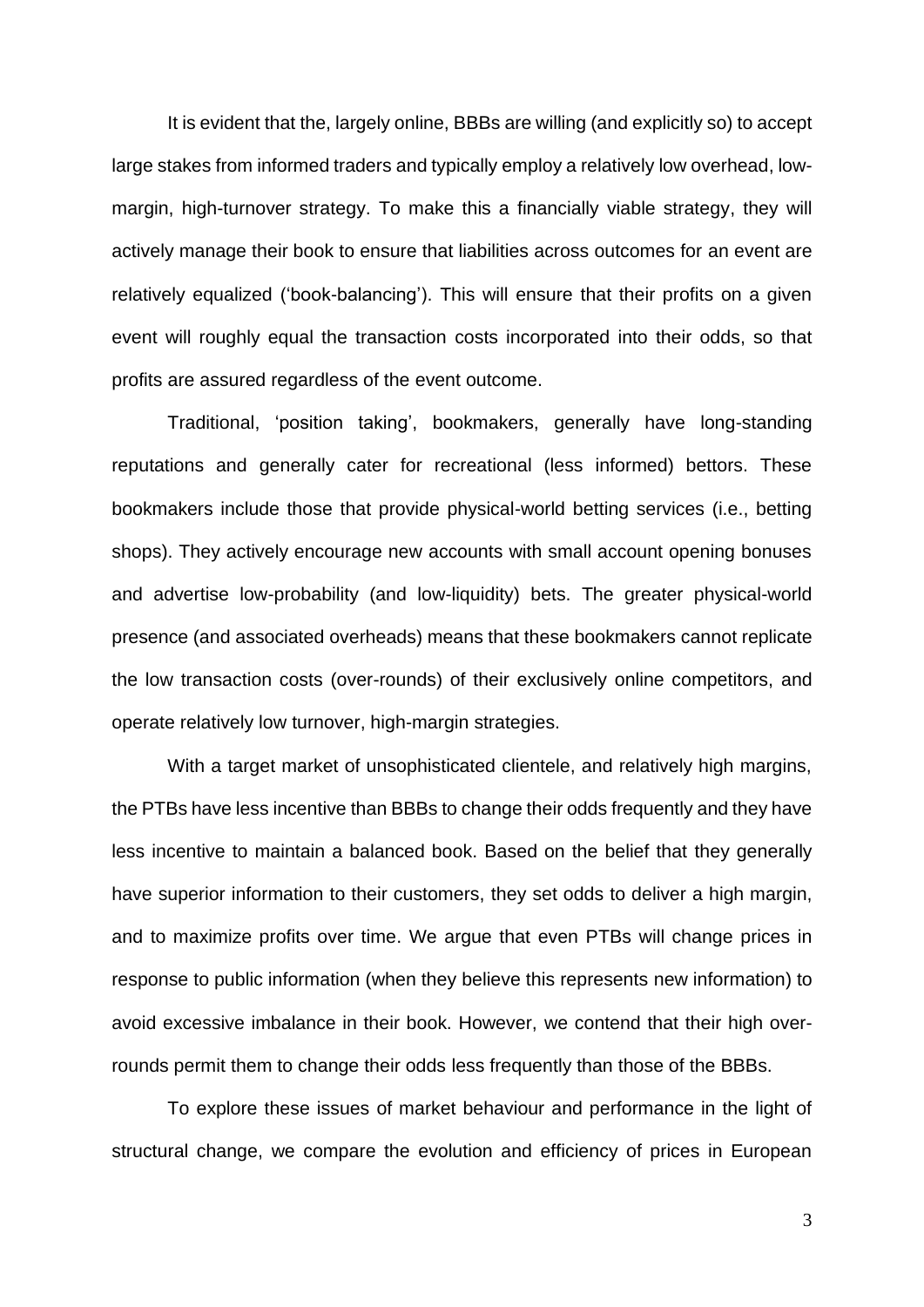football betting markets of a major online BBB with those of a major UK-based PTB for all matches played in six major European leagues for a whole season. We find that the odds of the BBB change far more often during the active market than those of the PTB. In addition, we show that lagged odds changes at the BBB are significant predictors of the odds changes at the PTB, but not vice-versa. Equally, we show that the closing odds of the PTB are a function of the day-ahead odds of the BBB, but the day-ahead odds of the PTB do not significantly affect the BBB's closing odds. These findings are consistent with the trades of informed bettors moving prices at the BBB and this information then diffusing to the PTB. In addition, we find that the odds of the BBB (cf. the PTB) better forecast match outcome and that closing prices are more efficient predictors of match outcomes than those observed 24 hours prior to kick-off, for both types of bookmaker.

Taken together, the results confirm that informed bettors trade with the BBBs, and that their bets reveal new information about game outcomes over time. Equally, the results suggest that the information held by sophisticated traders also informs prices of PTBs, even though they are deterred from betting directly in these markets, thereby driving the prices of both strategic groups of bookmakers towards efficiency.

The remainder of this paper is structured as follows: Section 2 reviews the literature concerning the behaviour of bookmakers and bettors and this is employed in Section 3 to develop appropriate hypotheses. Details of the data set employed, the nature of the specific bookmakers whose odds are examined and the methodology we employ to test the hypotheses are presented in Section 4. Results are presented in Section 5. A discussion of the implications of the results and suggestions for future research are provided in Section 6.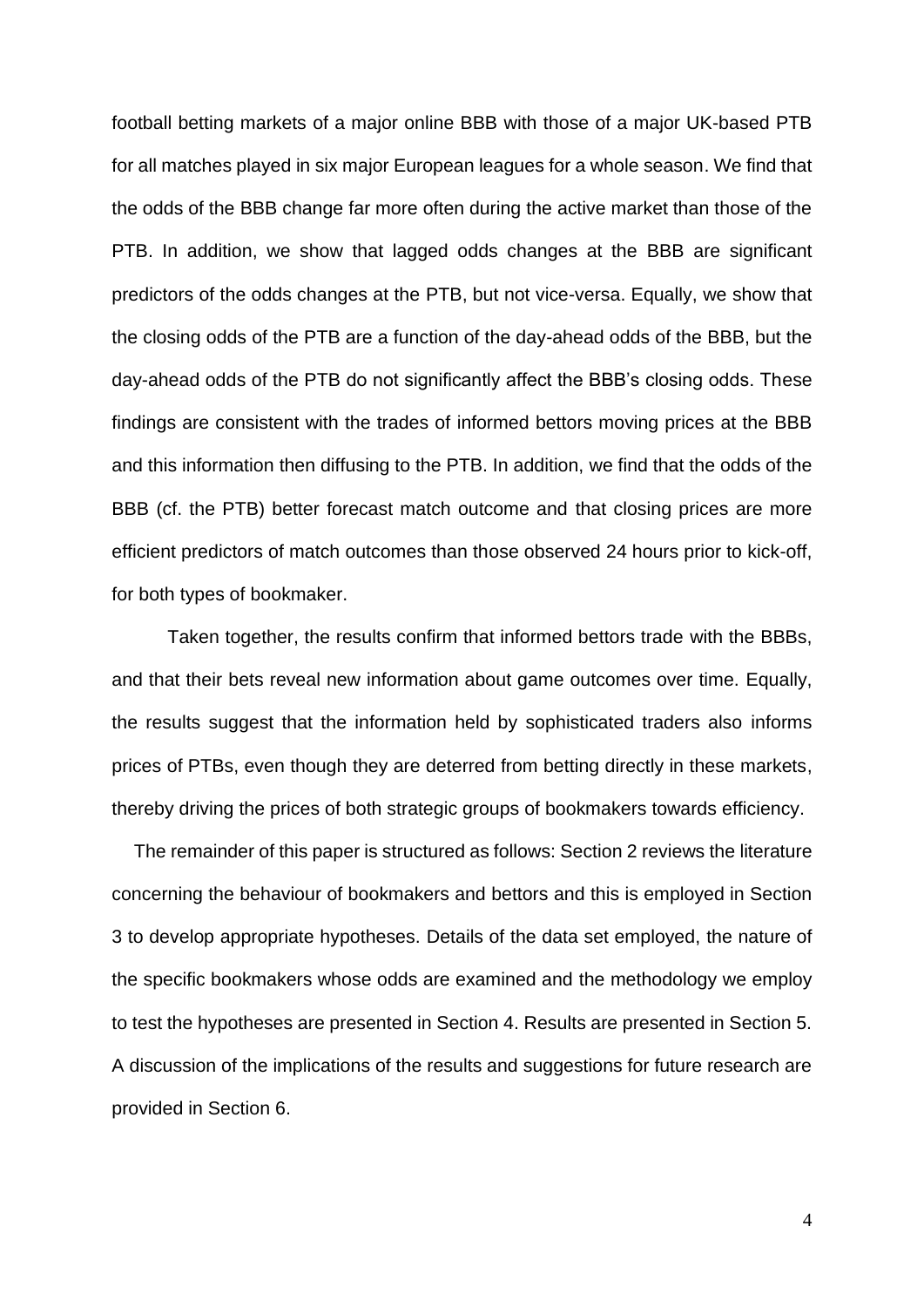#### **2. Literature Review**

#### *2.1 Bookmakers' Behaviour – Theory and Evidence*

#### *Position Taking Bookmakers*

Several authors suggest that bookmakers take positions and set prices in order to maximize their expected profit. For example, Levitt (2004) argues that bookmakers are better at predicting game outcomes than the typical bettor and that they set prices in order to exploit this advantage. This can yield greater profit than could be obtained if the bookmakers acted like traditional market makers and attempted to set prices to balance supply and demand. Evidence that some bookmakers `take a position' is provided by Levitt (2004), Paul and Weinbach (2007, 2008) and Humphreys (2010).

Kuypers (2000) argues that such bookmakers seek to maximize profits and can even set odds that deviate from those indicated by unbiased probability estimates if they come to different conclusions regarding how bettors place their bets. Similarly, Marshall (2009) suggests that bookmakers could remove odds discrepancies with competitors, but often do not if they believe that their own odds better reflect the outcome probabilities; suggesting that the objective of bookmakers' price-setting is to maximize profit rather than remove risk. Equally, Franck, et al. (2013) suggest that PTBs purposefully quote some odds above those of their competitors as a loss-leader strategy to attract customers, a policy consistent with the theory of spatial price dispersion (Marshall, 2009)<sup>1</sup>. Whilst this strategy does not necessarily maximize their profit per game, and may involve accepting bets with a negative expected value, it may be consistent with maximization of long-term profit. As Grant et al. (2019) point out, these bookmakers often refuse bets from those they discern to be informed

<sup>1</sup> Interestingly, price dispersion remains persistent in the internet age (Baye et al, (2004) and Baylis and Perloff (2002)) find that some online sellers persistently offer both high prices and poor services).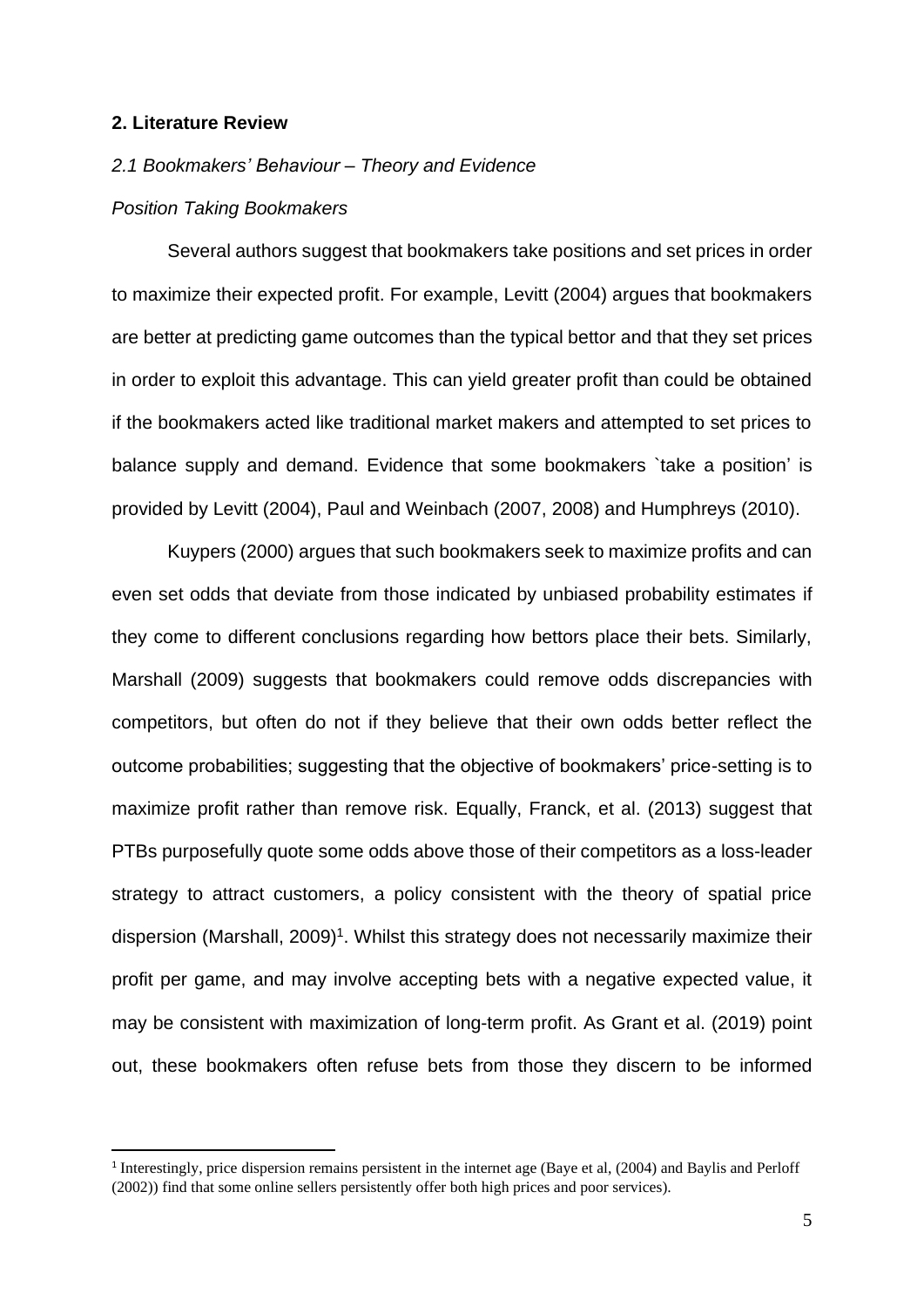customers. Consequently, their policy of maximizing the customer base should maximize their long-term profits.

# *Book Balancing Bookmakers*

An alternative operating model is that bookmakers set prices to eliminate risk by balancing the potential liabilities across all possible outcomes; guaranteeing their payoff is close to their over-round, irrespective of event outcome (advocated by Sidney (2003), in a text designed to educate bookmakers). Magee (1990) also states that bookmakers adjust their odds regularly, in order to achieve a balanced book, their odds reflecting the money staked on each possible outcome (Woodland and Woodland, 1991). Theoretical models of bookmaker behaviour also often take this perspective (e.g., Fingleton and Waldron, 1999; Hodges and Lin, 2009) According to this business model, bookmakers effectively act as market makers whose profits are merely a function of the volume traded.

From the bettor's perspective, a BBB offers a similar form of market to a betting exchange, where trades are conducted directly between the different bettors, the betting exchange (which facilitates the transaction) obtaining a commission from the winner. A similar mechanism operates within a BBB, with the BBB effectively acting as an intermediary, receiving a small share of turnover in exchange for providing liquidity to match competing bettors' orders. The bookmaker-driven football betting market offers significantly greater liquidity than the comparable betting exchange market (Franck et al., 2013; Duffie, 2012)

# *2.2. The Population of Bettors*

6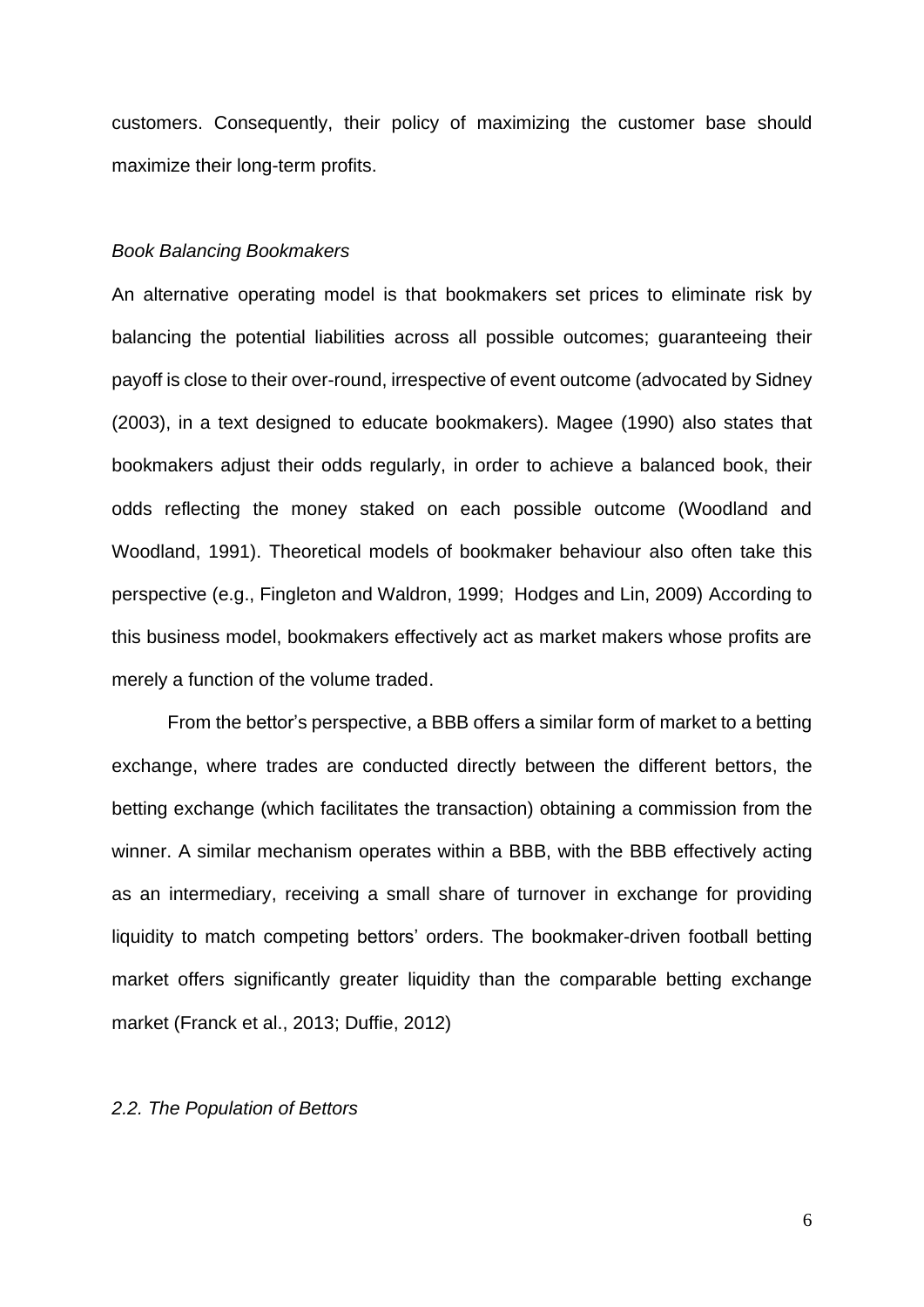The betting public is heterogeneous (Gainsbury, et al. 2012) but for the purpose of our study, we distinguish between two types of bettors; namely, the casual betting public, whose bets exhibit negative average expected returns, and a much smaller group of informed bettors whose expected returns may be positive. The latter group may include bettors who (i) possess inside information (Shin, 1991, 1992, 1993) and whose existence in the football market has been observed by Forrest (2012); (ii) arbitrageurs; i.e. those who attempt to benefit from pricing differences across different betting operators (e.g., Marshall, 2009; Franck, et al., 2013), and (iii) bettors who successfully apply mathematical models to profit from betting (e.g., Benter, 1994; Thorp, 2000).

Grant et al. (2019) suggest that BBBs restrict trade with those bettors whom they believe to hold superior information, by implementing restrictions on the size of stake or type of bet they are willing to accept (e.g. restrictions on arbitrage betting), or simply cancelling traders' accounts (Veitch, 2009). Franck et al. (2013) identify potential arbitrage opportunities between odds of BBBs and PTBs and between betting exchanges and bookmakers' odds. However, Grant et al. (2019) argue that these arise because PTBs intentionally misprice events in order to attract customers and these are effectively non-exploitable in the long-run because PTBs restrict the activity of those skilled in identifying these opportunities. Marshall (2009) found the median period for arbitrage opportunities to exist in football markets to be 15.4 minutes. If price dispersion were not intentional, it is likely that these opportunities would be quickly removed. The fact that they are not, provides further evidence that PTBs apply discriminatory policies against skilled bettors. Furthermore, Levitt (2004), analysing bettor-specific data from a PTB, found little evidence of individual bettors who systematically beat the bookmaker, supporting the view that PTBs deter informed traders.

7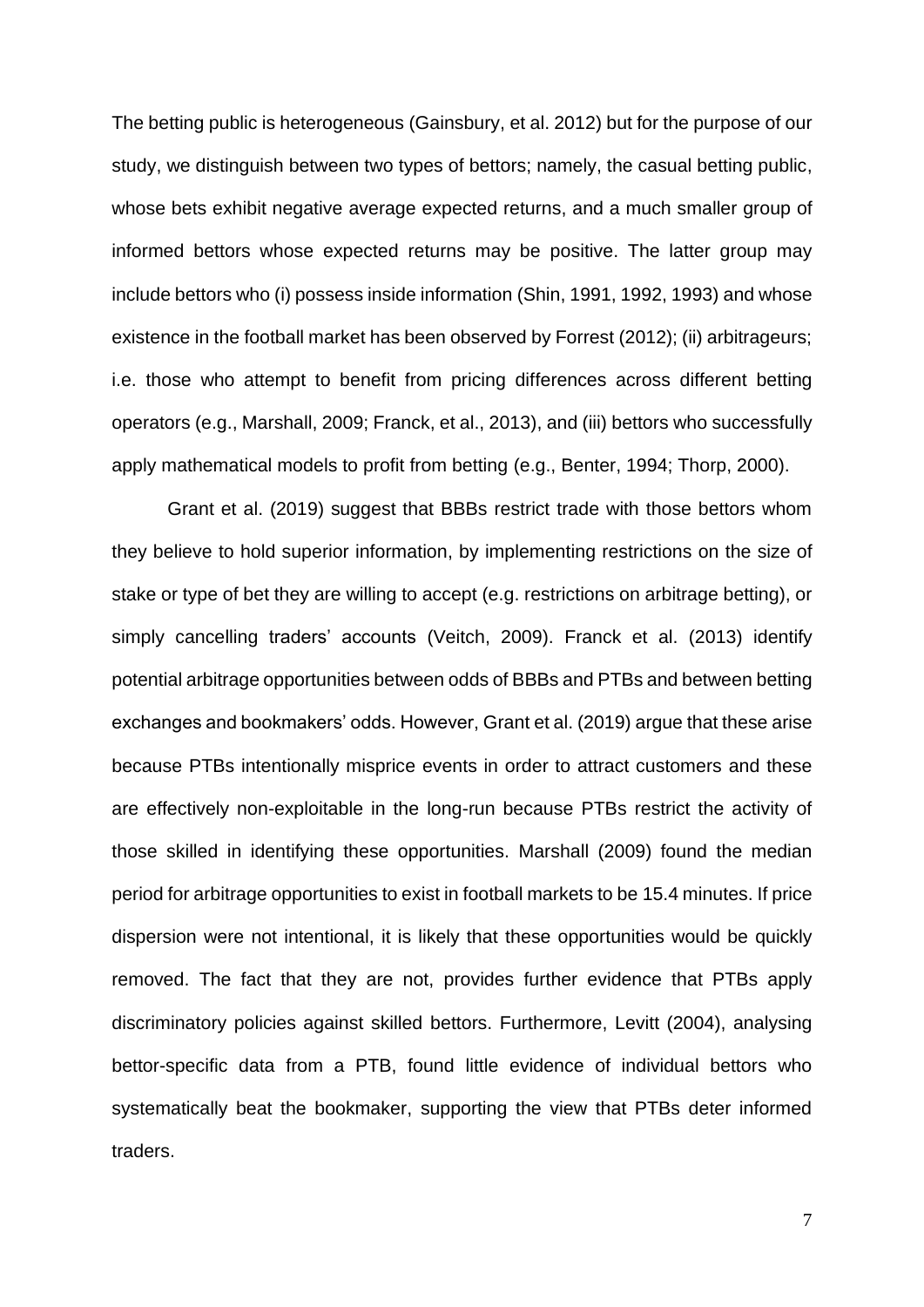Conversely, for a BBB the objective is to maximize trading volume, as this is the only determinant of such an operator's profitability (Woodland and Woodland, 1991). Hence, a BBB has no incentive to eliminate potentially successful bettors, as BBBs take no position against them<sup>2</sup>. It might not even be possible for a BBB to discern whether a large bet arises from a professional gambler, from a regional PTB bookmaker, or from an insider (Forrest, 2012). As successful bettors are likely to apply reinvestment strategies, their stakes on individual games are likely to grow over time until they are bound by the market's staking limits (applied by BBBs to manage the ratio of volume from informed vs. less informed clients). Consequently, informed clients are likely to be significant suppliers of liquidity for a business model in which trading volume is the decision variable.

Since BBBs allow bets from informed traders, they use regular movements of odds to minimize potential exposure, as they set limits on the size of the stake that they are willing to accept at a given level of odds. In addition, they reduce the odds on whichever outcome receives a sizeable bet and increase the odds correspondingly on other outcomes. The result of this process is that the BBB secures a profit somewhat lower than the over-round, since the stakes on all outcomes might be higher when the corresponding odds were above the average level for a given offer during its life cycle. It is also likely that a greater decrease in the odds will occur after a bettor identified as skilled places a large bet (Forrest, 2012).

#### **3. Theoretical Context and Development of Hypotheses**

<sup>&</sup>lt;sup>2</sup> Pinnaclesports a major bookmaker following this business model states on its website "our success derives from the economy of scale that a high volume of bets generates – think Walmart or Tesco. This approach means that we welcome all bets, so unlike most online bookmakers, winners are welcome" (http://www.pinnaclesports.com/betting-promotions/winners-welcome).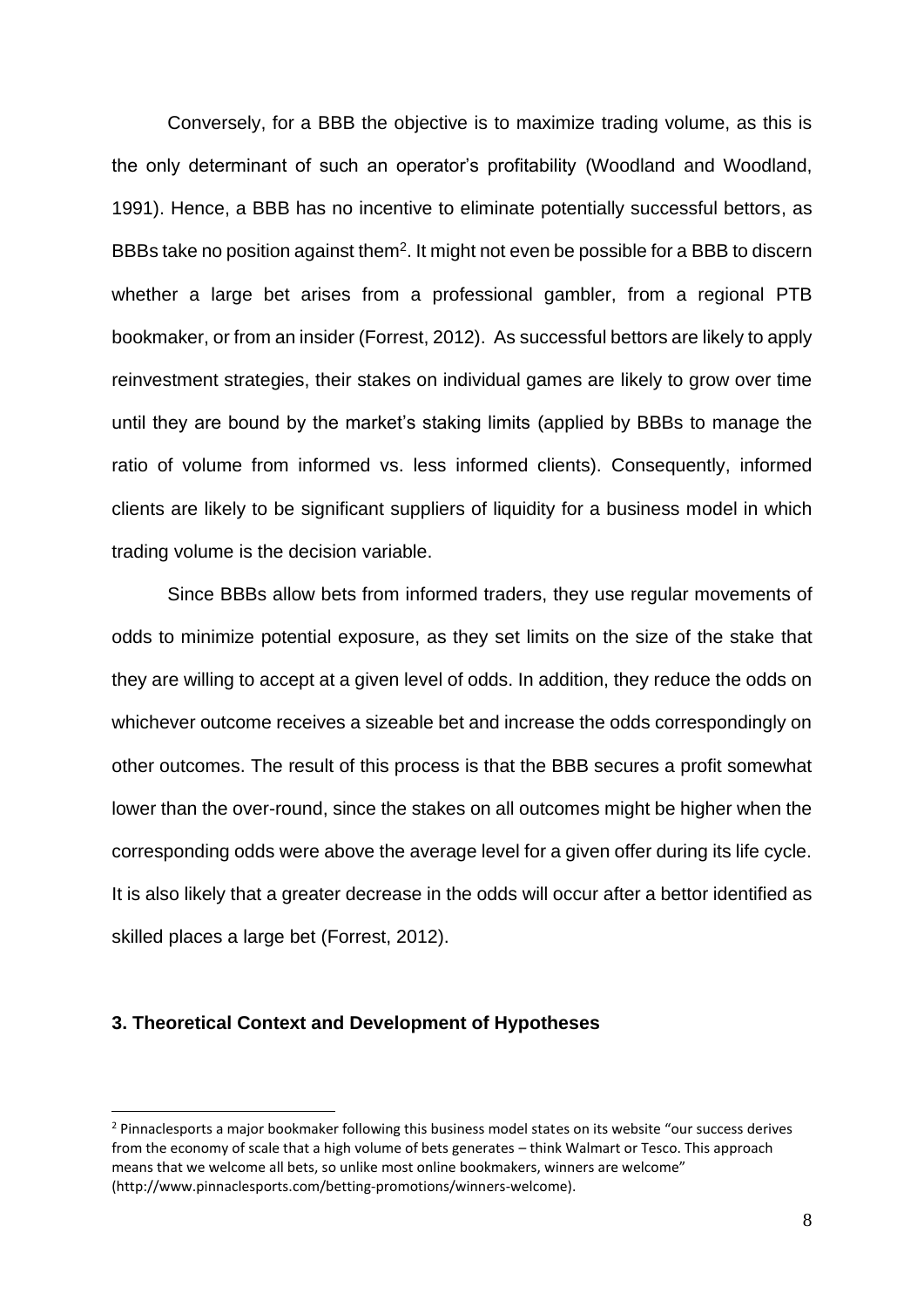Levitt (2004) argues that it should be expected that "the most talented individuals would be employed as the odds makers" (p. 245) and, as a result, bookmakers (cf. bettors) will be able to forecast event outcomes more accurately. This suggests that PTBs set odds that efficiently reflect the corresponding event probabilities. Consequently, he argues, they do not have to adjust these odds often in order to balance their books, as taking positions will deliver higher profits. Accordingly, bookmakers that very frequently adjust their odds on the basis of trading volume, do not fit Levitt's model; rather they might better be described as a BBB. So, for Levitt (2004), PTBs are superior forecasters of outcomes relative to BBBs. However, Smith, et al. (2006, 2009) and Franck et al. (2010, 2013) provide evidence that odds derived from betting-exchange markets constitute superior forecasts of match outcomes (cf. bookmaker markets), suggesting that demand-driven markets evaluate the outcomes of sport events better than the expert bookmakers. Kuypers (2000) and Forrest and Simmons (2008) suggest this difference in efficiency could be attributed to inefficient price-setting by bookmakers, as they try to take advantage of punters' irrational betting or by bookmakers' loss-leading activity, which creates such inefficiencies intentionally in order to maximise long-term profit. They have no incentive to adjust their odds in response to demand, even if this results in the generation of arbitrage opportunities, since, they can always refuse bets from arbitrageurs or other informed bettors.

By contrast, BBBs, whose profits are maximised by increasing turnover, have little incentive to restrict informed customers. Consequently, informed bettors are likely to have access only to BBBs in order to place large stakes (or, to a much lesser degree, betting exchanges, where sufficient volume may only be available on some

9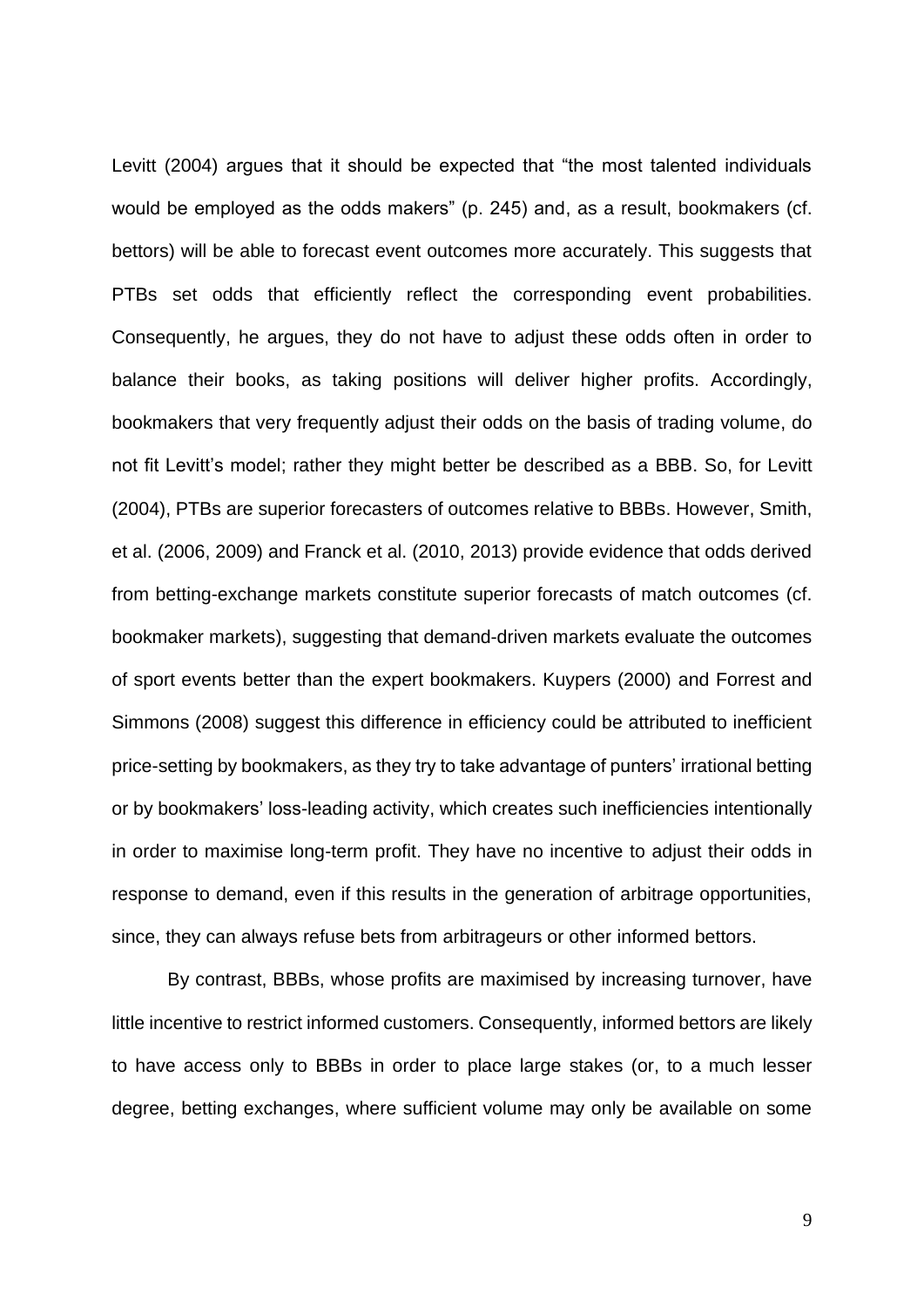events and where there are restrictions regarding the distribution of profit<sup>3</sup>). The implication of this is that information from skilled bettors is likely to be channelled through BBBs. The theories advocated by Levitt (2004), Kuypers (2000), Forrest and Simmons (2008) and Franck, et al. (2010) would suggest that this should have no impact on the prices of PTBs. In particular, Levitt (2004) argues they are superior forecasters to bettors and adjusting their odds in line with betting turnover would therefore be likely to reduce their profits. Equally, Kuypers (2000), Forrest and Simmons (2008) and Franck et al. (2010) argue that their price inefficiencies are intentional.

It should be clear, however, that by eliminating skilled bettors, PTBs lose direct access to the only market players likely to yield superior forecasts to their own, something that would help PTBs move their odds closer to the objective probabilities; thereby enabling them to gain a higher margin from their clients (i.e. casual bettors). As such, we would anticipate that if PTBs believe that their odds can be improved, based on information arising from the informed bettors, they are likely to adjust their odds according to BBBs price changes. Forrest (2012), based on anecdotal information, suggests that PTB's odds do indeed follow trends in Asian bookmakers' odds, and our aim is formally to test this proposition.

To explore the issues raised in the preceding discussion, we develop three hypotheses. First, we examine to what extent there is evidence that the actions of BBBs and PTBs differ systematically in terms of how frequently they adjust their odds, based on the differences in operating approach outlined above. This gives rise to H1:

<sup>&</sup>lt;sup>3</sup> According to its regulations, Betfair (the most popular betting-exchange) can withhold up to 60% of a winning player's profit [\(http://www.betfair.com/www/GBR/en/aboutUs/Betfair.Charges/\)](http://www.betfair.com/www/GBR/en/aboutUs/Betfair.Charges/). This is an obvious deterrent for skilled bettors.

http://www.theguardian.com/sport/2011/jun/29/betfair-premium-charge-increase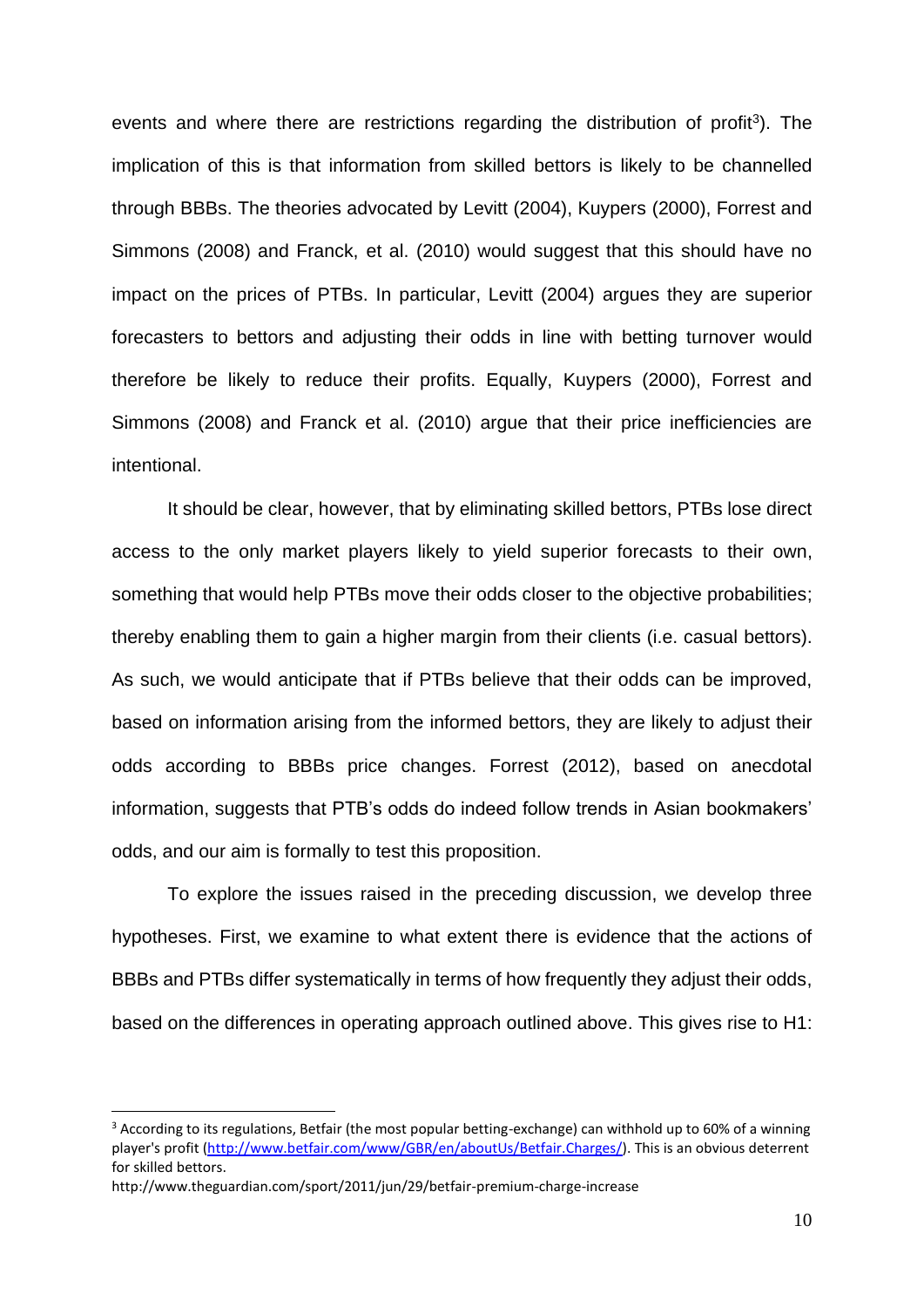*The BBBs change odds more frequently and charge lower transaction costs (overround) per unit stake bet than PTBs*.

As explained above, we expect that informed bettors are only likely to trade with the BBBs, whose odds will therefore reflect this information. We suggest that PTBs will use these odds to adjust their own, to ensure that their odds better reflect the true event probabilities. Consequently, we expect PTB's odds to lag those of BBBs and we therefore test H2a: *Odds changes at PTBs converge to lagged odds changes at BBBs (SBOBet)*, and H2b: *Odds changes at BBBs are not influenced by lagged odds of PTBs*.

Levitt (2004) argues that PTBs are superior forecasters (cf. their customers) of match results, suggesting that their final odds will also be superior predictors of event probabilities. However, if we find evidence to support H2a and H2b, we expect closing odds of PTBs to be influenced by BBBs early odds, whereas the closing odds of BBBs to be unrelated to those of PTBs. Consequently, we test H2c: *The closing odds of PTBs will be related to both their own early odds and the early odds of BBBs, whereas the closing odds of BBBs will be related to their own early odds, but not the early odds of PTB.*

The Efficient Market Hypothesis (EMH) would suggest that valuable information held by all bettors should influence odds over time. In the football market, as kick-off approaches, more of the relevant information related to match outcome is revealed (e.g. the teams' final line-ups, weather conditions) and the maximum stakes accepted by BBBs increases significantly. Consequently, bettors who wish to avail themselves of the maximum information and volume (and this is likely to apply to the informed bettors) are likely to bet close to market close (kick-off). As a result, we expect later odds to be more informative of match outcomes than earlier odds for both BBBs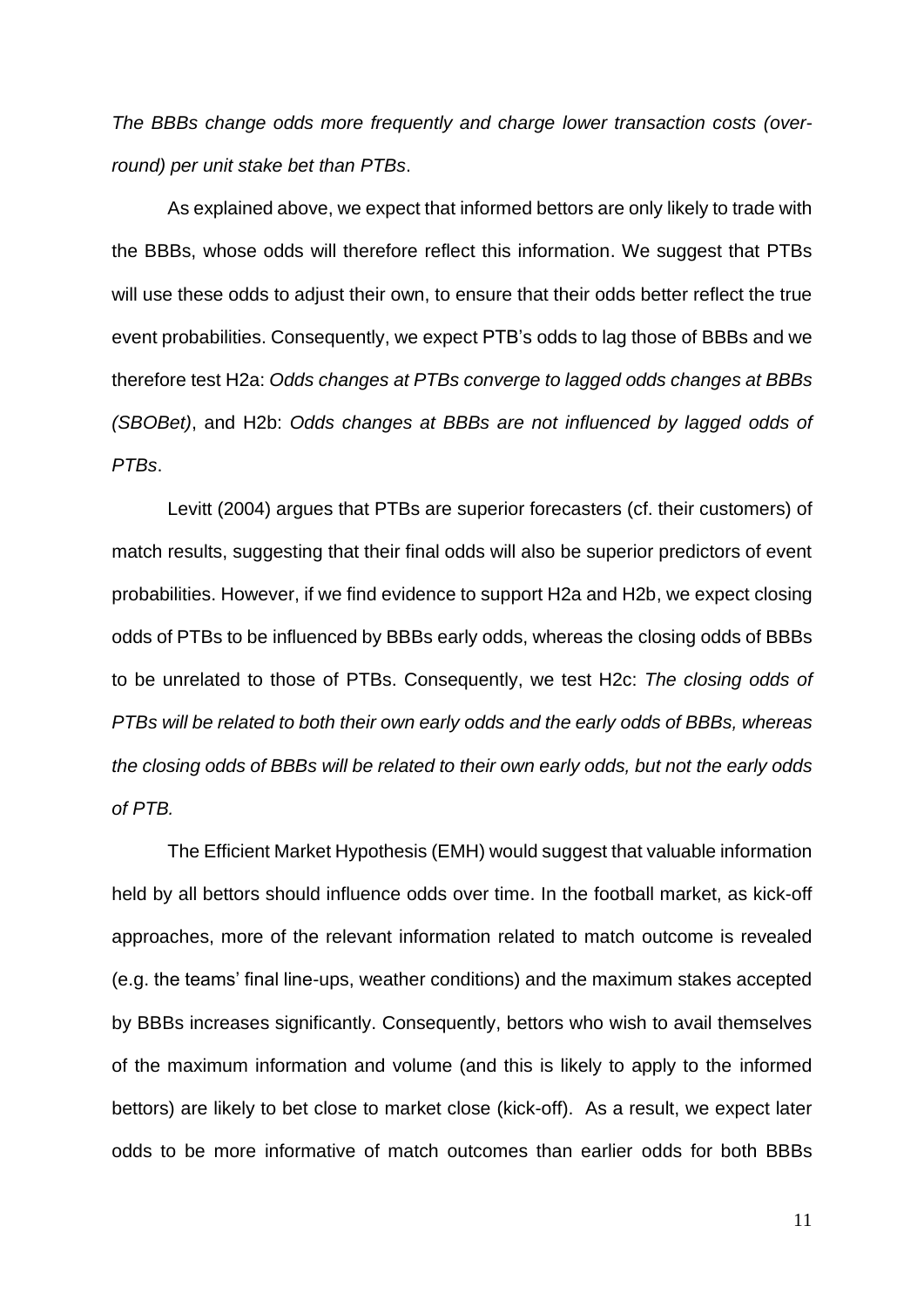(driven by the flow of *smart money*) and PTBs (following odds adjustments based on BBBs odds). However, because the informed bettors trade mainly with BBB, their closing odds are likely to be better predictors of match outcomes. Consequently, we test H3a: *Closing odds will be better predictors of match outcomes than early odds, for both BBBs and PTBs*, and H3b: *Closing odds of BBBs (cf. PTBs) are better predictors of match outcomes.*

#### **4. Data and Methodology**

# *4.1. Identifying typical BBB and PTB bookmakers*

To test our hypotheses, we collected time-stamped odds data from typical representatives of a PTB and a BBB, namely Ladbrokes (LAD) and SBOBet (SBO). In order to align our findings with the results presented in Grant et al., (2019), who identified the features which distinguish BBBs from PTB's, we collected data from the 2012/13 season. Importantly, also, the choice of this season enables us to capture the effects of new entry and a transformed market setting early in the period where coexistence of PTBs and BBBs on a non-trivial scale had become clearly established.

We now provide a brief overview of the operations of LAD and SBO in 2012, which clearly identify them as a PTB and a BBB, respectively.

LAD is a traditional UK bookmaker (incorporated in Gibraltar), founded in 1886, with over 16,000 employees, and it claims to be the most recognised betting brand in the United Kingdom.<sup>4</sup> It operates more than 2,800 retail-betting shops in the UK, Ireland, Belgium, and Spain and attracts over 1 million active clients.<sup>5</sup> Its financial statements in 2012, indicate that they laid £17 billion in bets across all events, resulting

<sup>4</sup> Ladbrokes 2012 Annual Report, p.15

<sup>5</sup> http://www.ladbrokesplc.com/about-ladbrokes.aspx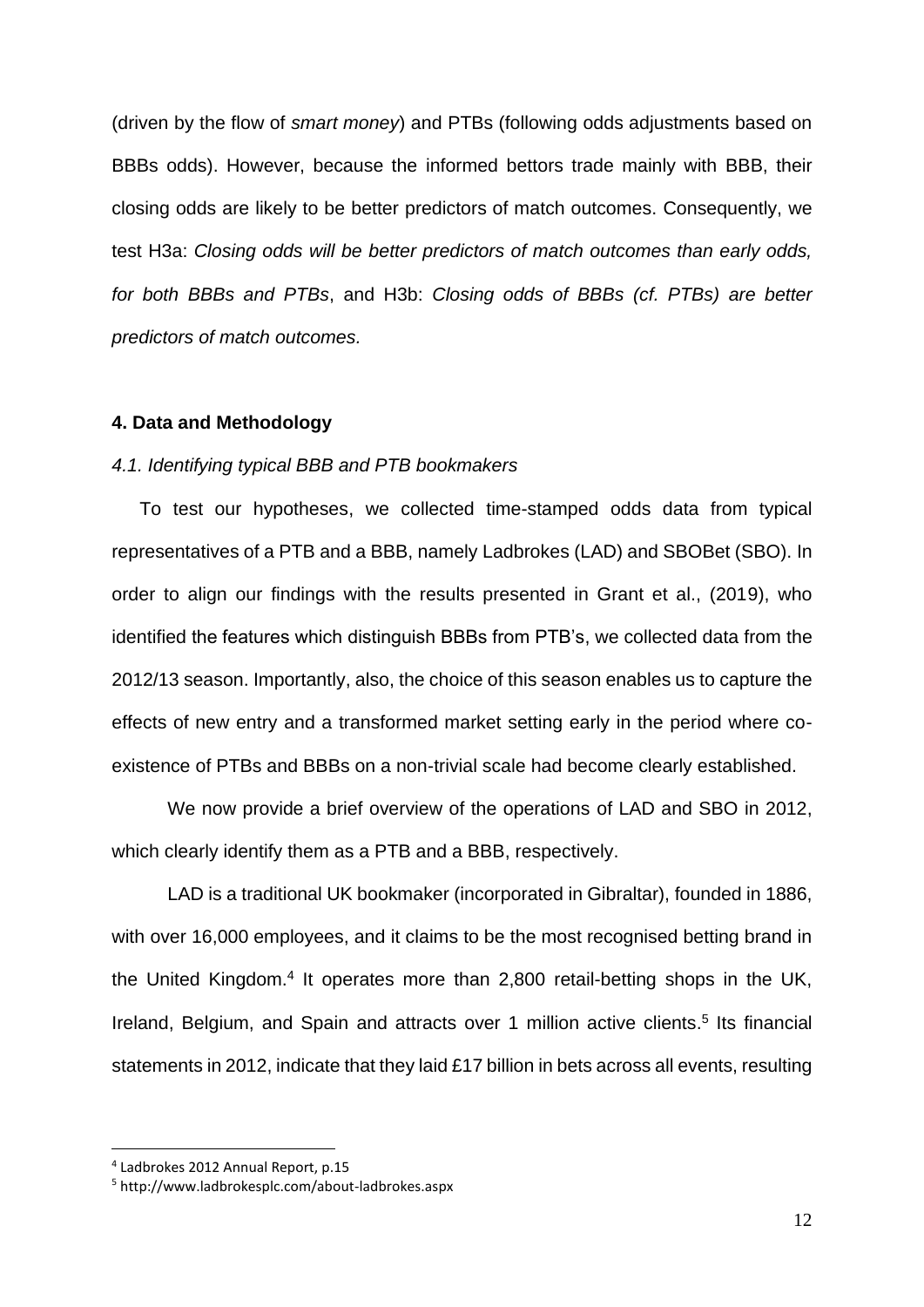in net revenue of over £1 billion.. LAD offers a diversified range of gambling services, including racing, sports and political betting, online casino games, poker, bingo, and in-shop slot machines. It is likely that LAD uses sports betting to attract customers to these other (less-risky) operations. Its 2012 annual report indicates that customer acquisition costs were £107 per customer, inclusive of promotions and bonuses.

Franck et al. (2013, p. 311) point out that LAD actively discourages informed bettors, 'reserv[ing] the right to refuse part or all of a bet' and use historical trades (e.g., via cookies, log files, clear gifs) to create customer profiles to identify and restrict the activities of potential arbitrageurs or informed bettors who generally bet when odds are favourable. Policies such as these allow LAD to operate under the high-margin, low-turnover model of the traditional PTB.

LAD notes under 'key risks' in its 2012 annual report (p. 23): "the online gambling market is characterized by intense and substantial competition and by relatively low barriers to entry for new participants. In addition, LAD faces competition from market participants who benefit from greater liquidity as a result of accepting bets from jurisdictions in which LAD chooses not to operate." These restricted territories include China. As Forrest (2012) notes, much of the betting on football now comes from South-East Asia (directly or indirectly), and LAD appears to have made the conscious decision not to compete with the Asian bookmaking market.<sup>6</sup> The 2012 Annual Report also notes (p. 24) that the company faces "a relatively high fixed-cost base as a proportion of total costs, consisting primarily of employee, rental and content costs associated with the betting shop estate." Although LAD's high physical presence in the market is not necessarily a driver of its odds-setting process, it does illustrate

 $6$  The website analytics service, Alexa, reported on Sept. 11, 2013, that 56% of the traffic to Ladbrokes website came from the UK, with 5% from the USA, followed by minor percentages of traffic from elsewhere.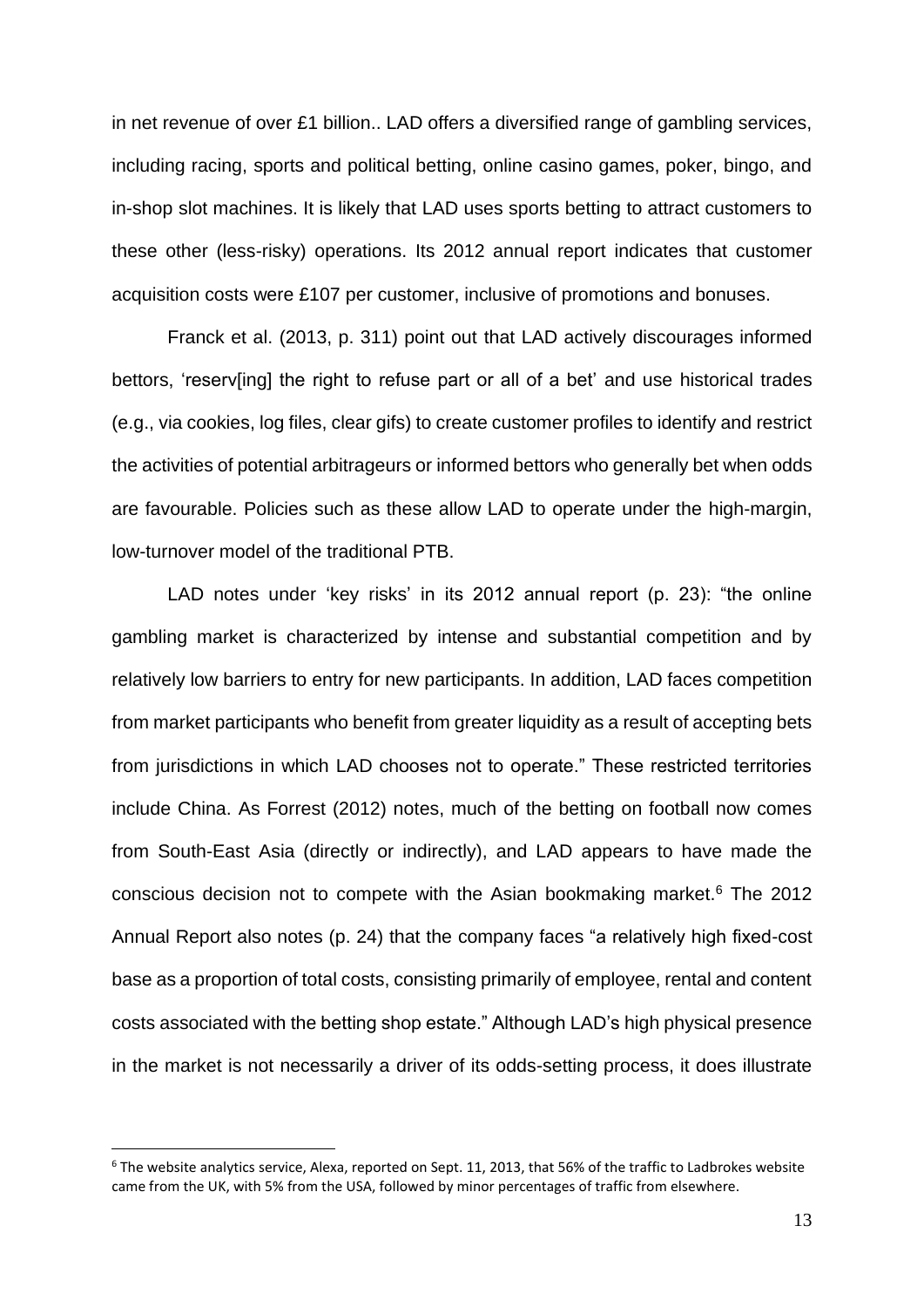that it is unlikely to be able to operate at the ultra-efficient levels of an online-only sports betting agency.

*SBOBet* (the first three letters standing for "Sports Bookie Online") is a major online bookmaker licensed in the Phillipines and Isle of Man. It is a subsidiary company of Celton Manx, Ltd, a private company, founded in 2008. As such, there is less publicly available information relating to its history and profitability or its specific operations.

The Institute of International and Strategic Relations (IRIS) Report (2012) presents a detailed analysis of betting markets in Asia. It identifies SBO as one of the four major Asian players, and notes (p. 44) that it 'represents heritage of an activity begun in 1994 in Singapore that spread to Malaysia, Indonesia and then the Philippines, where the sports betting business acquired an online betting licence in the economic area of Cagyan, a lax jurisdiction.' The web analytics service, Alexa, reveals that the majority of visitors to SBOBet.com hail from South-East Asia. However, the few Asian online bookmaker sites represent the over-ground section of a vast pyramid (IRIS 2012). SBO represents the highest level of a large pool of regional bookmakers, which collect bets from the wider population through a set of localized bookmakers which hedge their own risks online. Hence, SBO regularly accept very large bets, as an amalgamation of a portfolio of small bets. The IRIS report (2012) notes that 'these sites offer a particularly high rate of return to the bettor (around 97%), the low margin being offset by the very high volume of bets.' The figures quoted suggest that a client can place a stake with one of the large Asian bookmakers of around 20 times the amount that a European bookmaker would accept for a major European football championship.

14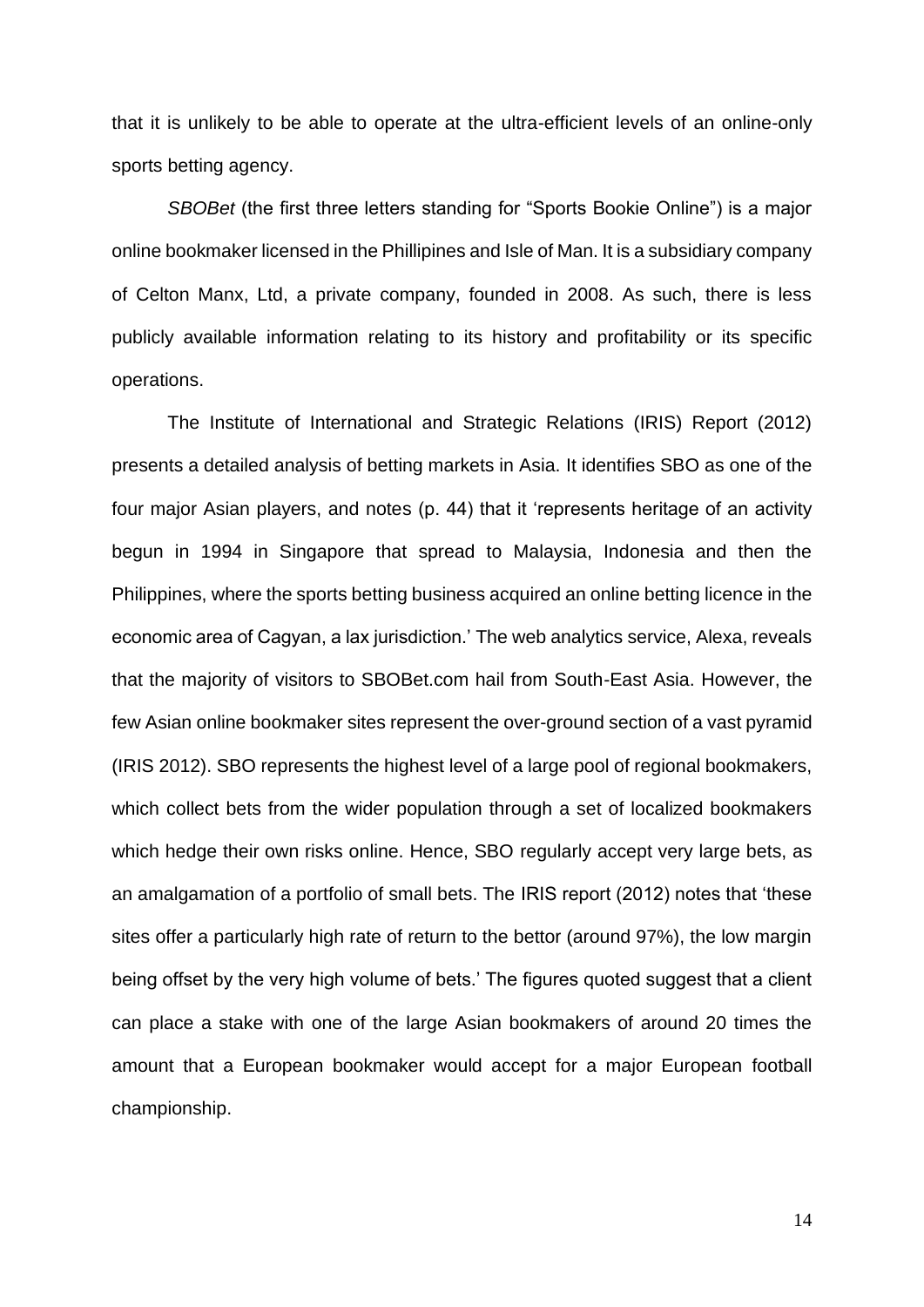SBO differs from most European bookmakers in that it publishes the maximum amount it is willing to accept on an outcome. If bettors were to seek a larger stake, it would create an imbalance in SBO's liabilities. In reporting market depth, SBO shows that it is relatively indifferent to the identity of the counterparty. The lack of discrimination in counterparties, and the more transparent structure, underpins identification of SBO as a BBB.

#### *4.2. Betting data*

We analyse time-stamped home team, draw, and away team (1x2) odds collected from both LAD and SBO, at points 1 day, 16 hours, 8 hours, 4 hours, 2 hours, 1 hour, 30 minutes and 1 second prior to kick-off for all 2132 football matches played in season 2012/13 in the 6 most prominent European football leagues: The English Premier League, the Spanish La Liga, the Italian Serie A, the German Bundesliga, the French Ligue 1 and the Dutch Eredivisie. This resulted in a total of 51, 168 [2,132  $\times$  8 (time points) x 3 (1x2 outcomes)] individual odds offers per bookmaker on potential game outcomes. 7

We posted requests to the bookmakers' servers to obtain the data and decided on eight time points at which to collect odds, to trade-off between data availability and reliability. Increasing the number of time points per game would have increased the number of requests we made to the bookmakers' servers, posing the risk that the bookmakers might restrict our access to their websites. The volume of betting tends to increase as match kick-off approaches. Consequently, we collected data at smaller

 $<sup>7</sup>$  Although the traditional match outcome (Home team win, draw, away team win) betting is most popular in</sup> Europe, SBO specialises in Asian Handicaps. We chose to use match outcome data as these were most likely to be liquid at the position-taker, and hence most likely to lead to reliable odds movements.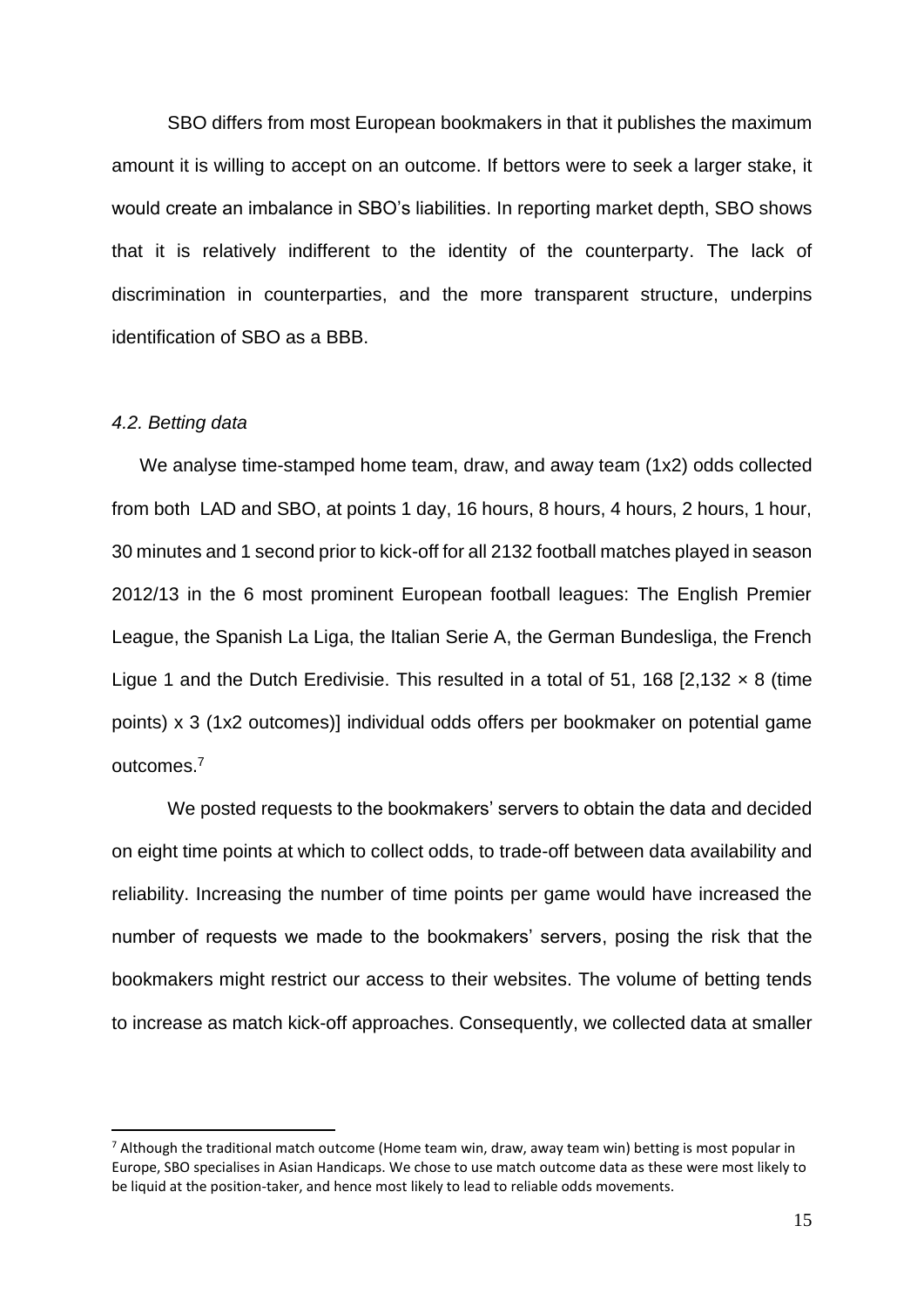intervals in time as kick-off approached, in order to capture a similar amount of betting activity within each period.

# *4.3. Methodology*

# *4.3.1. Differences between bookmakers*

# *Calculation of transaction costs for each bookmaker*

The level of transaction costs for each bookmaker ('over-round') is measured by the extent to which the sum of their odds-implied probabilities across all match outcomes exceeds unity. We measure the over-round,  $\rho_{i,k,t}$ , at each time point, t in the lead-up to game i, for each bookmaker  $k \in \{SBO, LAD\}$ , by adding the inverse of the gross payoffs per dollar bet  $X_{i,k,t,o}$  for each of the three outcomes  $o \in E = \{H, D, A\}$ in the football match ( $H$  denoting home win,  $D$  denoting draw, and  $A$  denoting away win):

$$
\rho_{i,k,t} = \frac{1}{X_{i,k,t,H}} + \frac{1}{X_{i,k,t,D}} + \frac{1}{X_{i,k,t,A}} - 1
$$
\n(1)

The average overround,  $\bar \rho_{k,t}$  for each bookmaker, across all matches, for all points in time is computed and the bookmakers' average trading costs are compared using the pooled t-test, with test statistic  $T$ :

$$
T_{k,t} = \frac{\bar{\rho}_{SBO,t} - \bar{\rho}_{LAD,t}}{S_{SBO,LAD} \cdot \sqrt{\frac{1}{n_1} + \frac{1}{n_2}}}
$$
(2)

where

$$
S_{SBO,LAD} = \sqrt{\frac{(n_1 - 1)S_{SBO}^2 + (n_2 - 1)S_{LAD}^2}{n_1 + n_2 - 2}}
$$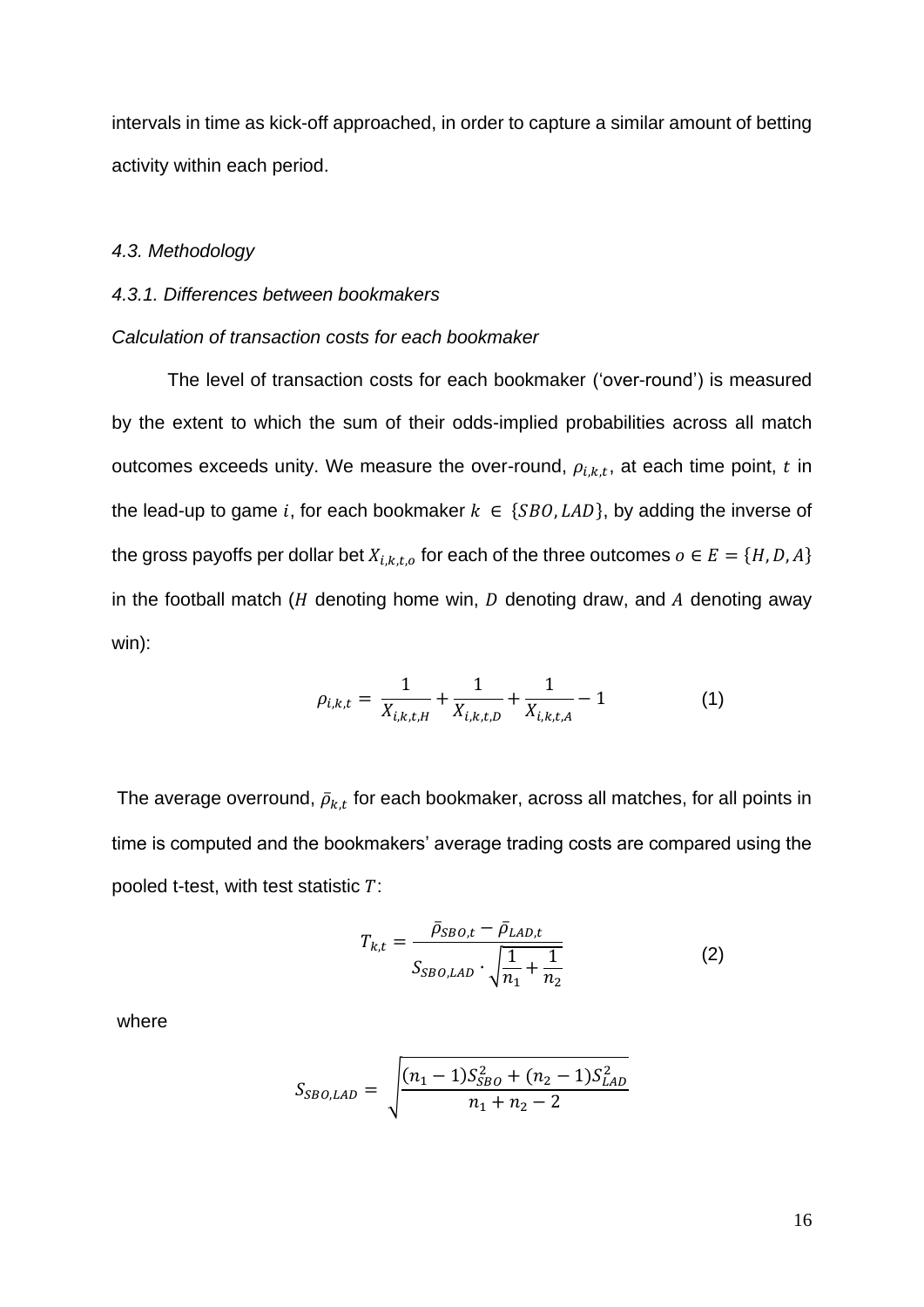is the estimate of the common standard deviation of the two samples, and  $n_1$  and  $n_2$ are the number of observed matches for SBO and LAD, respectively. Our first hypothesis predicts that the transaction costs for SBO should be significantly lower than their PTB counterpart, LAD; i.e. the test statistic *T* should be significantly negative.

# *Estimation of Frequency of Odds*

We calculated the average frequency of odds changes per game across the sample in order to test whether the BBB (cf. PTB) moves its odds significantly more often. First, we calculate the difference in prices for each bookmaker for each matchoutcome-time point:

$$
\Delta X_{i,k,t,o} = X_{i,k,t,o} - X_{i,k,t-1,o}
$$

As we are only interested at this point in whether the odds move, rather than the actual size of the movement, we tally each match-outcome-time point based on a categorical score,  $M_{i,kt,0}$ :

$$
M_{i,k,t,o} = 1 \quad if \quad \Delta X_{i,k,t,o} \neq 0
$$
  
\n
$$
M_{i,k,t,o} = 0 \quad if \quad \Delta X_{i,k,t,o} = 0
$$
\n(3)

A binomial test is carried out to determine if the frequency of odds movements at SBO (cf LAD) is greater, i.e.  $\frac{M_{i, SBO, t, o}}{n_1} > \frac{M_{i, LAD, t, o}}{n_2}$  $\frac{LAD,t,o}{n_2}$ .

### *4.3.2. Transmission of Information within the Market*

#### *Serial Correlation in Odds Movement*

We conduct unit-root tests to determine whether the first-ordered differences in the bookmakers' odds are stationary and utilize the Bayesian Information Criterion (BIC), in order to conclude how many lags are appropriate for further analysis of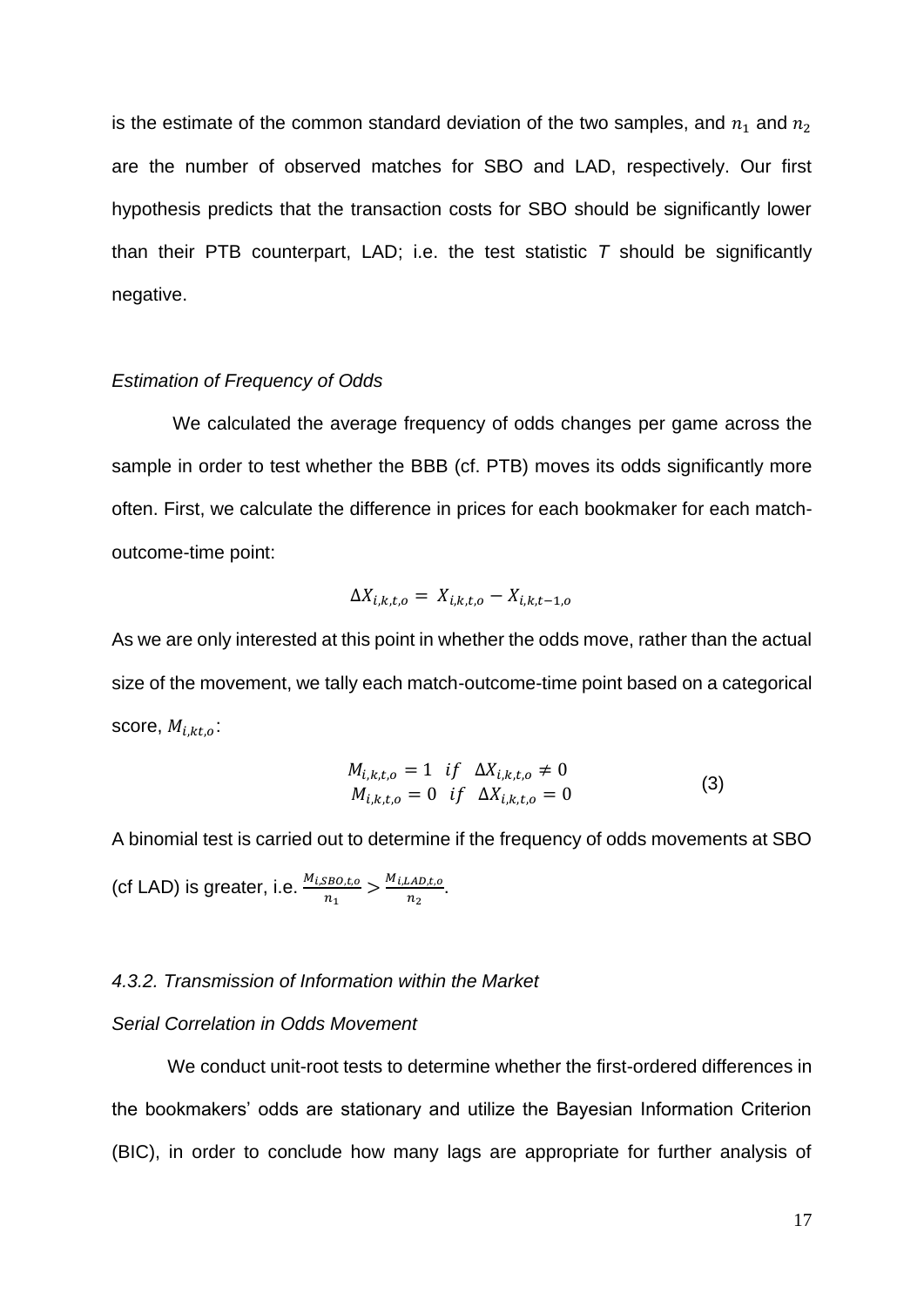changes in odds. It could be argued, for example, that a greater frequency of odds movements does not imply anything beyond noise around the bookmakers' true probabilities. Odds movements then may be related to small changes in bookmaker liability, rather than information-based price moves, and the time series of odds movements would be unpredictable based on information arising from odds at previous time-points. Alternatively, if information were driving price movements, we would expect lagged movements to be important in predicting odds changes. Moreover, the time series of price movements may exhibit higher degrees of serial correlation if bookmakers' odds either underreact or overreact to information flowing from bettors.

Odds movements across outcomes within games are complementary, inasmuch as an increase in odds on the favourite winning will generally coincide with a decrease in odds on the longshot winning. Draw outcomes are notoriously difficult to predict for both experts and models (e.g. Pope and Peel, 1989; Goddard, 2005). Moreover, movements in draw odds are similarly likely to be driven by bets on one of the other outcomes, rather than based on specific information concerning the likelihood of this outcome. Thus, we restrict our analysis to only the favoured team (defined as the team with the higher gross payoff-reciprocal, or odds-implied probability at SBO, one-day before kick-off in each game<sup>8</sup>).

We conduct a Fisher-type unit root test on panel data (Choi, 2001) for each bookmaker separately to test odds movements for stationarity. Each panel consists of match-time point observations of bookmaker odds. We use the BIC to find the optimal

<sup>&</sup>lt;sup>8</sup> In our dataset, there are no cases in which the draw is the favoured outcome. We take the odds one day before kick-off to determine the favourite in case the favoured team changes in the lead-up to kick-off.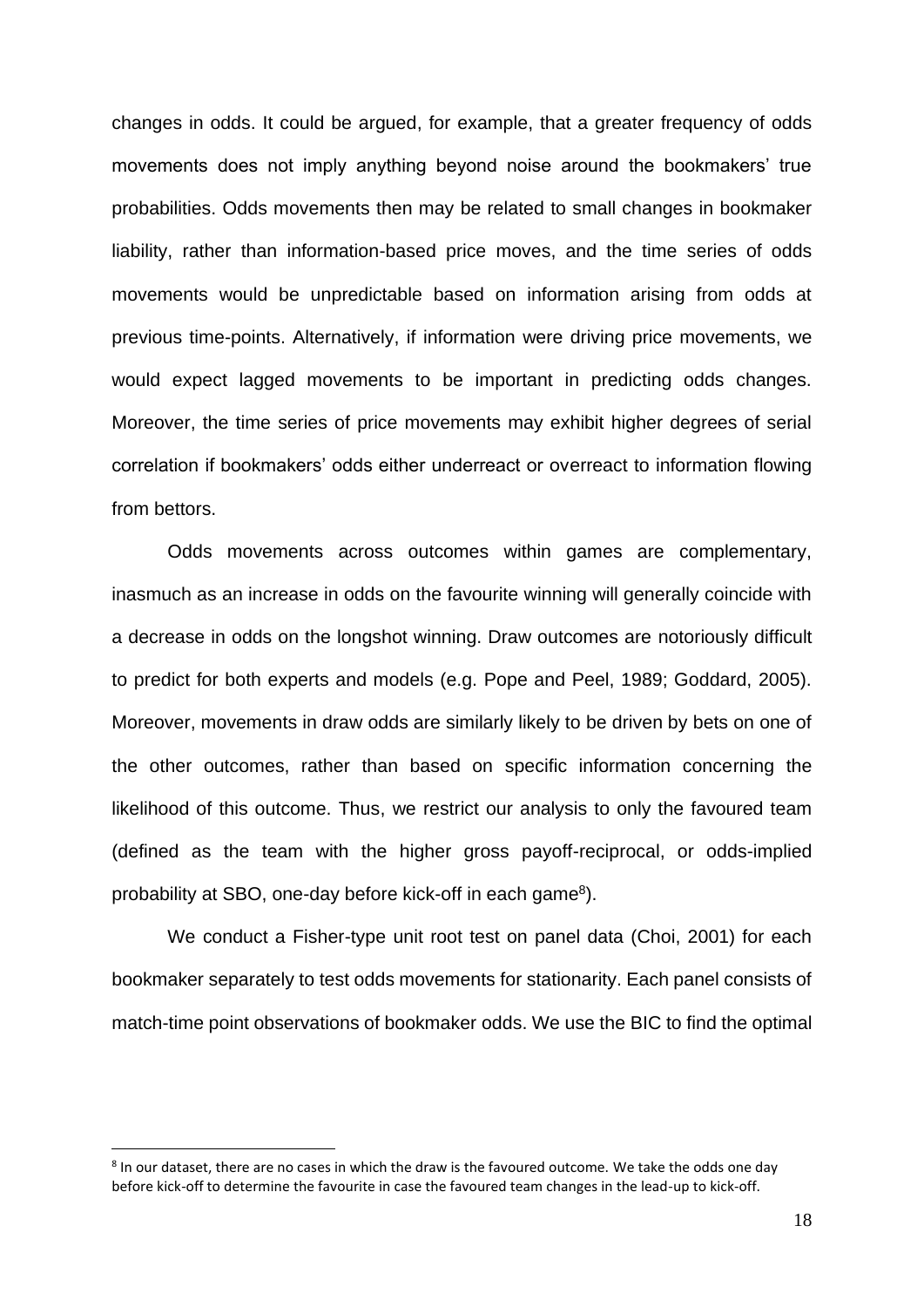number of lags to include in our regression model to test H2; allowing a trade-off between model fit and parsimony.

# *Modelling Odds Movements*

In order to test H2a, that PTBs' odds converge to those of BBBs and H2b, that BBBs' odds are not influenced by PTBs' odds, we employ a random-effects model. A random effects model is chosen to account for any unobserved variation in odds due to match-specific factors. As with the examination of lag length, the panel in the random-effects model consists of match-time observation points for each bookmaker. The general form of the random-effects models is as shown in Equations (4a) and (4b):

$$
\Delta X_{i,t,LAB} = c + b_{11} X_{i,t-1,LAB} + b_{12} X_{i,t-1,SBO}
$$
  
+  $b_{21} X_{i,t-2,LAB} + b_{22} X_{i,t-2,SBO} + \cdots$  (4a)  
+  $b_{n2} X_{i,t-n,LAD} + b_{n2} X_{i,t-n,SBO} + U_i + e_{i,t}$ 

$$
\Delta X_{i,t, SBO} = c + b_{11} X_{i,t-1, SBO} + b_{12} X_{i,t-1, LAD}
$$
  
+  $b_{21} X_{i,t-2, LAD} + b_{22} X_{i,t-2, SBO} + \cdots$  (4b)  
+  $b_{n2} X_{i,t-n, LAD} + b_{n2} X_{i,t-n, SBO} + U_i + e_{i,t}$ 

where  $\Delta X_{i,t,LAD}$  (i.e.  $X_{i,t,LAD} - X_{i,t-1,LAD}$ ) and  $\Delta X_{i,t, SBO}$  (i.e.  $X_{i,t, SBO} - X_{i,t-1, SBO}$ ) are the first differences in odds for the favoured team at LAD and SBO, respectively,  $U_i$  is the game-specific error term, accounting for unobserved random variation across games, and  $e_{i,t}$  is the i.i.d. error term from the regression. We reduce the generalised form of the model to a parsimonious form, with the appropriate number of lagged terms of bookmakers' odds on the right-hand-side of (4a) and (4b), selected using the BIC: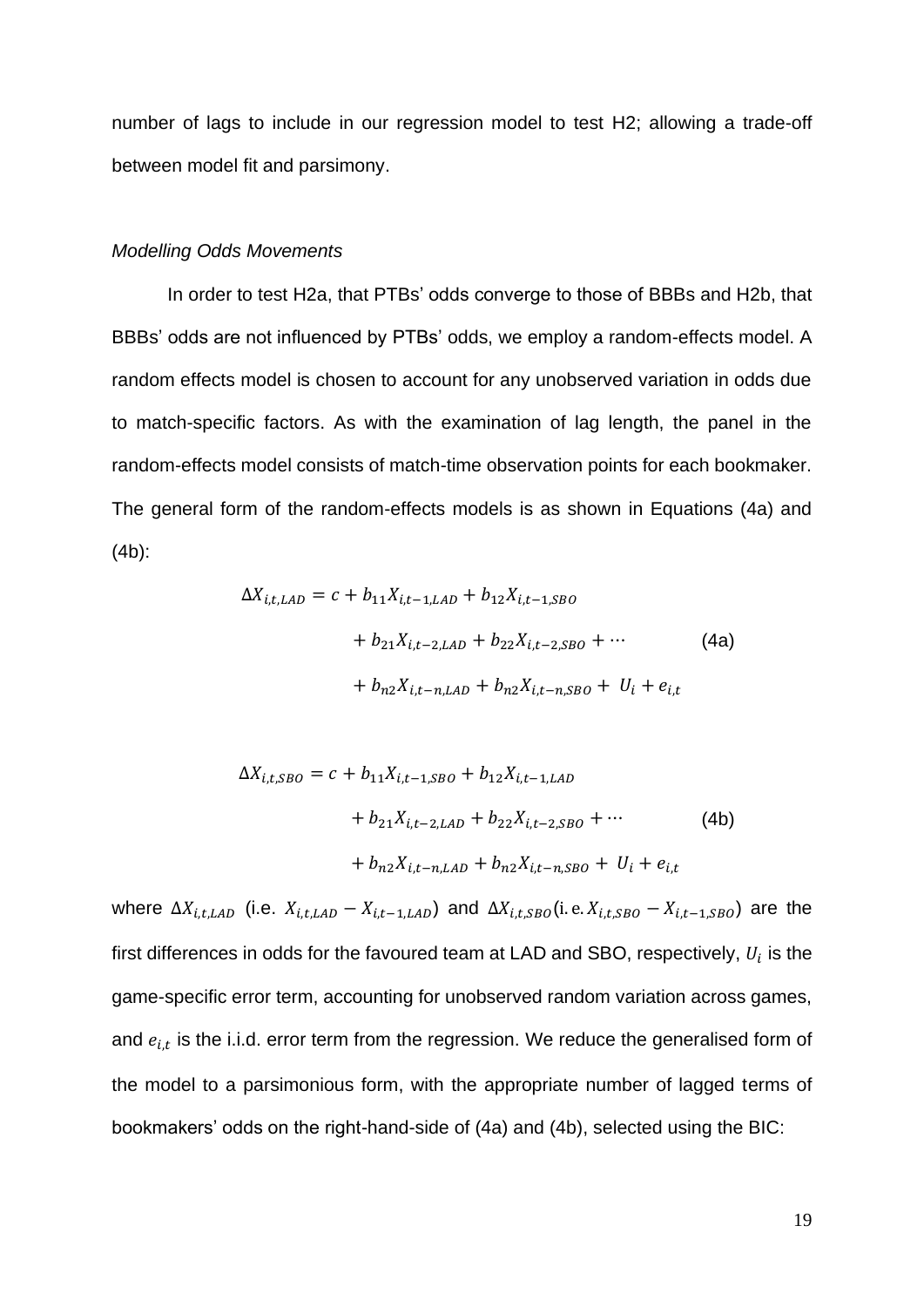$$
\text{BIC} = n \ln \left( \frac{1}{n} \sum_{i=1}^{n} \left( \Delta X_{i,t,k} - \Delta \hat{X}_{i,t,k} \right)^2 \right) + g \ln n \tag{5}
$$

where  $n$  is the number of observations<sup>9</sup>,  $\Delta X_{i,t,k}$  is the realised first difference in odds between time  $t - 1$  and time  $t$  at bookmaker  $k$ , and  $q$  is the degrees of freedom (the number of parameters in the model minus one.) The first term in the BIC penalises poor model fit, while the second term penalises the number of parameters required to achieve the model fit. Thus, a smaller value of the BIC means the model is preferred.

We expect that the models described by Eqs. (4a) and (4b) can be simplified. In particular, since H2 is concerned with whether a particular bookmaker's prices will converge to those of the other bookmaker, we expect the difference in the two bookmakers' prices in the previous lag to be the main determinant of odds. Therefore, Eq (3) should reduce to:

$$
\Delta X_{i,t,LAD} = c + B(X_{i,t-1,SBO} - X_{i,t-1,LAD}) + U_i + e_{i,t}
$$
 (6a)  

$$
\Delta X_{i,t,SBO} = c + B(X_{i,t-1,LAD} - X_{i,t-1,SBO}) + U_i + e_{i,t}
$$
 (6b)

where  $B$  is a positive coefficient indicating the degree of convergence of the bookmaker whose odds-changes are being forecast to those of the other bookmaker. For example, in Eq. (6a) the coefficient  $B$  indicates the degree of convergence of LAD's odds to those of SBO.

As we suspect that informed bettors can only access BBBs, we expect that prices in that market will reflect quality information, which is unavailable directly to PTBs. Therefore, the latter are expected to react to odds changes in the BBBs' market and adjust their odds when these deviate from those offered by BBB. Therefore, we expect a significantly positive value for *B* when we estimate Eq.(6a). Similarly, Eq.(6b)

<sup>&</sup>lt;sup>9</sup> It is debatable whether this should be the number of observations or the number of groups in a panel data set. Here, due to the low correlation of the 'within-panel' odds-differences, we chose the former.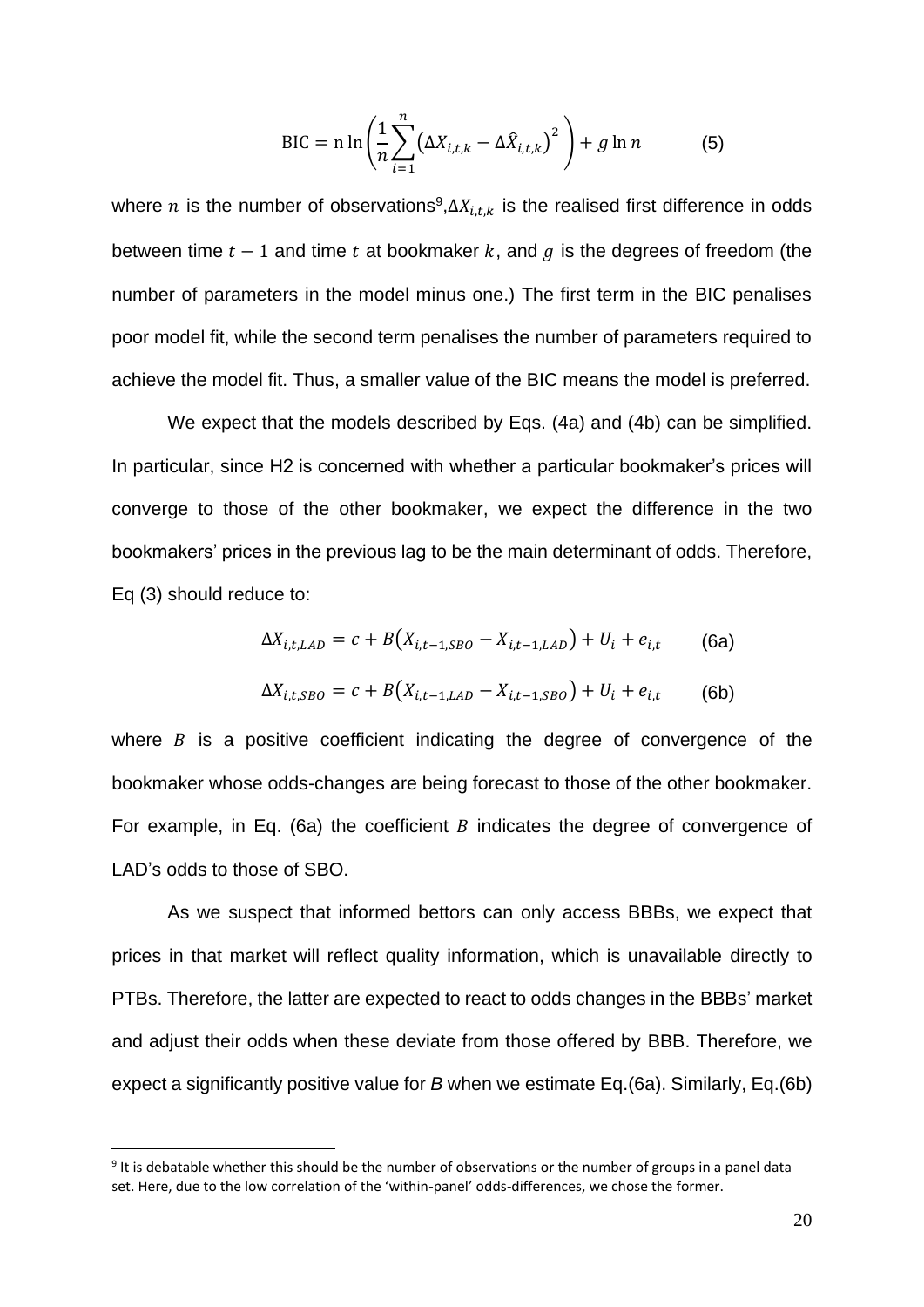tests the influence of LAD's odds on the odds changes of SBO. If the informed traders are driving the market, support for H2b would be found if  $B$  in Eq.(6b) is close to zero. Alternatively, if bookmakers are the most accurate forecasters of sports events (Levitt, 2004), there should be little convergence from PTBs to BBBs' odds (i.e. the coefficient B would be close to zero in Eq.(6a)).

# *Early-to-Late Odds Movements between Bookmakers*

To further test our view that odds of PTBs are driven by movements in BBBs odds (but not *vice versa*), we examine whether the PTB's closing prices are related to early prices of themselves *and* the BBB, whereas the BBB's closing prices are only related to their own early prices. To achieve this, we utilize a fixed-effects approach, incorporating normalized odds-implied probabilities for all three outcomes along one dimension of the panel, and all games along the other.

First, both bookmakers' payoffs  $(X_{i,t,k,o})$  one day before kickoff (time  $t_0$ ) and at the time one second before kick-off (time  $T$ ) are converted to normalised probabilities  $(Y_{i,t,k,o})$ . We achieve this by dividing bookmaker k's payoff reciprocal for outcome *o* by the gross over-round for the game  $i$  at time  $t$  from Eq. (1):

$$
Y_{i,t,k,o} = \frac{1}{X_{i,t,k,o}(1 + \rho_{i,t,k})}
$$
(6)

The fixed-effects models used to test the information content of odds takes the following form:

$$
Y_{i,T,LAB,o} = c + \beta_1 Y_{i,t_0, SBO,o} + \beta_2 Y_{i,t_0, LAB,o} + \alpha_i + u_{io}
$$
 (7a)

$$
Y_{i,T, SBO, o} = c + \beta_1 Y_{i,t_0, SBO, o} + \beta_2 Y_{i,t_0, LAD, o} + \alpha_i + u_{io}
$$
 (7b)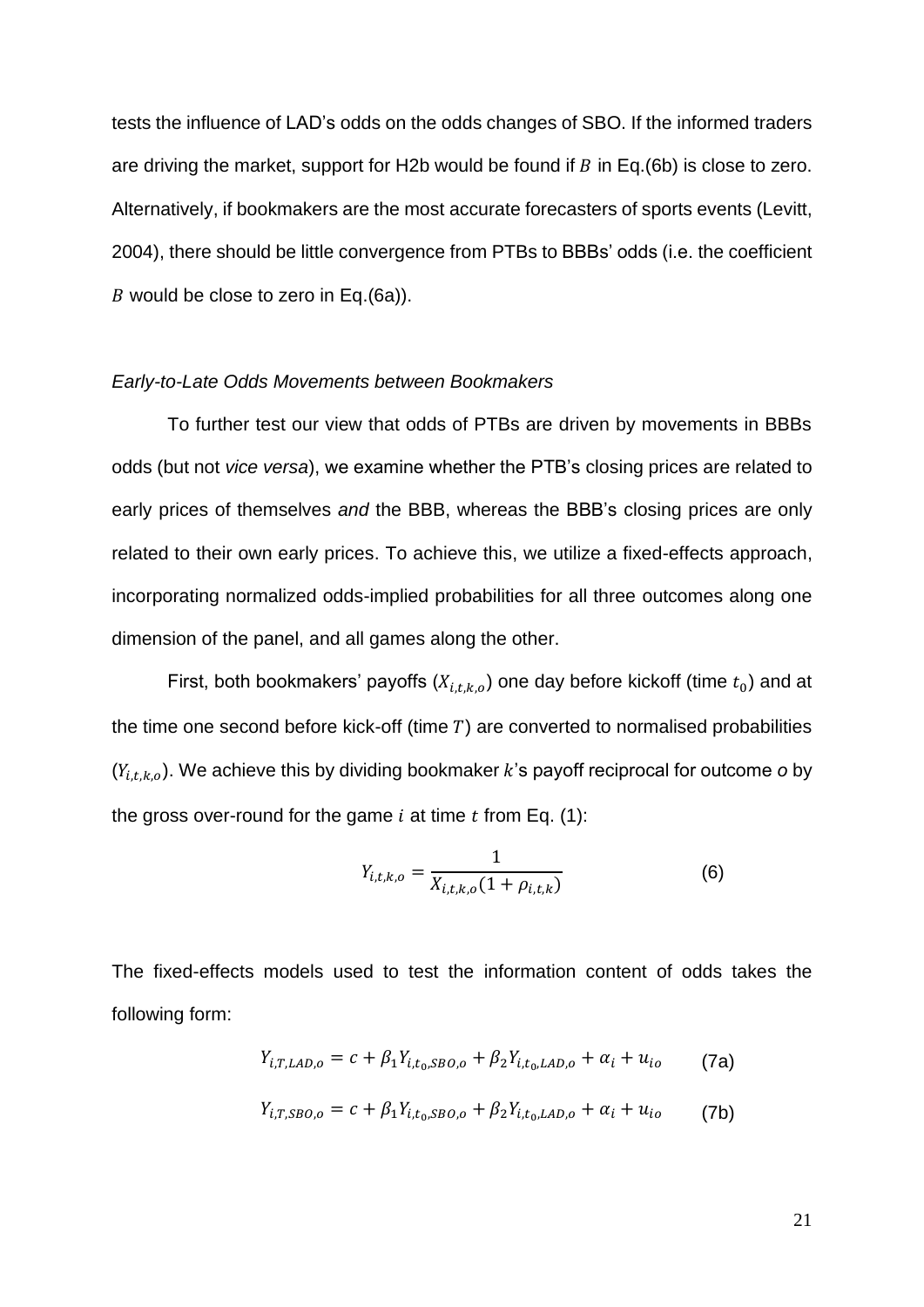where for outcome o in game i,  $Y_{i,T,LAD,o}$ ,  $Y_{i,t_0,LAD,o}$ ,  $Y_{i,t_0, SBO,o}$  and  $Y_{i,T,SBO,o}$  are, respectively, the normalized probabilities implied in the final odds of LAD, in the dayahead odds of LAD, in the day-ahead odds of SBO, and in the final odds of SBO,  $\alpha_i$ is the unobserved game-specific effect from the fixed-effects model, and  $u_{io}$  is the i.i.d. white noise error term.

The models in Eq.(7a) and Eq.(7b) help test the influence of the early SBO odds on the terminal odds of LAD and the influence of early LAD odds on the terminal odds of SBO, respectively. If, as we suspect, the influence of informed bets at the BBB drives the odds in the PTB's market, whereas the PTB's odds do not influence the BBB, then  $\beta_2$  in Eq. 7a should be significant and positive, and the coefficient  $\beta_1$  in Eq. 7b should be close to 1, while the coefficient  $\beta_2$  should be insignificant and close to zero.

Due to the expected high correlation between the explanatory variables in these models, we also test whether the nested model in (7c), excluding  $Y_{i,t_0, SBO, o}$  , provides a better fit than the unrestricted version in (7a), evaluated using the BIC in (5):

$$
Y_{i,T,LAD,o} = c + \beta_1 Y_{i,t_0,LAD,o} + \alpha_i + u_{io}
$$
 (7c)

#### *4.3.3. The Efficiency of Odds-Based Estimates*

According to H3a and 3b, bookmakers' closing odds are expected to be more efficient predictors of actual game outcomes compared to early odds and BBBs' odds are expected to be more accurate than those of the PTBs. To test these hypotheses, we estimate conditional logit (CL) models (McFadden, 1974); these have been used to test the efficiency of odds in many previous betting studies (e.g., Bolton and Chapman, 1986; Benter, 1994; Sung and Johnson, 2010). The CL model is used with only odds as an explanatory variable, and takes the following form, where  $E_{i,t,k,o}$  is the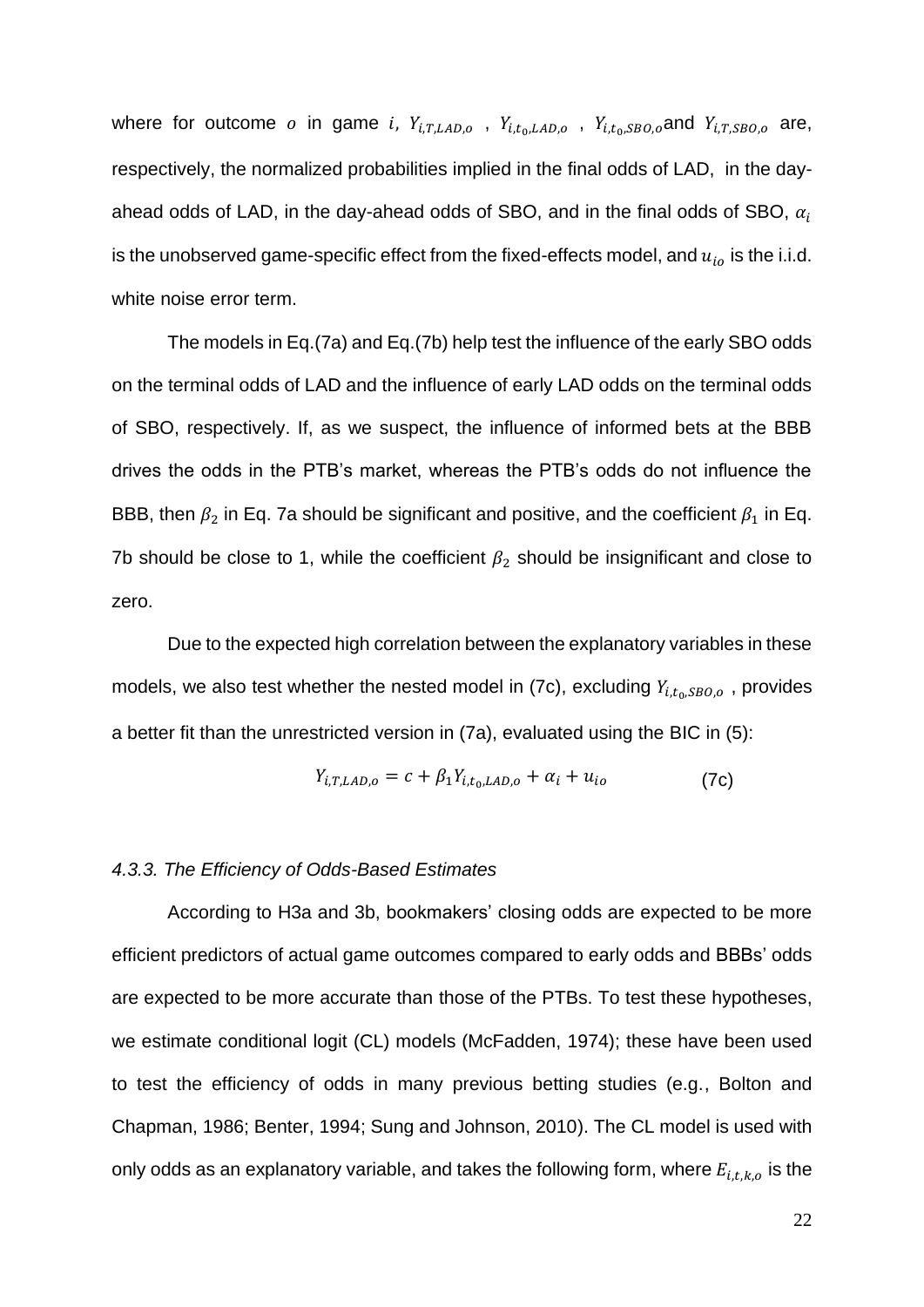probability of the outcome  $E \in \{H, D, A\}$  occurring in game *i* at time *t*, with odds on outcome  $o$  from bookmaker  $k$ :

$$
P(E_{i,t,k,o} = 1) = \frac{e^{Z_{i,t,k,o}}}{\sum_{o=1}^{3} e^{Z_{i,t,k,o}}}
$$
(8a)

where

$$
Z_{i,t,k,o} = b \ln(Y_{i,t,k,o}) \tag{8b}
$$

We estimate model (8a) for each bookmaker at times  $t_0$  one day prior to kick-off and , one second before kickoff. The model fit is evaluated using McFadden's (1974) pseudo-R<sup>2</sup> statistic; a higher pseudo-R<sup>2</sup> implying a superior model fit. Support for H3a would arise if earlier odds have less explanatory power than later odds (i.e. if the model fit at time T is greater than at time  $t_0$  for both bookmakers). Support for H3b would be given if the model fit is higher for SBO cf. LAD at times  $t_0$  and T).

# **5. Results**

# *5.1. Differences between Bookmakers*

Our results clearly demonstrate that SBO odds are subject to more changes than LAD odds. In the first three columns of Table 1 we show the proportion of occasions in various time intervals prior to kick off when LAD and SBO changed their odds. It is clear from this table that SBO (cf. LAD) change their odds more frequently in a given time interval prior to a kick-off. This is confirmed by the difference in the mean number of odds changes across time intervals during the 24 hours prior to the game between SBO (5.36 per match, SD= 1.03) and LAD (0.795 per match, SD= 1.24). A t-test confirmed that the difference is unlikely to be random (p-value= 0.000). These results provide strong support for our view, expressed in H1, that BBBs change their odds more frequently than PTBs and confirms the view of Levitt (2004) that PTBs rarely move prices in the lead-up to games.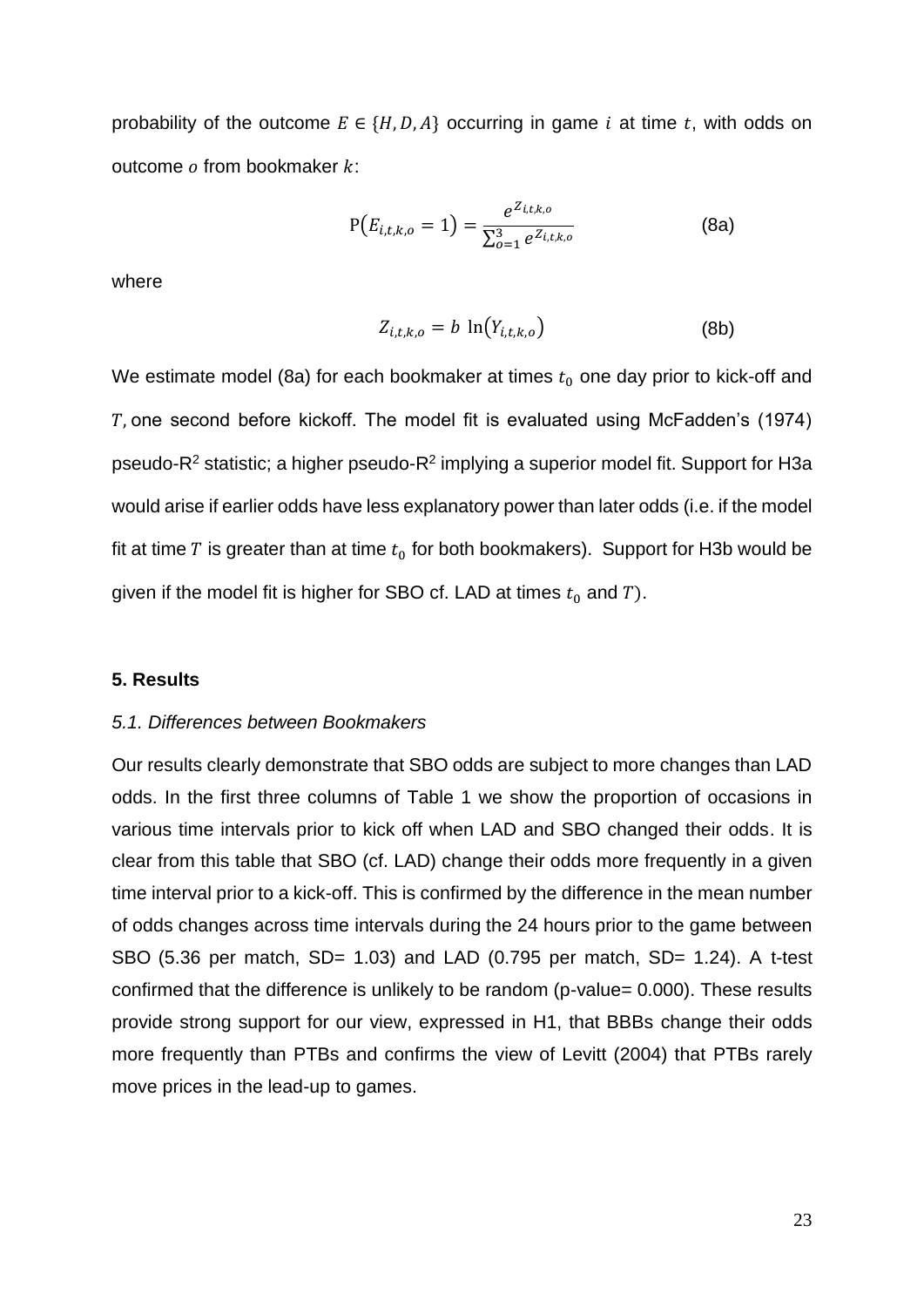**Table 1:** Average over-round and proportion of occasions when LAD and SBO changed their odds**,** in various time-periods prior to kick-off

|                                      | <b>Proportion of</b><br>occasions odds |            | <b>Average over-</b><br>round |            |  |
|--------------------------------------|----------------------------------------|------------|-------------------------------|------------|--|
|                                      | changed                                |            |                               |            |  |
| Time period prior                    |                                        |            |                               | <b>SBO</b> |  |
| to kick- off                         | LAD                                    | <b>SBO</b> | LAD                           |            |  |
| over 1 day-16 hrs                    | 0.09                                   | 0.64       | 0.077                         | 0.073      |  |
| 16 to 8 hrs                          | 0.11                                   | 0.75       | 0.077                         | 0.070      |  |
| 8hrs to 4 hrs                        | 0.22                                   | 0.86       | 0.077                         | 0.070      |  |
| 4hrs to 2 hrs                        | 0.15                                   | 0.77       | 0.077                         | 0.065      |  |
| 2hrs to 1hr                          | 0.09                                   | 0.73       | 0.077                         | 0.064      |  |
| the to 30 mins.                      | 0.09                                   | 0.78       | 0.077                         | 0.064      |  |
| $(5 \text{ mins to } 1 \text{ sec})$ | 0.14                                   | 0.87       | 0.077                         | 0.064      |  |

In columns 4 and 5 of Table 1, we present results regarding the bookmakers' over-rounds (calculated using Eq.(1)) at various stages of the market. The t-tests confirm that SBO (cf. LAD) clearly operate with a lower over-round at all points in time, and the difference in over-round increases as the kick-off approaches. These results provide support for the view, expressed in H1, that BBBs operate with lower margins than PTBs; the lower margin operated by BBBs generating higher volumes, as more informed traders are attracted by more advantageous odds.

# *5.2. Transmission of Information from Bettors to Bookmakers*

The results of the Fisher type unit-root test, presented in Table 2, show that the first differences in the odds are stationary for both SBO and LAD. Therefore, we proceed to modelling such differences using Equations (4a) and (4b).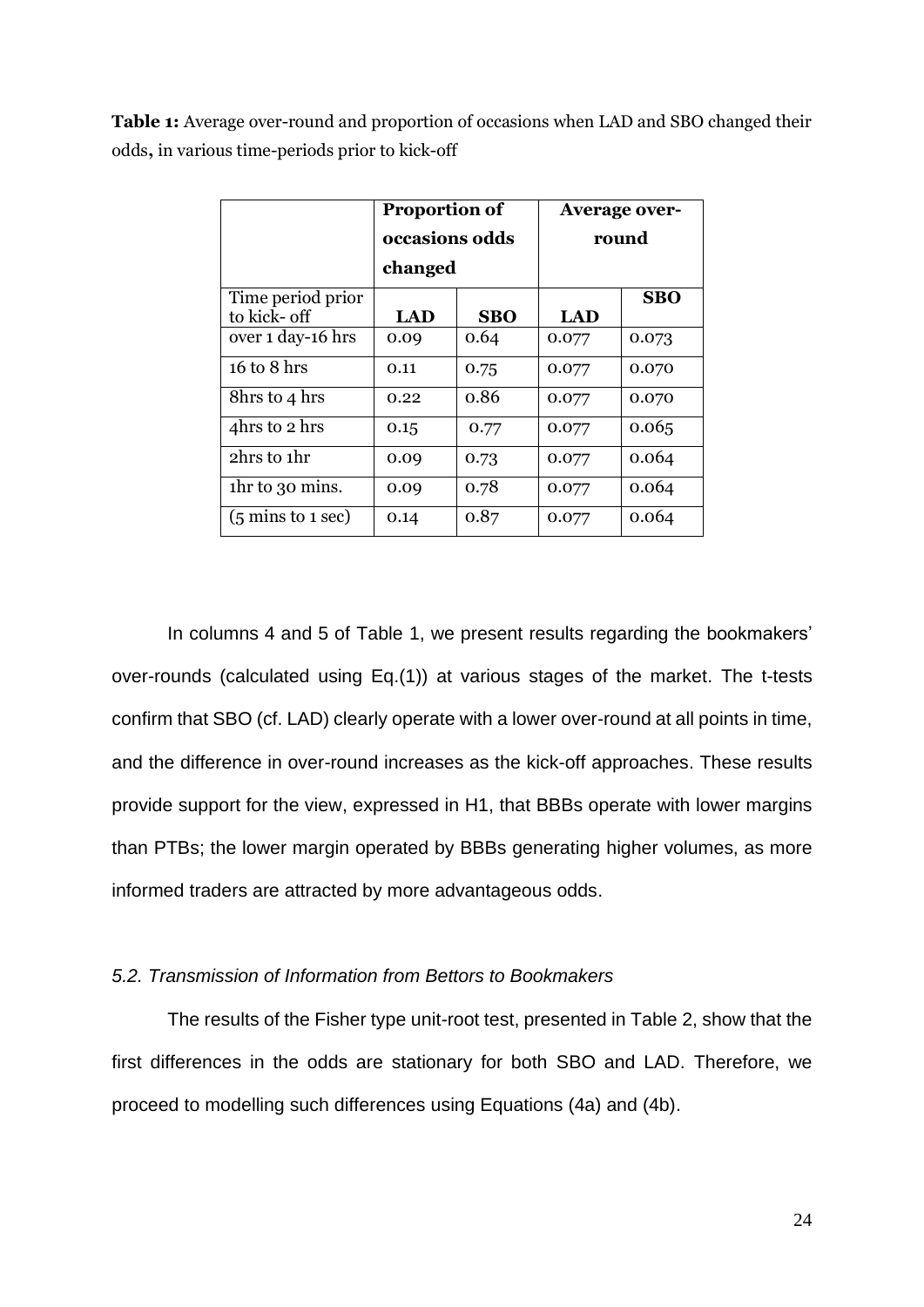| <b>Table 2:</b> Fisher-Type Unit-Root test statistics for the four stationarity tests described by Choi |
|---------------------------------------------------------------------------------------------------------|
| (2001), with Ho: The panels contain a unit-root.                                                        |

| Test                         | LAD     | <b>SBO</b> |
|------------------------------|---------|------------|
|                              | 4976.5  | 12900      |
| chi-<br>Inverse<br>squared   | (0.000) | (0.000)    |
|                              | -37.5   | $-55.7$    |
| Inverse<br>normal            | (0.000) | (0.000)    |
|                              | $-45.1$ | $-69.6$    |
| Inverse logit                | (0.000) | (0.000)    |
|                              | 14.4    | 100.1      |
| Modified inv.<br>chi-squared | (0.000) | (0.000)    |

We apply the BIC in order to identify the optimal number of lags, trading-off between fit and complexity. The results are presented in Table 3. For SBO (Panel A), the model producing the lowest BIC value (-9,075) is that incorporating the constant term only, and thus Equation (4b) is best modelled using  $\Delta X_{i,t, SBO} = c$ . The model incorporating the lagged odds terms from both SBO and LAD,  $\Delta X_{i,t, SBO} = c + b_{11}X_{i,t-1, LAD} +$  $b_{12}X_{i,t-1, SBO}$ , produces a significantly worse BIC (-9,062, p-value 0.002). This implies that odds movements at SBO are not related to previous odds movements in either SBO or LAD prices, or at least there is no improvement in forecasting power from adding lagged prices from either bookmaker.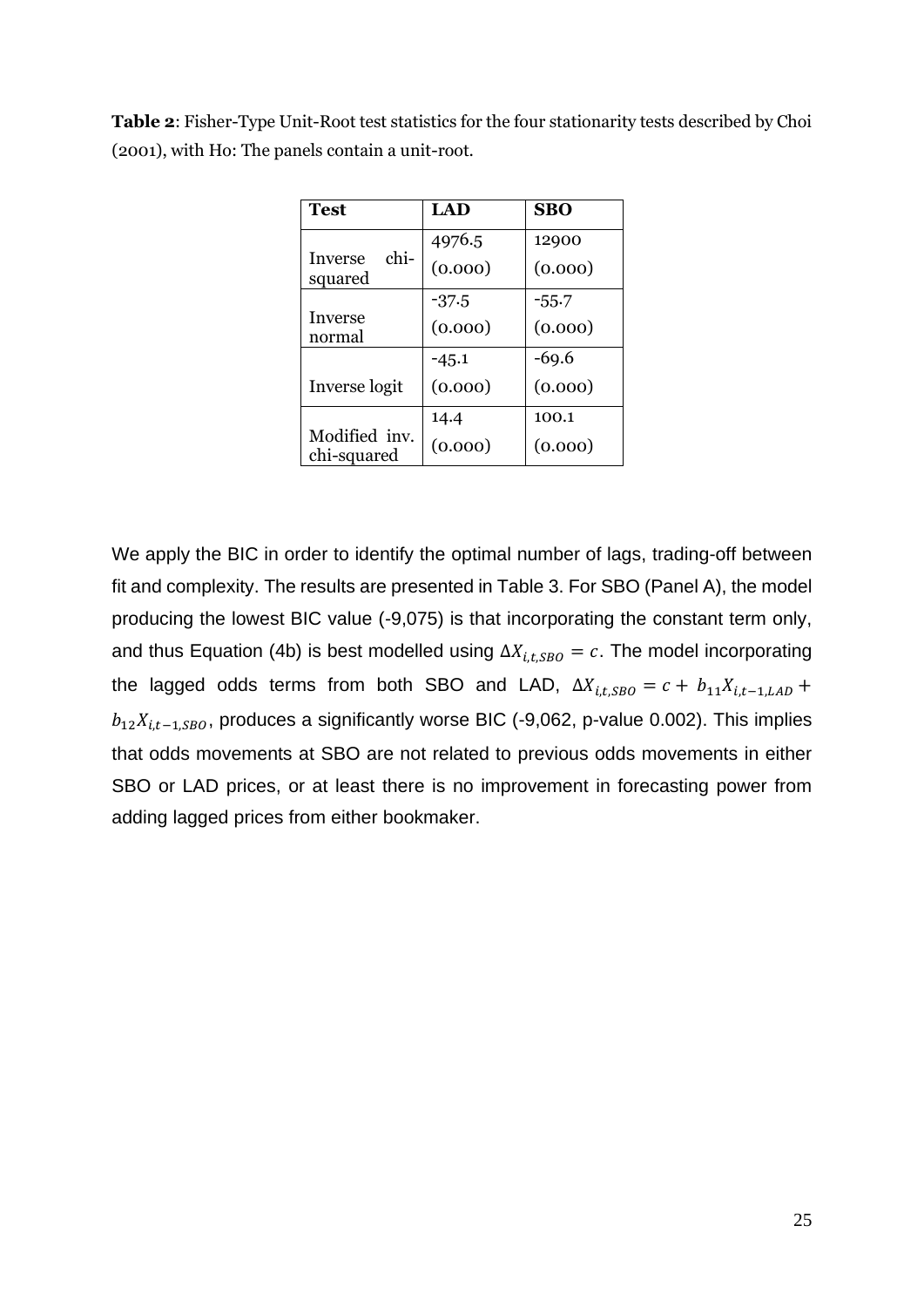**Table 3:** Results related to model selection for odds changes at SBO and LAD.

The first column shows the right-hand side of the non-nested model under consideration, with one, two, and three lags of each bookmaker's odds used, respectively. The second and third columns report the BIC and  $\mathbb{R}^2$  of the non-nested model, respectively. The fourth column shows the nested model under consideration (i.e. the nested model having produced the lowest current BIC value). The fifth column reports the BIC of the nested model. The final column reports the significance of the difference in BIC values, calculated as p-value =  $exp\{ (BIC_{lower} - BIC_{higher})/2 \}.$ 

**Panel A:** Model Selection for Odds Changes at SBO. Dependent Variable: Change in Prices at SBO ( $\Delta X_{i,t,SBO}$ )

| Non-Nested Model                                    | <b>BIC</b> |                | Model $\mathbb{R}^2$ Nested Model BIC |          | p-value* |
|-----------------------------------------------------|------------|----------------|---------------------------------------|----------|----------|
| $c + b_{11} X_{i,t-1,LAD}$                          |            |                |                                       |          |          |
| $+b_{12}X_{i,t-1,SBO}$                              | 9,062      | $0.20\%$       | C                                     | 9,075    | 0.002    |
| $c + b_{11}X_{i,t-1,LAD} + b_{12}X_{i,t-1,SBO}$     |            | $-6,068$ 0.30% | $\mathcal{C}_{0}$                     | $-6,082$ | 0.001    |
| $+ b_{21}X_{i,t-2,LAD} + b_{22}X_{i,t-2,SBO}$       |            |                |                                       |          |          |
| $c + b_{11}X_{i,t-1,LAD} + b_{12}X_{i,t-1,SBO}$     |            |                |                                       |          |          |
| $+b_{21}X_{i,t-2,LAD} + b_{22}X_{i,t-2,SBO}$ -3,509 |            | $0.55\%$       | C                                     | $-3,510$ | 0.479    |
| $+ b_{31}X_{i,t-3,LAD} + b_{32}X_{i,t-3,SBO}$       |            |                |                                       |          |          |

# **Panel B:** Model Selection for Odds Changes at LAD.

Dependent Variable: Change in Prices at LAD ( $\Delta X_{i,t,LAD}$ )

| Non-Nested Model                                                                                                                                         | <b>BIC</b> | Model<br>R <sup>2</sup> | Nested Model                                                         | <b>BIC</b> | $p-$<br>value* |
|----------------------------------------------------------------------------------------------------------------------------------------------------------|------------|-------------------------|----------------------------------------------------------------------|------------|----------------|
| $c + b_{11}X_{i,t-1,LAD} + b_{12}X_{i,t-1,SBO}$                                                                                                          | $-53,973$  | 8.75%                   | $\mathcal{C}_{0}$                                                    | $-52,822$  | 0.000          |
| $c + b_{11}X_{i,t-1,LAD} + b_{12}X_{i,t-1,SBO}$<br>$+ b_{21}X_{i,t-2,LAD} + b_{22}X_{i,t-2,SBO}$                                                         | $-45,102$  | 9.81%                   | с<br>$+ b_{11} X_{i,t-1,LAD}$<br>$+ b_{12} X_{i,t-1,SBO}$            | $-45,051$  | 0.000          |
| $c + b_{11}X_{i,t-1,LAD} + b_{12}X_{i,t-1,SBO}$<br>$+ b_{21} X_{i,t-2,LAD} + b_{22} X_{i,t-2,SBO}$<br>$+b_{31}$<br>$X_{i,t-3,LAD} + b_{32}X_{i,t-3,SBO}$ | $-37,326$  | 10.08%                  | $\mathcal C$<br>$+ b_{11} X_{i,t-1,LAD}$<br>$+ b_{12} X_{i,t-1,SBO}$ | $-37,242$  | 0.000          |

\*Lower BIC model better than higher BIC model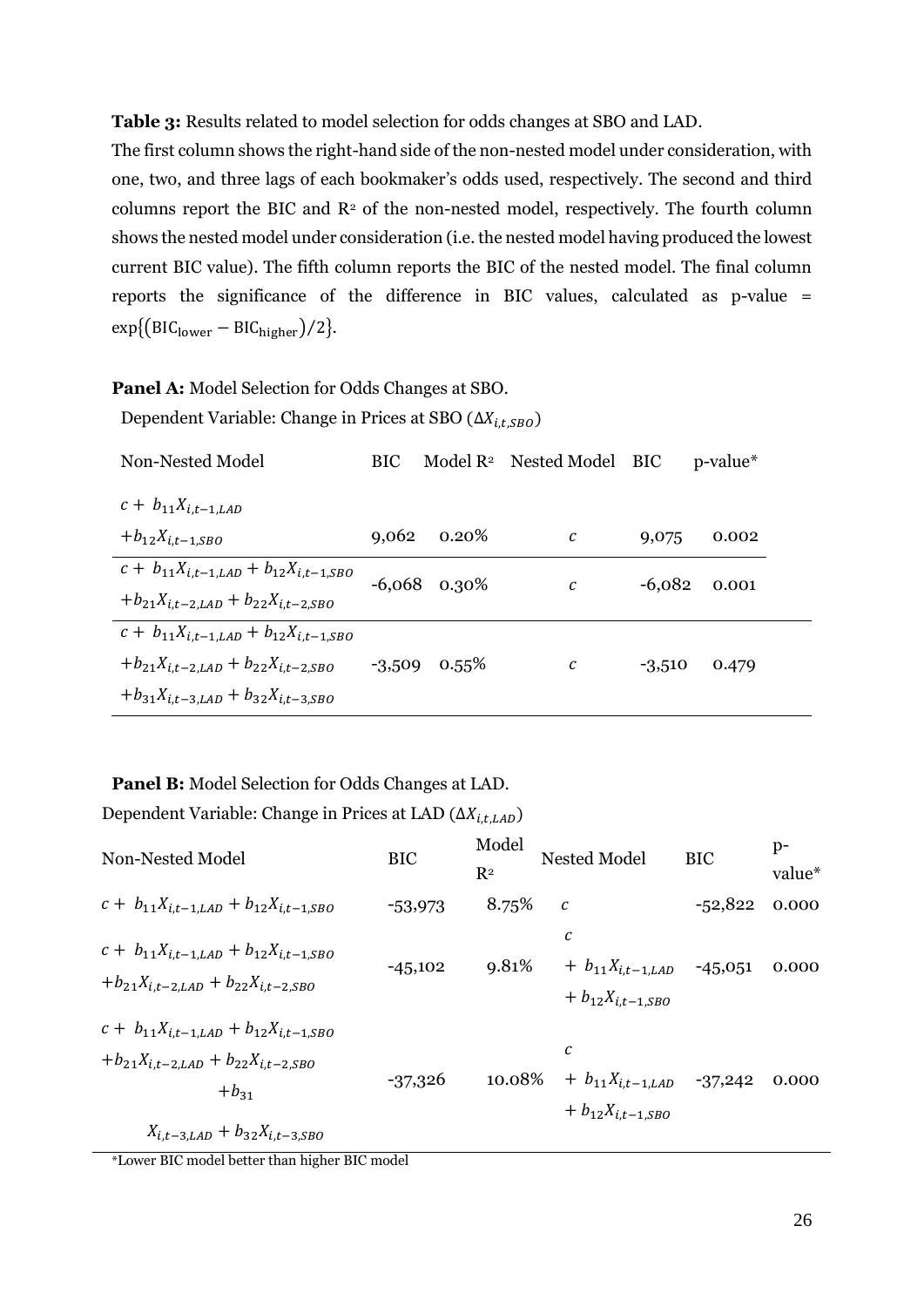Examination of the models' BICs estimated for changes in LAD odds, shows that there may be marginal improvement over the single-lag model by adding in second- and third-lags of both LAD and SBO odds. For example, the second row of Panel B of Table 4 shows that the BICs of the models with two and one lags are - 45,102 and -45,051, respectively. However, the marginal improvement in model fit, although significant (p-value of 0.000), reduces the sample size significantly (by 12.5% for each additional lag). Consequently, we retain the single lag specification for modelling the changes in LAD odds.

We present the results of estimating the random-effects model in Eq. (4a), using one period lagged odds from both bookmakers as the independent variables, in Table 4. The coefficients for the lagged odds for the two bookmakers are nearly identical in magnitude, but with opposing signs. Rearranging the model:

$$
X_{i,t,LAB} - X_{i,t-1,LAB}
$$
\n
$$
= c + b_{11}X_{i,t-1,LAB} + b_{12}X_{i,t-1,SBO} + U_i + e_{i,t}
$$
\n
$$
X_{i,t,LAB} = c + (1 + b_{11})X_{i,t-1,LAD} + b_{12}X_{i,t-1,SBO} + U_i
$$
\n
$$
+ e_{i,t}
$$
\n(9b)\n
$$
+ b_{12} \approx -b_{11}
$$
\n(9c)

$$
X_{i,t,LAD} = c + (1 - b_{12})X_{i,t-1,LAD} + b_{12}X_{i,t-1,SBO} + U_i
$$
 (9c)  
+  $e_{i,t}$ 

Consequently, the results presented in Table 4, suggest that at any time up to kickoff, around 9.5% of the odds at LAD can be explained by the lagged odds at SBO, while the remaining 90.5% are explained by the lagged odds at LAD. Importantly, the coefficient of SBO's lagged odds is positive and significant at the 1% level. Hence, these results support H2a, that LAD's odds converge towards the odds of SBO.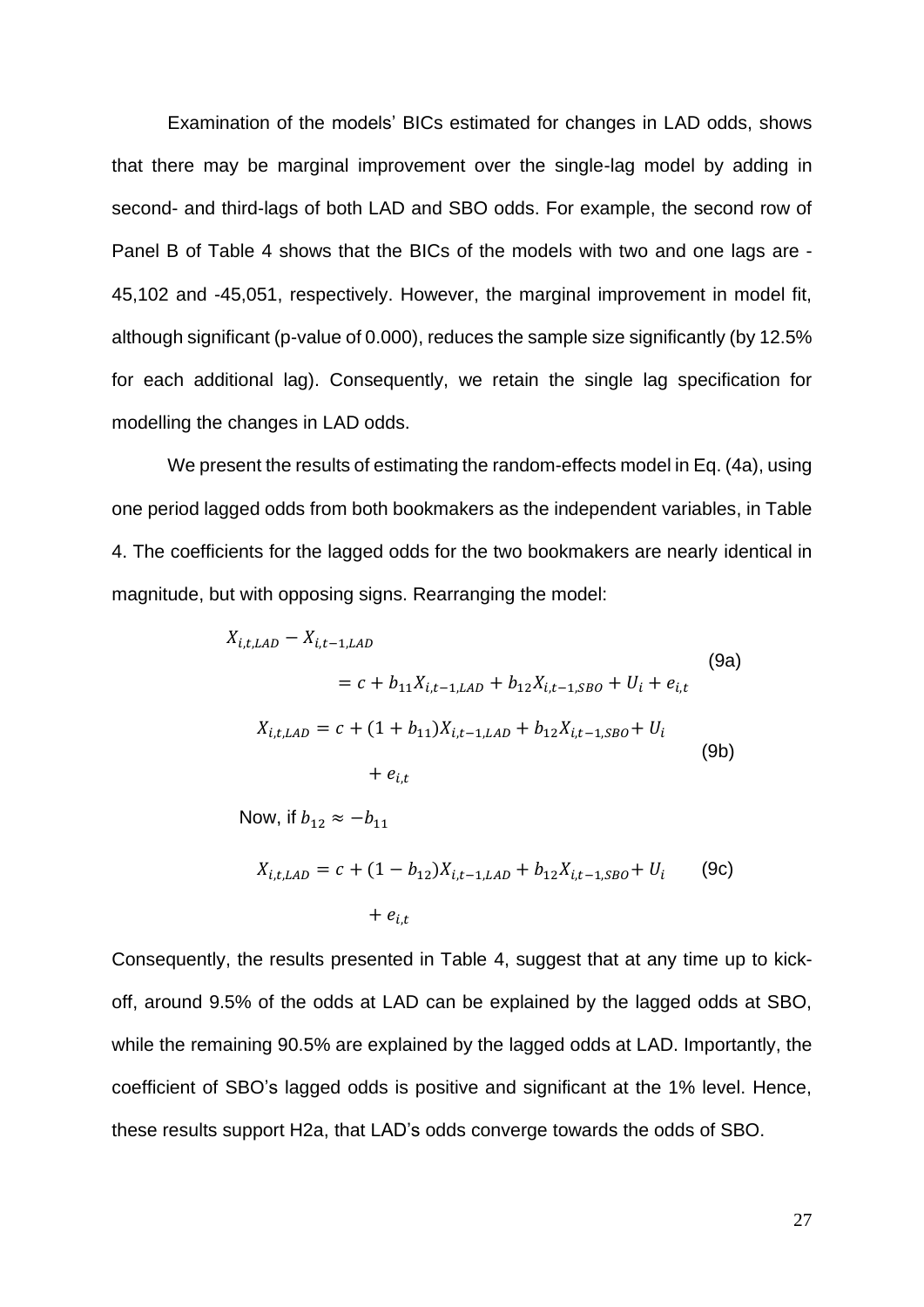**Table 4:** Results of estimating the random effects panel model.

This table reports the coefficients resulting from estimating regression model 4a with one lag:  $\Delta X_{i,t,LAD} = c + b_{11} X_{i,t-1,LAD} + b_{12} X_{i,t-1,SBO} + U_i + e_{i,t}$ , where  $X_{i,t,k}$  indicates the gross odds X offered on game  $i$  at time  $t$  by bookmaker  $k$ , on the favoured outcome. The coefficient and corresponding standard errors are reported in the second column, the third column shows the significance level of each coefficient in the regression:  $(*), (**, and (***)$  denoting significance at the 10%, 5%, and 1% level, respectively. The fourth column shows the p-value of the Zstatistic. The standard deviation due to the random-effects design is  $\sigma_U$  and the standard deviation due to the white noise error term is  $\sigma_E$ .

|                                      | Coefficient  |         |                |                   |        |
|--------------------------------------|--------------|---------|----------------|-------------------|--------|
|                                      | (Std. Error) | Sig.    |                | Z-Stat. (P-value) |        |
|                                      | $-0.09515$   | (***)   |                | $-33.32$ (0.0000) |        |
| $X_{i,t-1,LAD}$                      | (0.0029)     |         |                |                   |        |
| $X_{i,t-1,SBO}$                      | 0.09150      | $(***)$ | 34.44          | (0.0000)          |        |
|                                      | (0.0027)     |         |                |                   |        |
| С                                    | 0.002145     | $(**)$  | 1.91           | (0.0560)          |        |
|                                      | (0.0011)     |         |                |                   |        |
| $\sigma_{II}$                        | 0.0059       |         |                |                   |        |
| $\sigma_e$                           | 0.0266       |         |                |                   |        |
| $\rho$                               |              |         | $R^2$          |                   |        |
| (Fraction of Variance due to $U_i$ ) | 0.0474       |         |                |                   |        |
| n. observations                      | 12,785       |         | Within         |                   | 0.0933 |
| n. groups                            | 1,868        |         | <b>Between</b> |                   | 0.1690 |
| Wald $\chi^2(2)$                     | 1,192.03     | $(***)$ | Overall        |                   | 0.0874 |

This model produces a relatively low  $R^2$  value (8.74%), partially because in most cases LAD do not change their odds, i.e.  $\Delta X_{i,t,LAB} = 0$ . This leads us to undertake further analysis of the cases in which LAD's odds *have* moved, i.e. when  $\Delta X_{i,t, LAB} \neq 0$ , which occurs in 966 matches (with 1,572 odds movements). We estimate the model represented by Eq. 4a with one lag and we present the results in Table 5. The increase in the magnitude of the coefficients when examining cases for which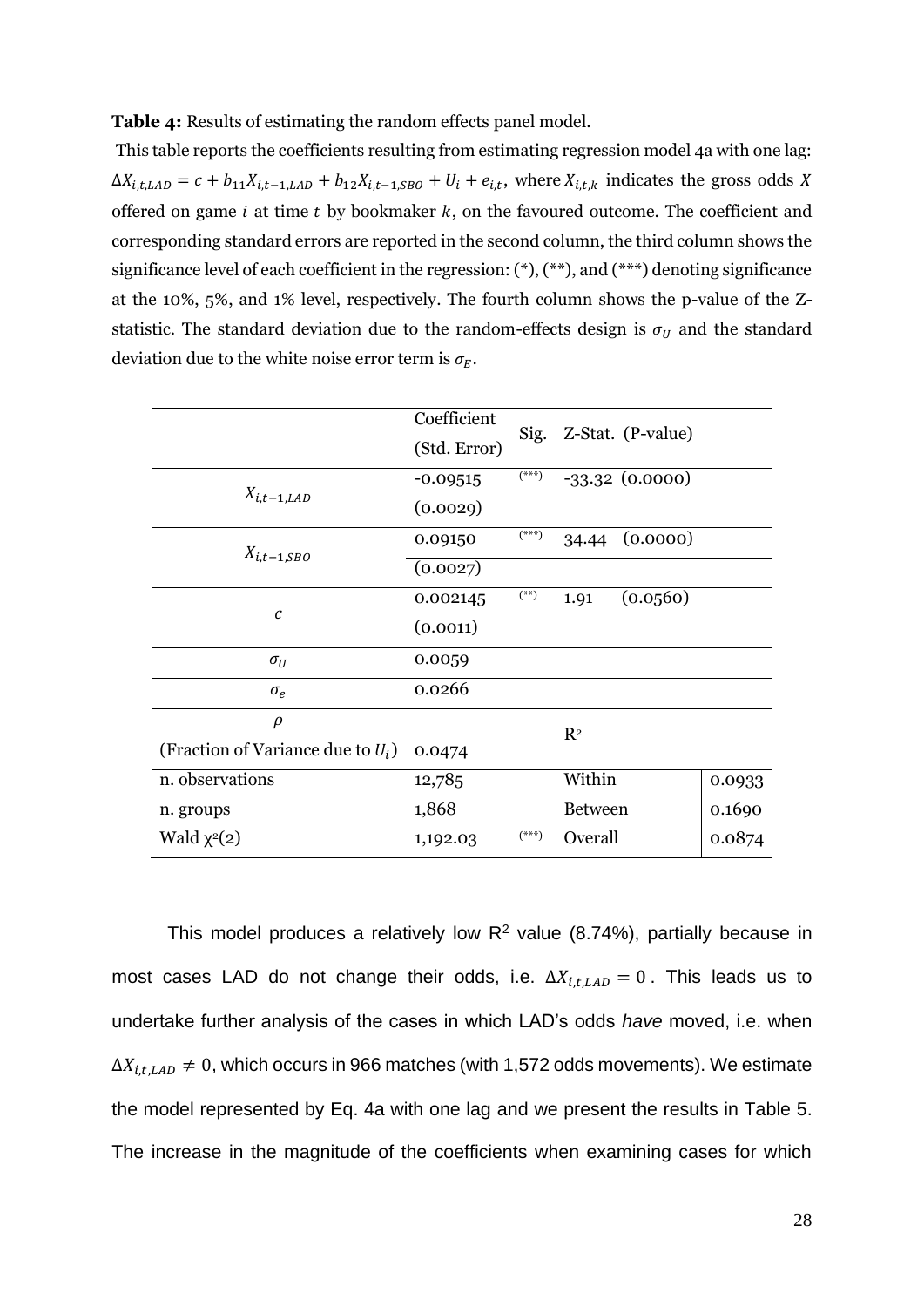LAD's odds move is substantial; nearly 50% of the variation in LAD's odds moves can be explained by the deviation of their lagged odds from those of SBO. In addition, the  $R<sup>2</sup>$  of the model has increased significantly to 49.89% (from 8.74%). These results provide strong support for the view that a key driver for PTBs to change their odds are differences between their odds and those of BBBs.

**Table 5**: Results of estimating the random effects panel model for the sample of 966 European football matches at time points for which LAD's odds moved,  $\Delta X_{i,t, LAD} \neq 0$ .

This table reports the coefficients from estimating the following regression model (Eq. 4a with one lag):  $\Delta X_{i,t,LAB} = c + b_{11} X_{i,t-1,LAB} + b_{12} X_{i,t-1,SBO} + U_i + e_{i,t}$ , where  $X_{i,t,k}$  indicates the gross odds  $X$  offered on game  $i$  at time  $t$  by bookmaker  $k$ , on the favoured outcome. The coefficient and corresponding standard errors are reported in the second column, the third column shows the significance level of each coefficient in the regression:  $(*), (*),$  and  $(***)$  denoting significance at the 10%, 5%, and 1% level, respectively. The fourth column shows the p-value of the statistic. The standard deviation due to the random-effects design is  $\sigma_U$  and the standard deviation due to the white noise error term is  $\sigma_e$ .

|                                      | Coefficient<br>(Std. Error) | Sig.    | Z-Stat. (p-value)  |        |
|--------------------------------------|-----------------------------|---------|--------------------|--------|
|                                      | 0.5146                      | $(***)$ | $-35.19(0.0000)$   |        |
| $X_{i,t-1,LAD}$                      | (0.0136)                    |         |                    |        |
|                                      | $-0.5225$                   | $(***)$ | 37.95 (0.0000)     |        |
| $X_{i,t-1,SBO}$                      | (0.0148)                    |         |                    |        |
| $\boldsymbol{c}$                     | $-0.0088$                   |         | $-1.06$ $(0.2880)$ |        |
|                                      | (0.0083)                    |         |                    |        |
| $\sigma_U$                           | 0.0422                      |         |                    |        |
| $\sigma_e$                           | 0.0442                      |         |                    |        |
| $\rho$                               |                             |         | $R^2$              |        |
| (Fraction of Variance due to $U_i$ ) | 0.4767                      |         |                    |        |
| n. observations                      | 1,572                       |         | Within             | 0.3280 |
| n. groups                            | 966                         |         | <b>Between</b>     | 0.5819 |
| Wald $\chi^2(2)$                     | 1,458.69                    | $(***)$ | Overall            | 0.4989 |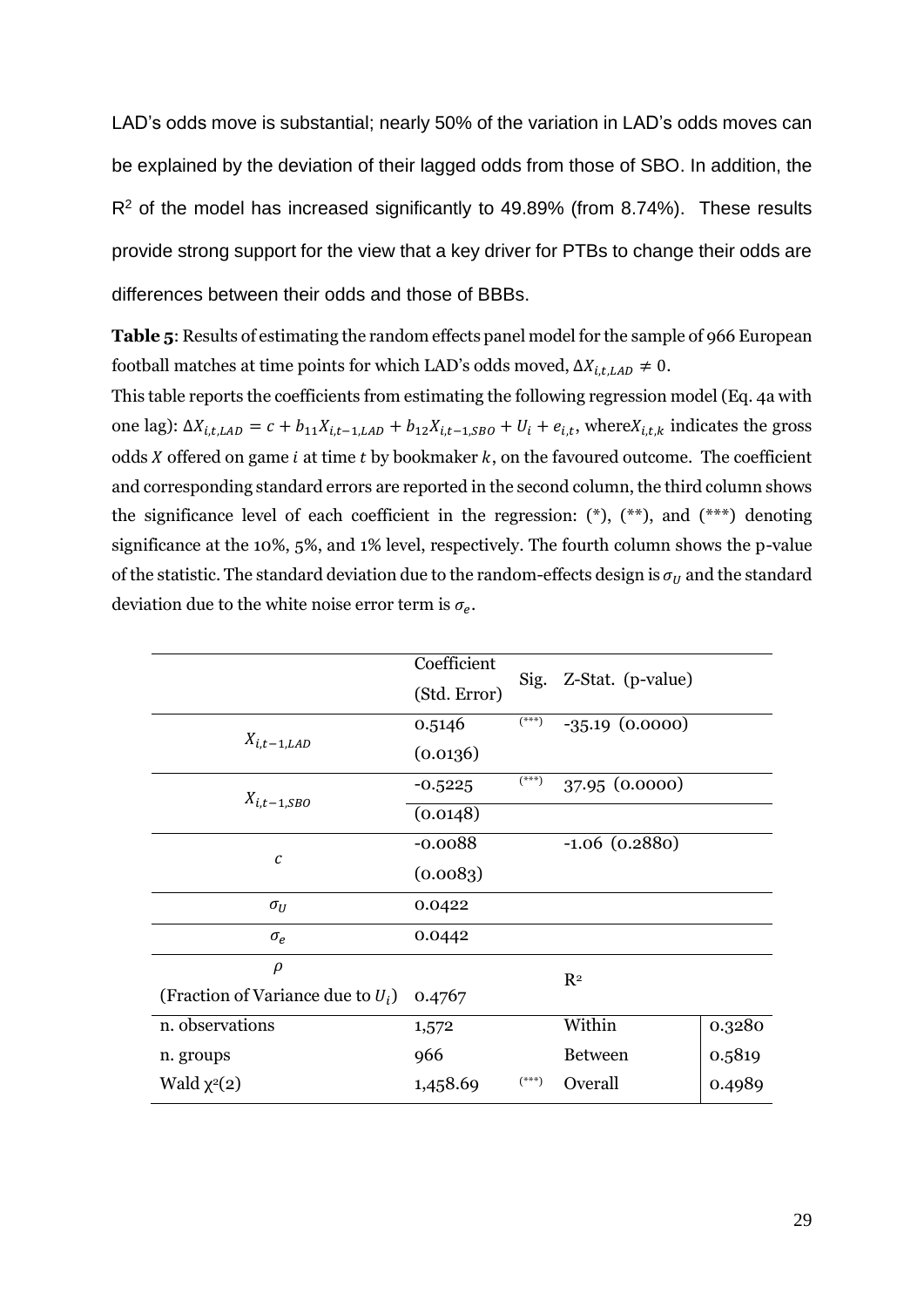To further test Hypothesis 2a, we model the change in LAD's odds, for the restricted sample of 1,572 occasions when their odds did move, against the lagged difference in SBO's and LAD's prices  $(X_{i,t-1, SBO} - X_{i,t-1, LAD})$  directly. We present the results of estimating this model in Table 6. The single-factor specification shows a similar magnitude of coefficients; with about 50% of the movement in LAD's odds explained by the lagged difference in SBO's and LAD's odds.

**Table 6**: Results of estimating the random effects panel model for the sample of 966 European football matches which involve periods when LAD's odds did move,  $\Delta X_{i,t, LAD} \neq 0$ . This table reports the coefficients from equation 4a with one lag:  $\Delta X_{i,t,LAD} = c + B(X_{i,t-1,SBO} X_{i,t-1,LAD}$ ) +  $U_i + e_{i,t}$ , where  $X_{i,t,k}$  indicates the gross odds X offered on game *i* at time *t* by bookmaker  $k$ , on the favoured outcome. The coefficient and corresponding standard errors are reported in the second column, the third column shows the significance level of each coefficient in the regression:  $(*), (**,)$ , and  $(***)$  denote significance at the 10%, 5%, and 1% level, respectively. The fourth column shows the p-value of the Z-statistic. The standard deviation due to the random-effects design is  $\sigma_U$  and the standard deviation due to the white noise error term is  $\sigma_E$ .

|                                             | Coefficient  | Sig.    | Z-Stat. (P-value) |        |
|---------------------------------------------|--------------|---------|-------------------|--------|
|                                             | (Std. Error) |         |                   |        |
|                                             | 0.5038       | $(***)$ | 38.91 (0.0000)    |        |
| $X_{i,t-1,SBO} - X_{i,t-1,LAD}$             | (0.0129)     |         |                   |        |
|                                             | $-0.0234$    | $(***)$ | $-12.80(0.0000)$  |        |
| $\cal C$                                    | (0.0018)     |         |                   |        |
| $\sigma_{II}$                               | 0.0367       |         |                   |        |
| $\sigma_e$                                  | 0.0503       |         |                   |        |
| $\rho$                                      |              |         | $R^2$             |        |
| (Fraction of Variance due to $U_i$ ) 0.3476 |              |         |                   |        |
| n. observations                             | 1,572        |         | Within            | 0.3210 |
| n. groups                                   | 966          |         | <b>Between</b>    | 0.5828 |
| Wald $\chi^2(2)$                            | 1,513        | $(***)$ | Overall           | 0.5000 |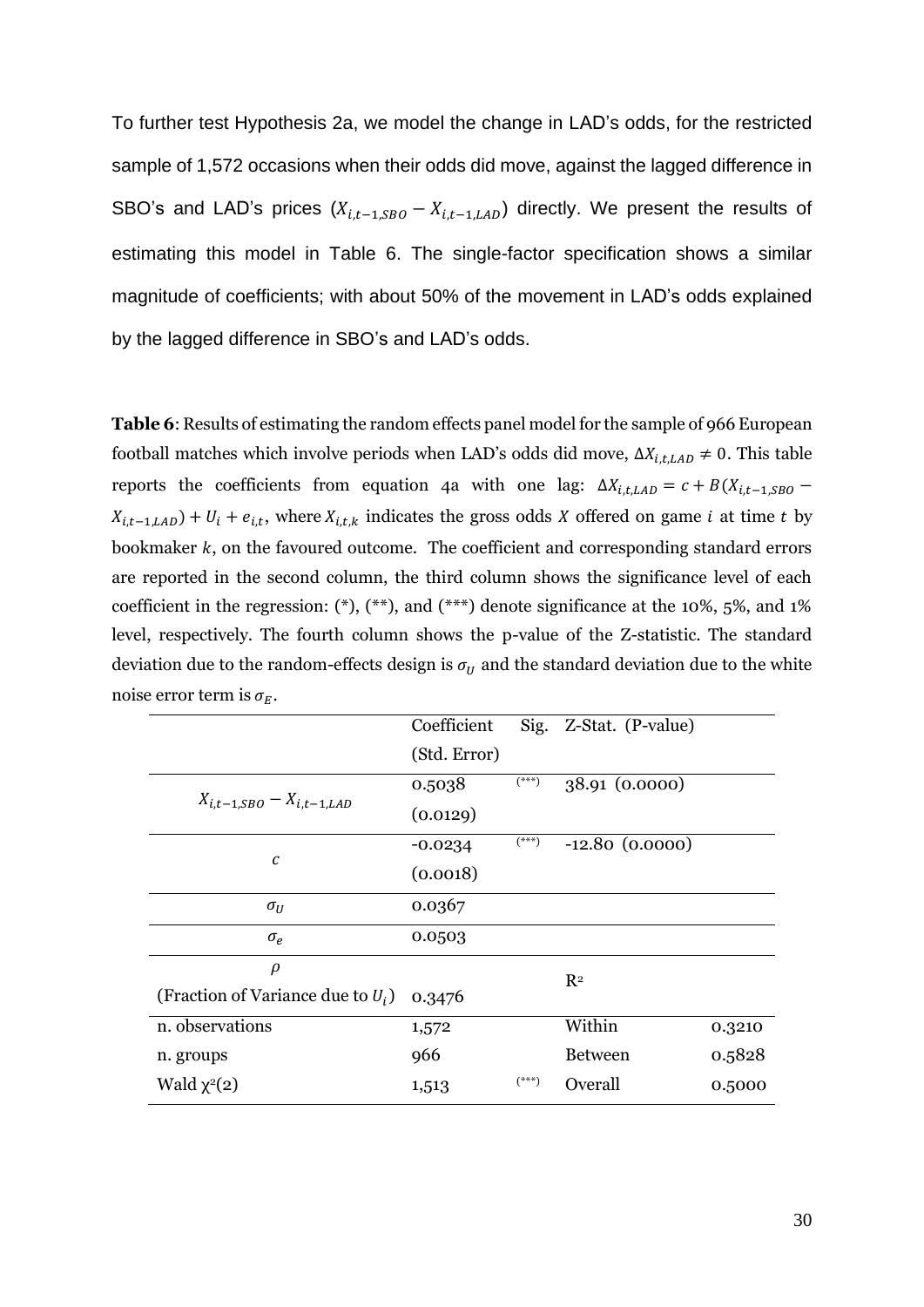The results reported in Table 6, show a significantly negative sign for the constant on the random-effects regression, suggesting that a bettor's payoff for a winning bet with LAD is typically slightly lower than they could have obtained with SBO on the same favoured outcome (largely due to the differences in over-round). Thus, if LAD's odds were below (above) SBO's odds in the previous period, we expect less (more) than half of the difference to be made up by the change in odds at LAD. For example, if at  $t - 1$ , SBO and LAD were offering gross odds of \$1.90 and \$1.70, respectively, the results suggest that LAD's prices at time  $t$  would be \$1.70 + 0.5038(\$1.90 - \$1.70) – 0.0234  $\approx$  \$1.78. The predicted price would also be \$1.78 at time t if LAD were offering \$1.90 and SBO were offering \$1.70 at time  $t - 1$ . These results therefore support H2a, suggesting that when a PTB moves its prices, it does so towards BBB's odds. If we can demonstrate that BBB's (cf. PTB's) odds discount more information concerning match outcome, this will support our view that information arising from informed bettors is indirectly transmitted to PTBs, via BBB's odds.

# *5.3. The Relative Efficiency of Odds-Based Forecasts*

We present the results of the estimation of Eq. (7a) and (7b), using, respectively, last-minute odds of LAD and SBO as the dependent variables in Tables 7 and 8.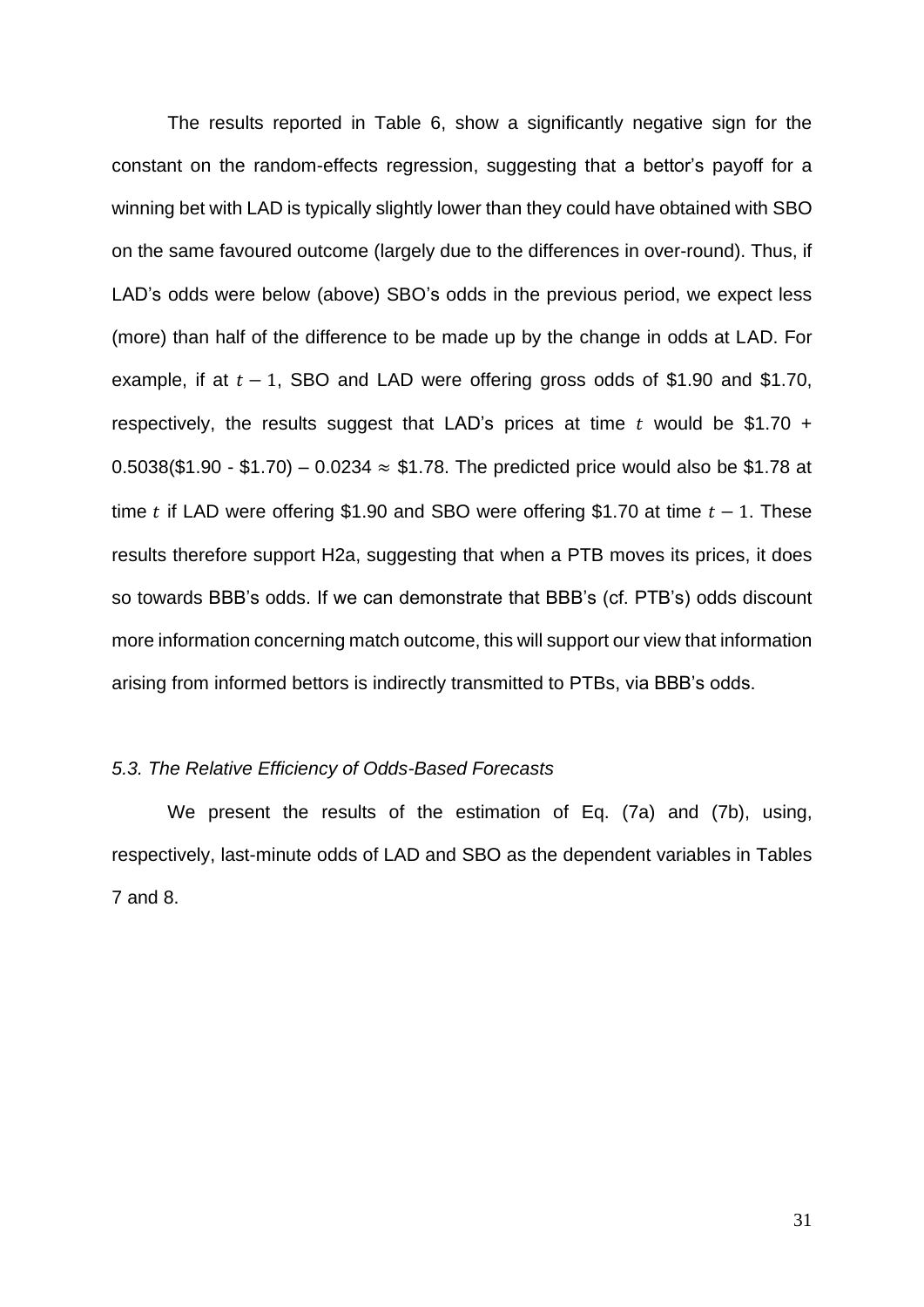# **Table 7**: Results of estimating the fixed effects regression model (Eq. 7a).

The coefficients and corresponding standard errors are reported in the second column, the third column shows the significance level of each coefficient in the regression: (\*), (\*\*), and (\*\*\*) denoting significance at the 10%, 5%, and 1% level, respectively. The fourth column shows the p-value of the statistic. The standard deviation due to the fixed-effects design is  $\sigma_{\!A}$ and the standard deviation due to the white noise error term is  $\sigma_E$ .

| Bookmaker's odds-implied probabilities    | Coefficient  | Sig.             | P-value        |        |
|-------------------------------------------|--------------|------------------|----------------|--------|
| one day before kickoff                    | (Std. Error) |                  |                |        |
|                                           | 0.4618       | <sup>***</sup> ) | (0.0000)       |        |
| $Y_{i,t_0, SBO,o}$                        | (0.0252)     |                  |                |        |
| $Y_{i,t_0, LAD, o}$                       | 0.5547       | <sup>***</sup> ) | (0.0000)       |        |
|                                           | (0.0248)     |                  |                |        |
|                                           | $-0.0040$    | (***)            | (0.0000)       |        |
| $\boldsymbol{c}$                          | (0.0010)     |                  |                |        |
| $\sigma_A$                                | 0.0060       |                  |                |        |
| $\sigma_e$                                | 0.0236       |                  |                |        |
| $\rho$                                    |              |                  | $R^2$          |        |
| (Fraction of Variance due to $\alpha_i$ ) | 0.0612       |                  |                |        |
| n. observations                           | 3,397        |                  | Within         | 0.9921 |
| n. groups                                 | 1,700        |                  | <b>Between</b> | 0.9426 |
| F(2, 1695)                                | 105,770      | $(***)$          | Overall        | 0.9912 |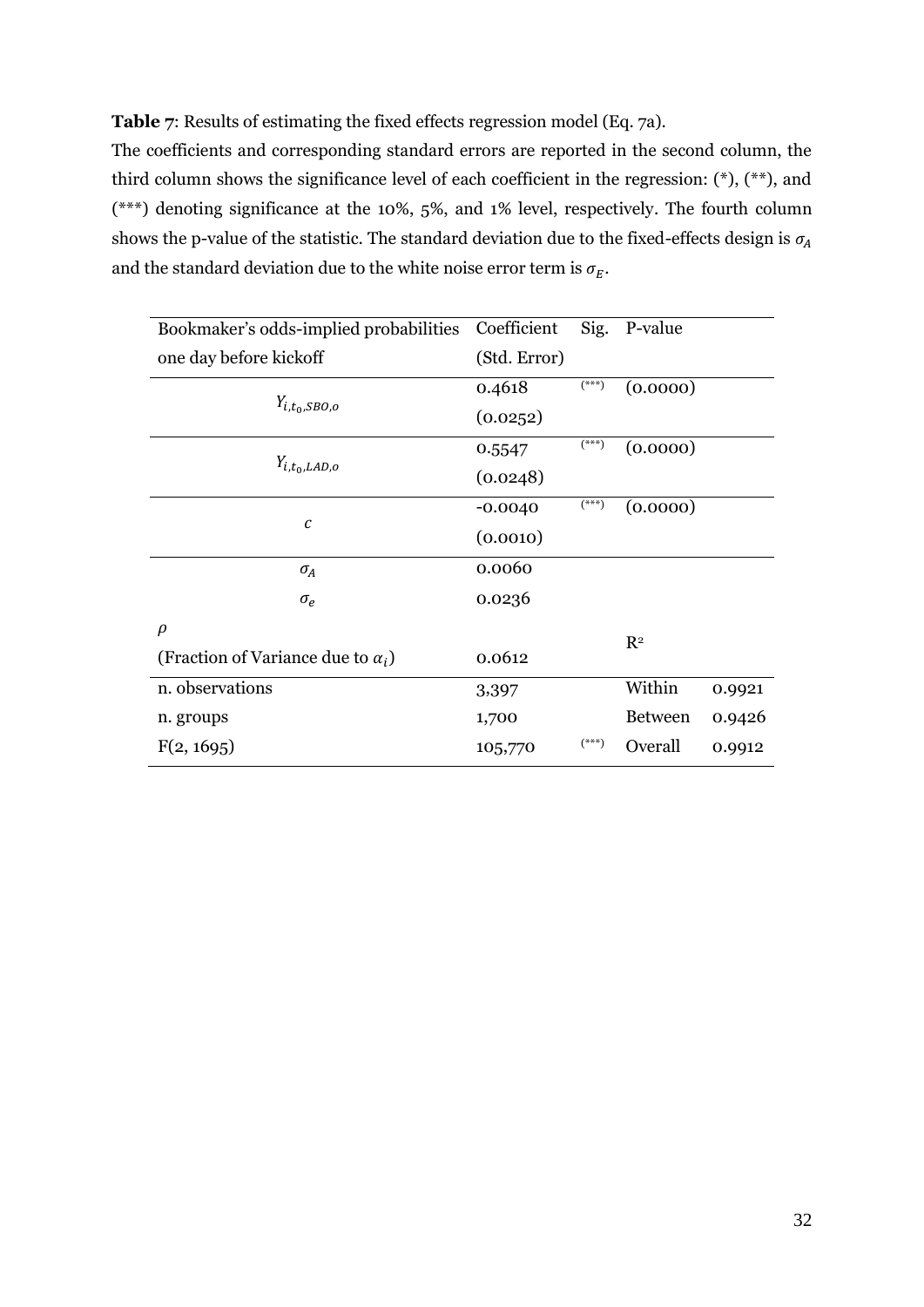**Table 8**: Results of estimating the fixed effects regression model (Eq. 7b) with the oddsimplied probabilities of SBOBet  $Y_{i,T, SBO, o}$  as dependent variable and the day-ahead oddsimplied probabilities of LAD and the day-ahead odds-implied probabilities of SBO as independent variables, using the full sample of 2132 European football matches:  $Y_{i,T, SBO, o} =$  $c + \beta_1 Y_{i,t_0, SBO, o} + \beta_2 Y_{i,t_0, LAD, o} + \alpha_i + u_{io}$ , where  $Y_{i,t,k,o}$  indicates the odds-implied probability Y offered on game  $i$  at time  $t$  by bookmaker  $k$ , on match outcomes  $o$ . The coefficients and corresponding standard errors are reported in the second column, the third column shows the significance level of each coefficient in the regression:  $(*), (**)$ , and  $(***)$  denoting significance at the 10%, 5%, and 1% level, respectively. The fourth column shows the p-value of the statistic. The standard deviation due to the fixed-effects design is  $\sigma_A$  and the standard deviation due to the white noise error term is  $\sigma_F$ .

| Bookmaker's odds-implied probabilities    | Coefficient  | Sig.                               | p-value        |        |
|-------------------------------------------|--------------|------------------------------------|----------------|--------|
| one day before kickoff                    | (Std. Error) |                                    |                |        |
|                                           | 1.0111       | $\left( ^{\ast \ast \ast }\right)$ | (0.0000)       |        |
| $Y_{i,t_0, SBO,o}$                        | (0.0506)     |                                    |                |        |
|                                           | $-0.0074$    |                                    | (0.8810)       |        |
| $Y_{i,t_0, LAD, o}$                       | (0.0498)     |                                    |                |        |
|                                           | $-0.0034$    | $(*)$                              | (0.0810)       |        |
| C                                         | (0.0020)     |                                    |                |        |
| $\sigma_A$                                | 0.0140       |                                    |                |        |
| $\sigma_e$                                | 0.0475       |                                    |                |        |
| $\rho$                                    |              |                                    | $R^2$          |        |
| (Fraction of Variance due to $\alpha_i$ ) | 0.0796       |                                    |                |        |
| n. observations                           | 3,397        |                                    | Within         | 0.9673 |
| n. groups                                 | 1,700        |                                    | <b>Between</b> | 0.7399 |
| F(2, 1695)                                | 25,069       | $(***)$                            | Overall        | 0.9624 |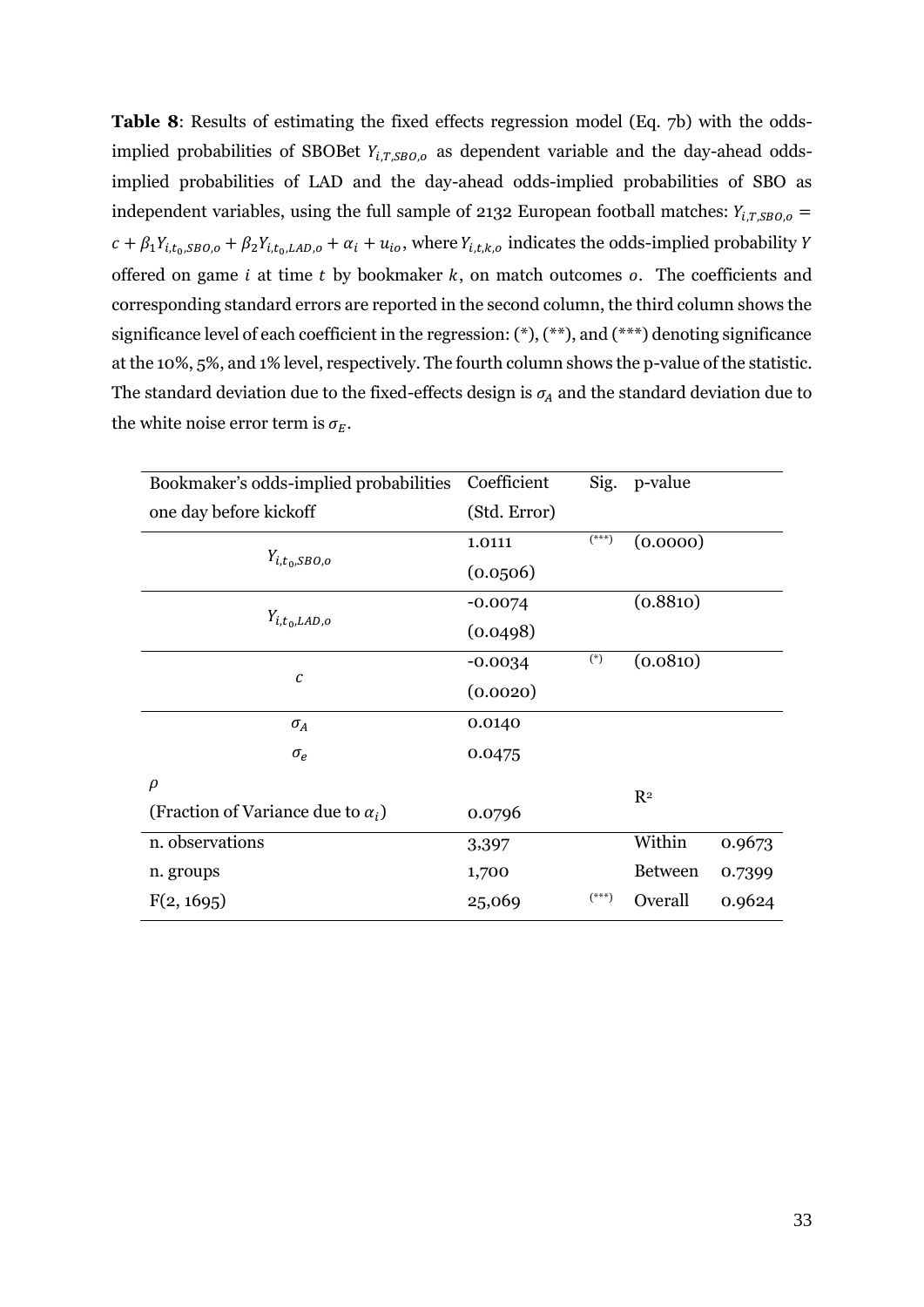It is evident that early odds posted by SBO do exhibit significant forecasting power in predicting closing LAD odds, whereas the converse is not true. In particular, the results presented in Table 7 show that the early odds-implied probabilities of match outcome from SBO,  $Y_{i,t_0, SBO,o}$ , are highly significant in predicting the closing LAD's odds-implied probabilities,  $Y_{i.T, LAD,o}$ ; the coefficient (0.4618), indicating that closing LAD's odds converge, on average, about halfway towards early SBO odds. Furthermore, the results in Table 8 show that the closing odds of SBO are unrelated to the early odds of LAD. Consequently, LAD's price adjustments appear to be influenced by the prices in the BBB market, whereas SBO's odds moves are not predictable; providing further support for H2a and H2b.

As a further robustness check, we present the results of estimating a fixed effects model of the closing LAD's odds-implied probabilities at kick-off as a function of the early LAD's odds implied probabilities only (see Table 9). As we expected, the coefficient of the early LAD's probabilities is very close to 1 when no other variables are added to the model. However, when comparing this model to that presented in Table 7, the improvement in forecasting power by adding the SBO's odds-implied probabilities is clearly shown (a likelihood-ratio test exploring if the model in Table 7 nests the model in Table 9, is emphatically rejected:  $\chi^2(1) = 615.87$ , p-value = 0.000). Hence, we conclude that SBO's odds are a significant determinant of the odds posted by LAD at kick-off.

In order to test the forecasting power of different sets of odds for predicting the outcome of football games (H 3a and 3b), we estimate Eqs. (8a) and (8b), using the early and late (log of) odds-implied probabilities from the two bookmakers (see Table 10). The magnitude of the coefficients (around 1.10) and their standard errors (0.50)

34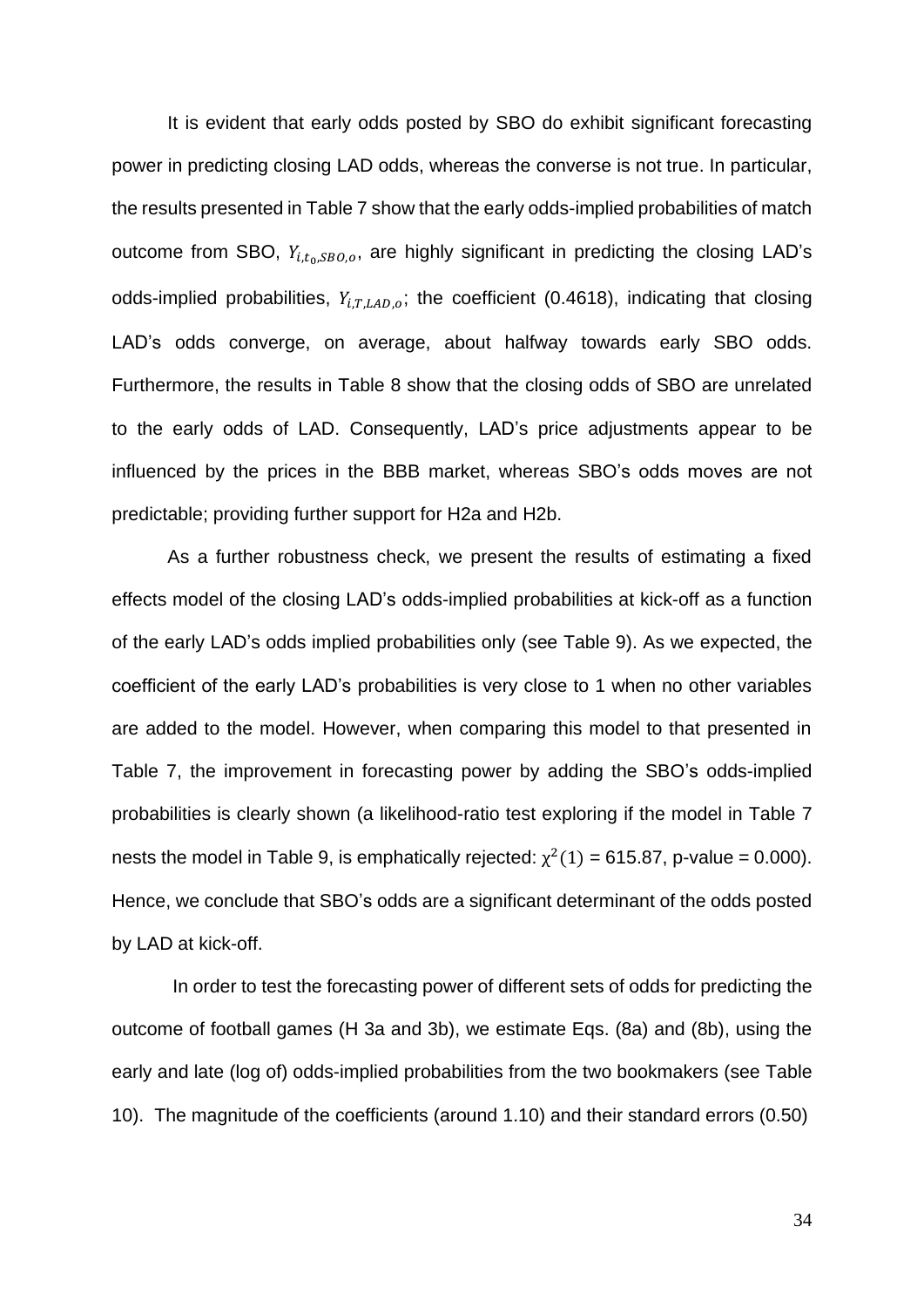indicates that each of the odds sets imply a small bias towards pricing favourites (e.g.

Bacon-Shone et al, 1992).

**Table 9**: The Results of estimating the fixed effects regression model (Eq. 7b) with closing odds-implied probabilities of LAD  $Y_{i,T,LAD,o}$  as dependent variable and the day-ahead oddsimplied probabilities of LAD as independent variable, using the full sample of 2132 European football matches:  $Y_{i,T,LAD,o} = c + \beta_1 Y_{i,t_0,LAD,o} + \alpha_i + u_{io}$ , where  $Y_{i,t,k,o}$  indicates the oddsimplied probability  $Y$  offered on game  $i$  at time  $t$  by bookmaker  $k$ , on all match outcomes  $o$ . The coefficient and corresponding standard errors are reported in the second column, the third column shows the significance level of each coefficient in the regression: (\*), (\*\*), and (\*\*\*) denoting significance at the 10%, 5%, and 1% level, respectively. The fourth column shows the p-value of the statistic. The standard deviation due to the fixed-effects design is  $\sigma_A$ and the standard deviation due to the white noise error term is  $\sigma_F$ .

| Bookmaker's Odds-Implied Probabilities    | Coefficient  | Sig.    | P-value        |        |
|-------------------------------------------|--------------|---------|----------------|--------|
| One Day Before Kickoff                    | (Std. Error) |         |                |        |
|                                           | 1.0076       | $(***)$ | (0.0000)       |        |
| $Y_{i,t_0, LAD, o}$                       | (0.0024)     |         |                |        |
|                                           | $-0.0026$    | $(**)$  | (0.0140)       |        |
| $\mathcal C$                              | (0.0011)     |         |                |        |
| $\sigma_A$                                | 0.0057       |         |                |        |
| $\sigma_e$                                | 0.0258       |         |                |        |
| $\rho$                                    |              |         | $R^2$          |        |
| (Fraction of Variance due to $\alpha_i$ ) | 0.0469       |         |                |        |
| n. observations                           | 3,397        |         | Within         | 0.9905 |
| n. groups                                 | 1,700        |         | <b>Between</b> | 0.9486 |
| F(2, 1695)                                | 176,287      | $(***)$ | Overall        | 0.9897 |

Although the odds-implied forecasts are highly correlated, the Psuedo- $R^2$  is higher and the BIC lower, for later odds (bottom half of Table 10) than for earlier odds (top half of the Table 10), at both SBO and LAD. The BICs are formally compared using the formula: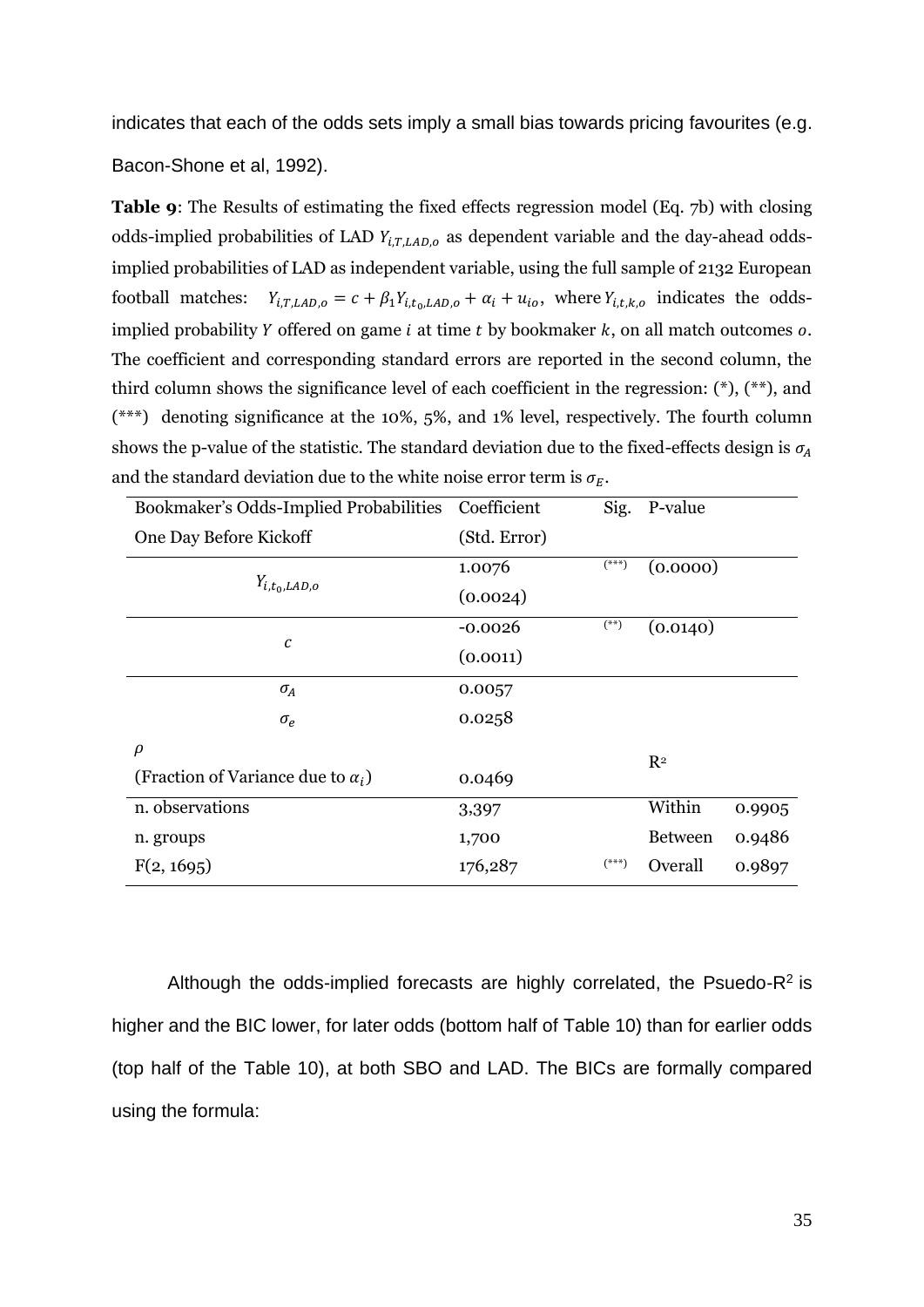$$
p-value = \exp \left\{ \frac{BIC_{Lower} - BIC_{Higher}}{2} \right\}
$$
 (10)

where  $BIC_{Lower}$  and  $BIC_{Higher}$  are, respectively, the models with the lower and higher observed BIC values. The improvement in the BIC value for late *vs*. early odds is significant for both SBO (p-value =0.000) and LAD (p-value = 0.020). This confirms H 3a; later odds are more efficient for both types of bookmaker.

**Table 10**: Results of comparing the efficiency of bookmaker's odds using CL models. The modelling is conducted using the method outlined in Equations (8a) and (8b):  $P(E_{i,t,k,o} = 1)$  =  $e^{Z_{i,t,k,o}}$  $\frac{e^{-\frac{1}{2}}\cos\theta}{\sum_{i=1}^{3}e^{i\pi/2}}$ , where  $E_{i,t,k,o}$  is the event home win, draw, or away win (one of which is 1 for each game *i*), with odds from bookmaker *k* at time *t* for outcome *o*,  $Z_{i,t,k,o} = b \ln(Y_{i,t,k,o})$  (i.e. the logged odds-implied probabilities for each game  $i$ ).

| Bookmaker           | Coef.    |         |               | Bookmaker              | Coef.    |         |               |
|---------------------|----------|---------|---------------|------------------------|----------|---------|---------------|
| (time pre kick-off) | (SE)     | p-value | Pseudo- $R^2$ | (time pre kick-off)    | (SE)     | p-value | Pseudo- $R^2$ |
| $Y_{i,t_0, SBO,o}$  | 1.1283   | (0.000) | 0.1087        | $Y_{i,t_0, LAD, o}$    | 1.0996   | (0.000) | 0.1072        |
| $SBO(-1 day)$       | (0.0588) |         |               | LAD $(-1 \text{ day})$ | (0.0571) |         |               |
| <b>BIC</b>          | 3,623    |         |               | <b>BIC</b>             | 3,630    |         |               |
| $Y_{i,T,SBO,o}$     | 1.1111   | (0.000) | 0.1123        | $Y_{i,T,LAD,o}$        | 1.0963   | (0.000) | 0.1092        |
| SBO (-1 second)     | (0.0572) |         |               | LAD $(-1$ second)      | (0.0565) |         |               |
| <b>BIC</b>          | 3,609    |         |               | <b>BIC</b>             | 3,622    |         |               |

We also compare the efficiency of the LAD's and SBO's late odds. We find, in line with H3b, that there is a relatively greater increase in efficiency from early to late odds at SBO than at LAD (pseudo  $R^2$  increases from 0.1087 to 0.1123 c.f. 0.1072 to 0.1092). In addition, the difference in the efficiency of the late odds of these two bookmakers is substantial. We use the BIC comparison test from Eq. (10), to compare the efficiency of late odds at SBO and LAD and find that the former have a significantly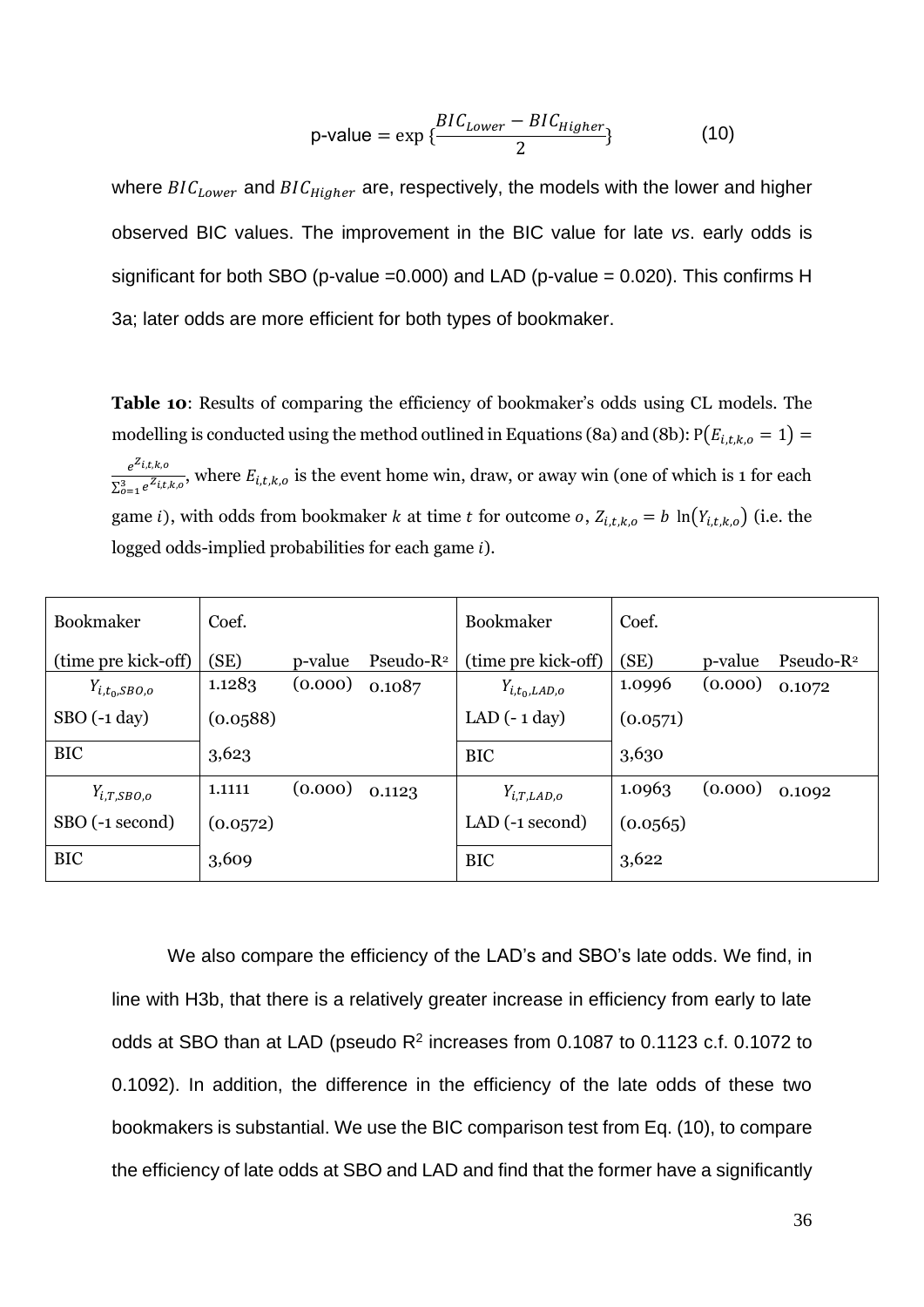lower BIC value (p-value  $= 0.000$ ). Consequently, these results support H3b, that late odds at BBBs (cf. PTBs) are more efficient in predicting game outcomes.

Taken together, these results suggest that SBO improves the accuracy of its odds by responding to information arising from informed traders, and LAD reacts to the trend in SBO's odds, improving the predictive ability of its odds in turn.

#### **6. Discussion**

The results confirm that bookmakers can be classified as PTBs and BBBs, with PTBs attracting an unsophisticated clientele and being willing to lose money in the short-run by either providing incentives to bet or promotional odds, to earn profits in the long run against its customer base as a whole. There is evidence that they actively maintain a book of unsophisticated clients by restricting or excluding those bettors who are believed to be superior traders. Hence, PTBs operate against a relatively uninformed clientele, which places small bets at high margins. Our results also suggest that BBBs attract the bets of informed clients by operating under a regime of high-turnover and low margins. Prices at BBBs change regularly in response to the volume of bets made by clients as they move their prices in order to achieve a low, risk-free margin from a high volume of stakes.

Our results confirm that LAD (a typical PTB) charges higher transaction costs (over-round), and moves prices less frequently than a typical BBB (SBO). When LAD's prices do move, they tend to converge to SBO's odds; lagged SBO prices explaining around 50% of LAD price movements. These results are consistent with informed traders moving BBBs' prices, and this information slowly diffusing to the odds of PTBs. The actions of BBBs (e.g., lower transaction costs) seem to encourage informed traders to bet, resulting in significant information being transmitted from the informed

37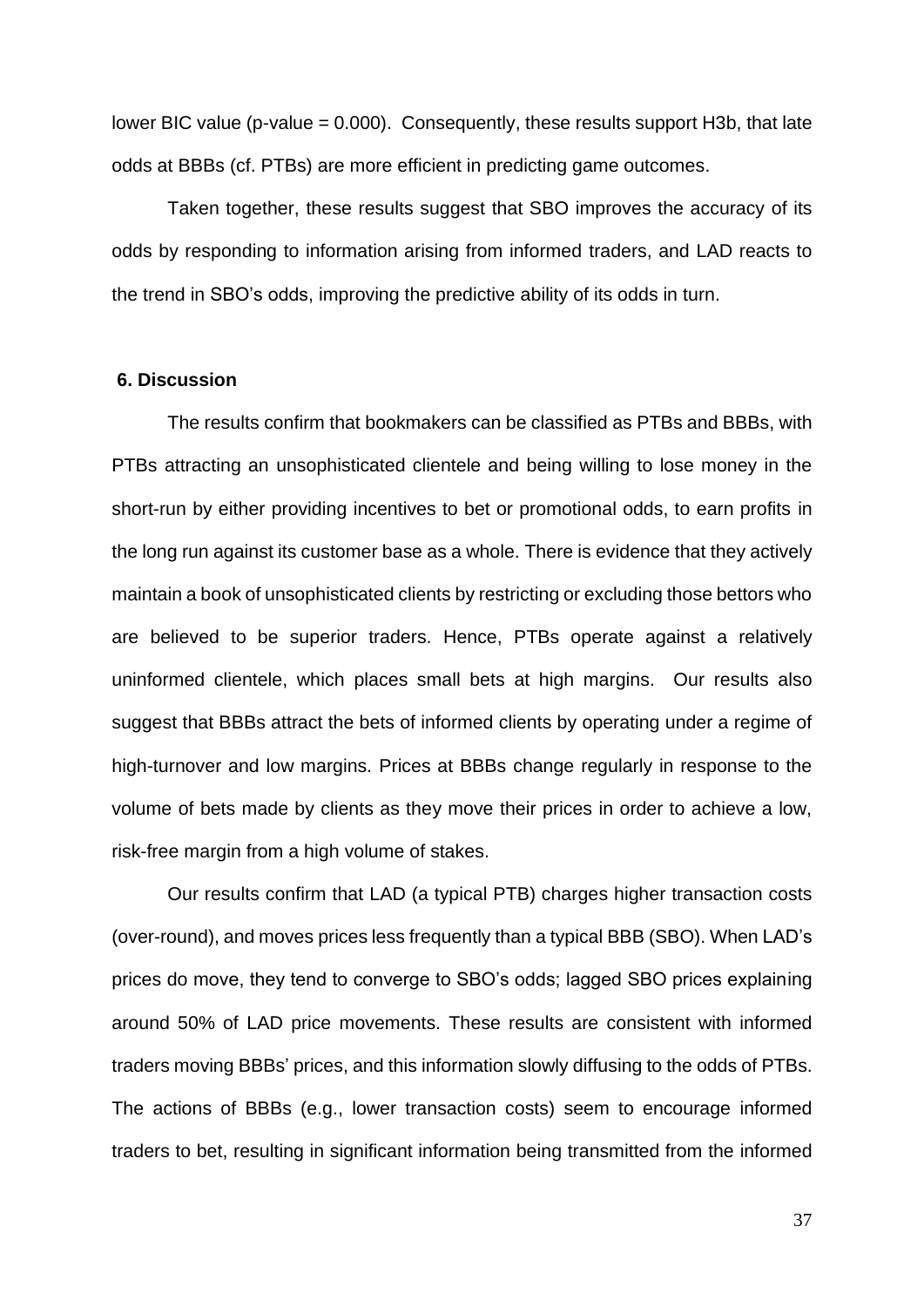betting public to their odds. As a result, the efficiency of their odds substantially improves as the event draws nearer. This practice contrasts with that of PTBs, which discourage the activity of informed traders. However, PTBs tend to be influenced by trends in the BBBs' odds, attempting to benefit indirectly from the flow of *smart money* in order to increase their odds' efficiency (potentially gaining a higher margin from their casual clients).

Overall, our results suggest that Levitt's (2004) view that bookmakers set the market and are superior forecasters compared to bettors is certainly no longer true across the whole market. Levitt's proposition, which is confined to the operation of PTBs, suggests that they have no incentive to react to price moves arising from a demand-driven market, as the betting public should not be able to improve on the bookmaker's expert estimates. Consequently, even when PTBs do move their odds because of betting volume, Levitt's argument would suggest that this can only be the result of risk-aversion rather than maximization of expected profit. As a result, this reaction should lead to less accurate estimations, as experts' (seen as bookmakers by Levitt (2004)) forecasts are adjusted to the opinions of noise-traders. However, we show that the supply-side of the market is *following* a demand driven market (BBBs), shaped by the stakes of informed traders. Consequently, prices in these markets are effectively processing information from trading volumes, leading market prices towards efficiency. Thus, we conclude that the population of bettors, whilst involving many noise-traders, does in fact include informed traders who are capable of significantly improving the accuracy of the prices.

Our results, therefore, suggest that a highly liquid globalized market such as the football betting market is capable of efficiently processing information arising from diverse global sources. This finding has broad implications. For example, it strongly

38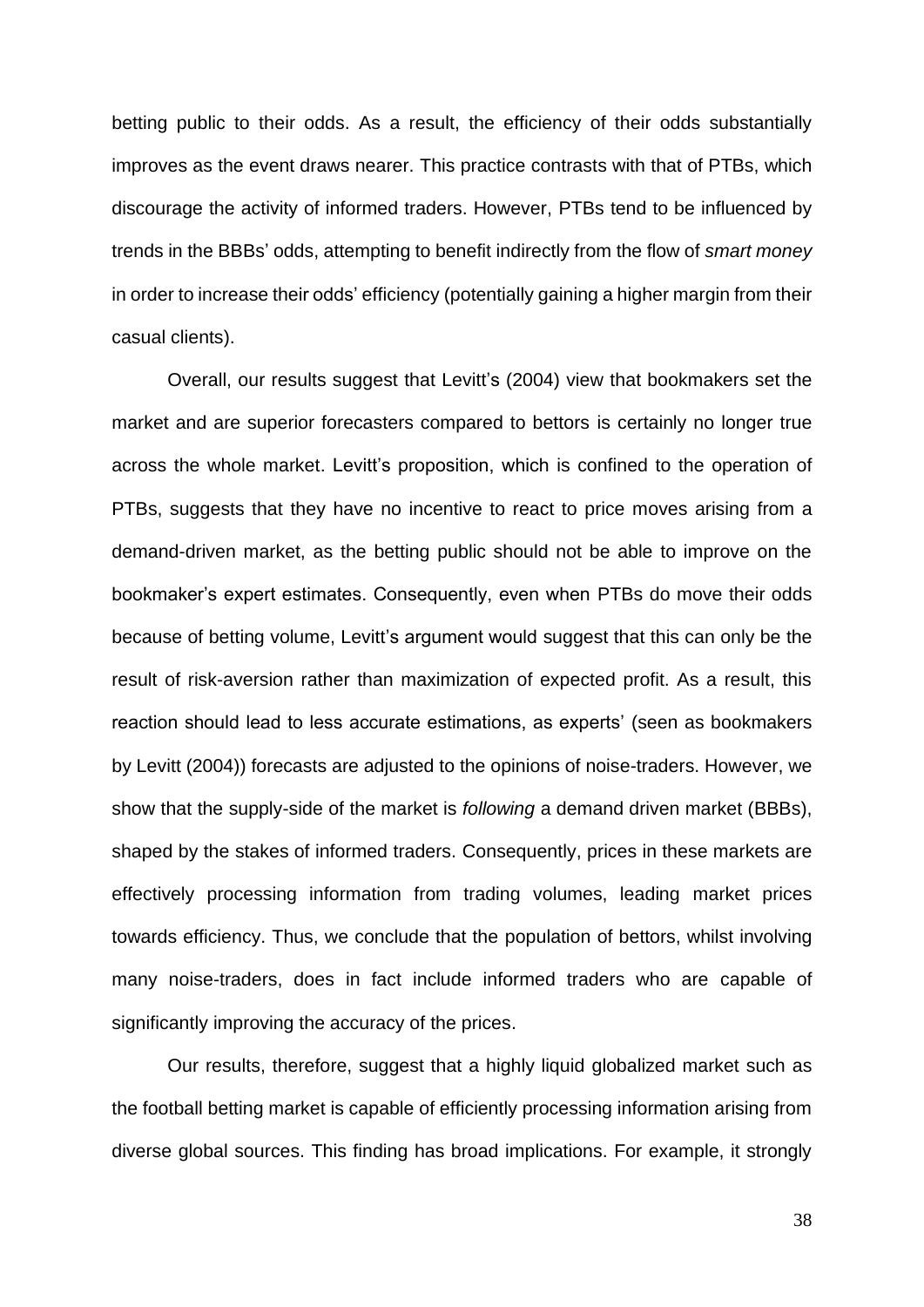supports the value of prediction markets, since we show that provided liquidity is present, volume weighted average prices constitute more accurate estimations of unknown true probabilities (cf., those of expert forecasters).

Finally, and importantly, whilst our study suggests that setting barriers to trade, such as the discrimination against skilled players, is likely to lead markets away from efficiency, the emergence of a strategic group which behaves more like bookbalancers, suggests that information from informed traders will, to some extent, be transmitted to the prices offered by those practising discrimination.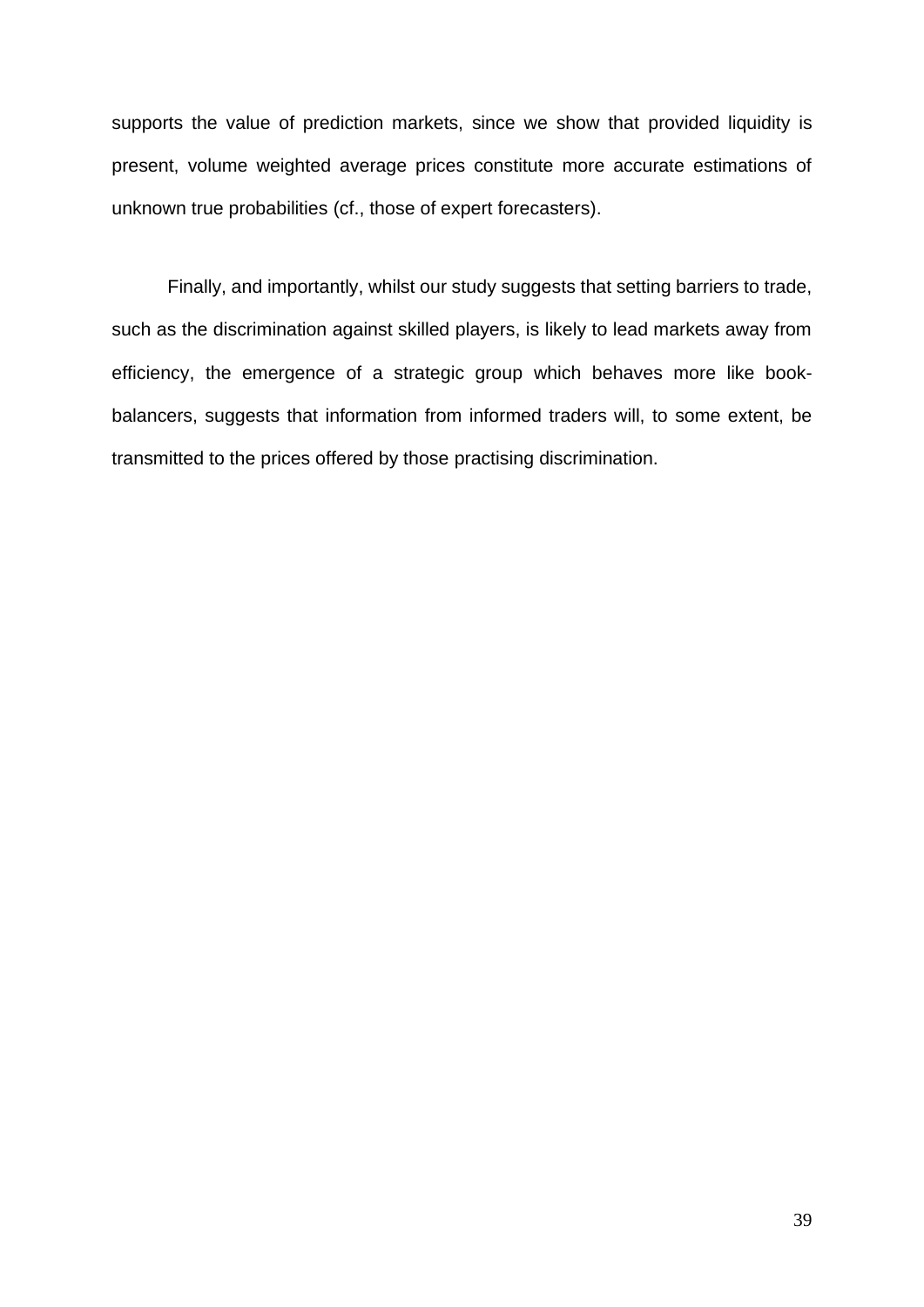#### **References:**

- Bacon-Shone, J., Lo, V. S. Y., and Busche K. (1992). Logistic analyses for complicated bets. *Research Report 11,* Department of Statistics, University of Hong Kong.
- Baye, M. R., Morgan, J., and Scholten, P. A. (2004). Price dispersion in the small and in the large: Evidence from an internet price comparison site. *Journal of Industrial Economics*, 52, 463-496.
- Baylis, K., and Perloff, J.M. (2002). Price dispersion on the internet: Good firms and bad firms. *Review of Industrial Organization*, 21, 305-324.
- Benter, W. (1994). Computer based horse race handicapping and wagering systems: A report. In D. B. Hausch, V. S. Y. Lo, and W. T. Ziemba (Eds.), *Efficiency of Racetrack Betting Markets* (pp. 193-198). London: Academic Press.
- Bolton, R. N., and Chapman, R. G. (1986). Searching for positive returns at the track: A multinomial logit model for handicapping horseraces. *Management Science*, 32, 1040-1060.
- Choi, I. (2001). Unit root tests for panel data. *Journal of International Money and Finance*, 20, 249-272.
- Duffie, D. (Ed.) (2012). *Dark Markets: Asset Pricing and Information Transmission in Over-the-Counter Markets*. Princeton University Press.
- Fingleton, J., and Waldron, P. (1999). Optimal determination of bookmakers' betting odds: Theory and tests. *Working Paper, Trinity College Dublin*.
- Forrest, D. (2012). The threat to football from betting-related corruption. *International Journal of Sports Finance*, 7, 99-116.
- Forrest, D., and Simmons, R. (2008). Sentiment in the betting market on spanish football. *Applied Economics*, 40, 119-126.
- Franck, E., Verbeek, E., and Nüesch, S. (2010). Prediction accuracy of different market structures – Bookmakers versus a betting exchange. *International Journal of Forecasting*, 26, 448-459.
- Franck, E., Verbeek, E., and S. Nüesch, E. (2013). Inter-market arbitrage in betting. *Economica*, 80, 300-325.
- Gainsbury, S., Sadeque, S., Mizerski, D., and Blaszczynski, A. (2012). Wagering in Australia: A retrospective behavioural analysis of betting patterns based on player account data. *Journal of Gambling Business and Economics*, 6, 50-68.
- Goddard, J. A. (2005). Regression models for forecasting goals and match results in association football. *International Journal of Forecasting*, 21, 331-340.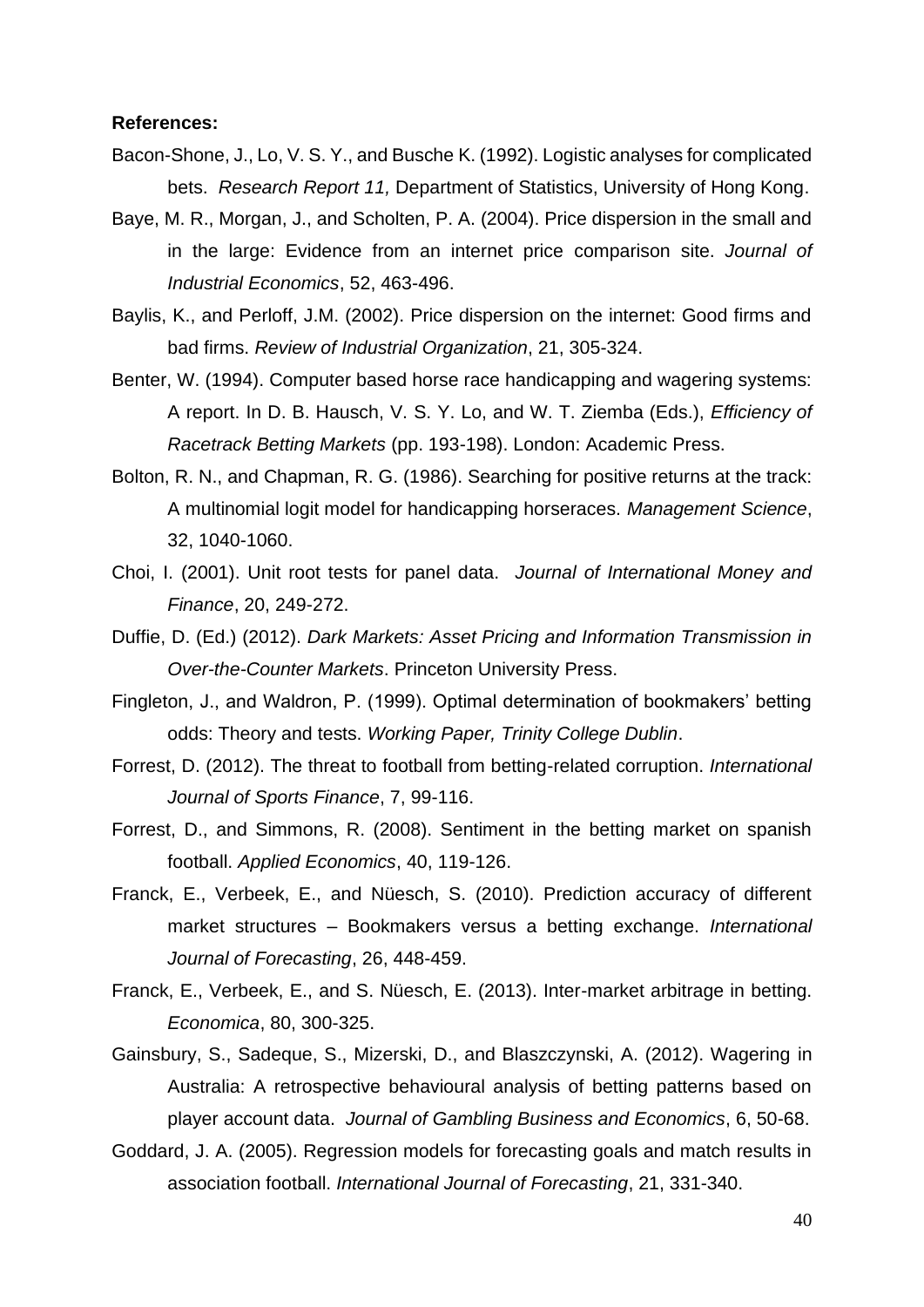- Grant, A., Oikonomidis, A., Bruce, A.C. and Johnson, J.E.V. (2019) 'New entry, strategic diversity and efficiency in soccer betting markets: the creation and suppression of arbitrage opportunities', *The European Journal of Finance*  (forthcoming)
- Hodges, S., and Lin, H. (2009). Fixed odds bookmaking with stochastic betting demand. *Working Paper, Cass Business School*, *City College London*.
- Humphreys, B. R. (2010). Prices, point spreads and profits: Evidence from the National Football League. *Working Paper*, *University of Alberta*.
- Institute of International and Strategic Relations (IRIS) Report (2012). Sports betting and corruption: How to preserve the integrity of sport. Paris: L'Institutde Rélations Internationales et Stratégiques.
- Kuypers, T. (2000). Information and efficiency: An empirical study of a fixed-odds betting market. *Applied Economics*, 32, 1353-1363.
- Levitt, S. D. (2004). Why are gambling markets organised so differently from financial markets? *The Economic Journal*, 114, 223-246.
- Magee, S. (Ed.) (1990). *The Channel Four Book of Racing*. London: Sidgwick and Jackson Ltd.
- Marshall, B. R. (2009). How quickly is temporary market inefficiency removed? *Quarterly Review of Economics and Finance*, 49, 917-930.
- McFadden, D. (1974). Conditional logit analysis of qualitative choice behaviour. In P. Zaremba (Ed.), *Frontiers in Econometrics* (pp. 105-142). Academic Press.
- Paul, R. J., and Weinbach, A. P. (2007). Does Sportsbook.com set pointspreads to maximize profit? Tests of the Levitt model of sportsbook behavior. *Journal of Prediction Markets*, 1, 209-218.
- Paul, R. J., and Weinbach, A. P. (2008). Price Setting in the NBA gambling market: Tests of the Levitt model of sportsbook behavior. *International Journal of Sports Finance*, 3, 2-18.
- Pope, P. F., and Peel, D. A. (1989). Prices and efficiency in a fixed-odds betting market. *Economica*, 56, 223-241.
- Shin, H. S. (1991). Optimal betting odds against insider traders. *The Economic Journal,* 101, 1179-1185.
- Shin, H.S. (1992). Prices of state contingent claims with insider traders, and the favourite-longshot bias. *The Economic Journal*, 102, 426-435.